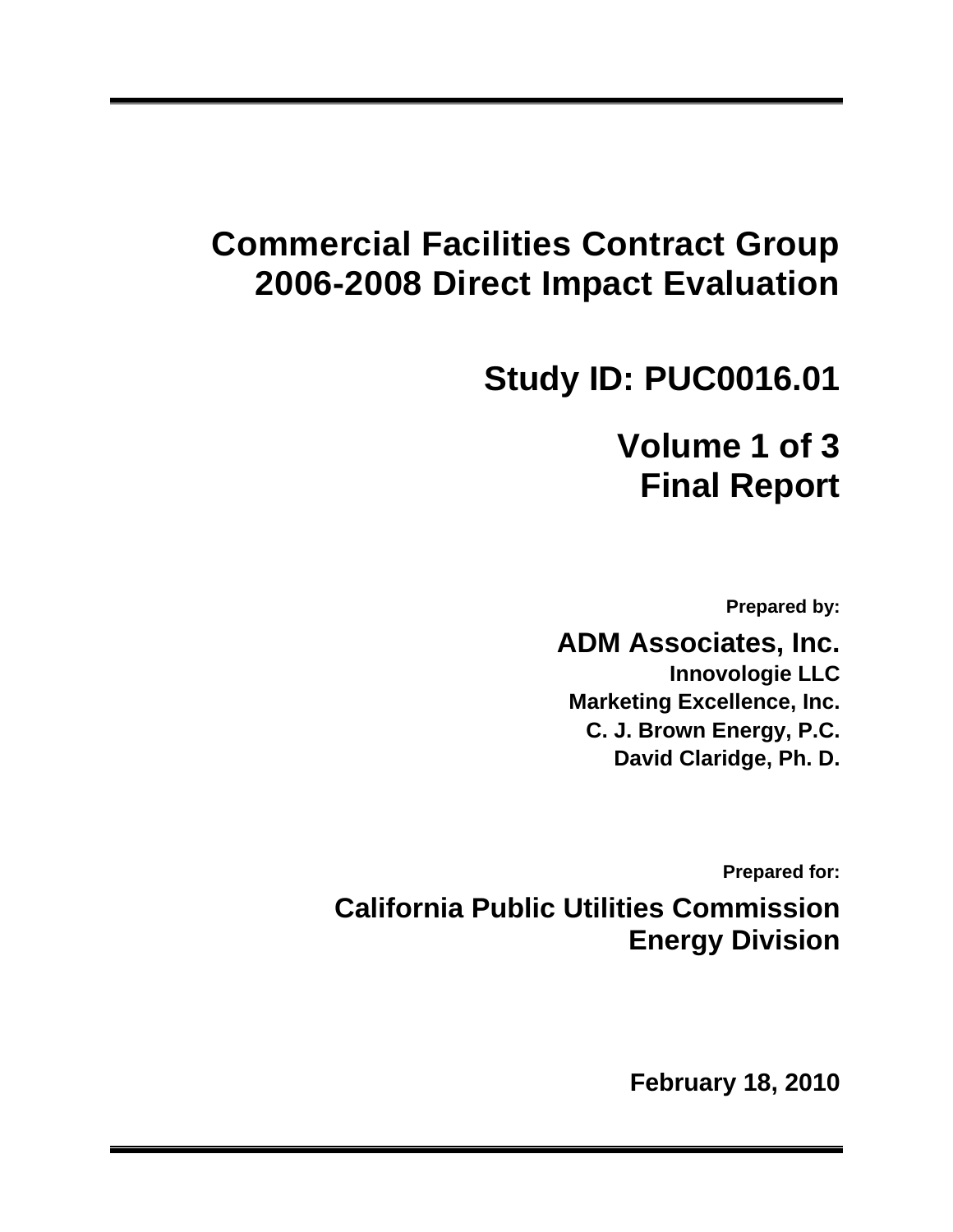# **ABSTRACT**

The Commercial Facilities Contract Group evaluated two market-sector focused incentive programs (PGE2005 and PGE2007) and to two high-impact measures, a.k.a. "HIMs" (strip curtains and door gaskets in refrigerated reach-in coolers and warehouses). The overall objective was to determine the gross and net electricity and natural gas savings and demand (kW) reduction resulting from participation in the programs during the 2006 through 2008 program years. All gross impact results were based upon CPUC approved evaluation methodologies, policies and procedures for best practices. Net impact results were based upon customer selfreport interviews on net-to-gross issues.

This report first presents the evaluation methodology and energy impact results for PG&E's High Tech (PGE2005) and Large Commercial (PGE2007) customer segments. The programs claimed savings through equipment retrofit, retrocommissioning and new construction activities with particular emphasis on providing design assistance for installing custom energy efficiency measures. Stratified random samples of participant sites were chosen from each program and primary data were collected and analyzed for the selected sites to determine gross savings. A survey of decision-makers was conducted to gather information with which to determine the net impacts. The sample was designed to achieve relative precision of 10% at the 90% confidence level for kWh savings. All gross impact results were based upon CPUC approved evaluation methodologies, policies and procedures for best practices including retrofit isolation engineering models and building energy simulation models that were calibrated to site-specific data. Net impact results were based upon customer self-report interviews.

This report also presents the evaluation methodology and statewide energy impacts results for two "high-impact" measures, door gaskets and strip curtains—that targeted energy savings in commercial facilities by reducing the infiltration of warm air from non-refrigerated spaces into reach-in coolers, freezers and refrigerated warehouses. The evaluation effort for the HIMs involved identifying the factors affecting infiltration, collecting data through field monitoring of freezers and coolers in different types of commercial facilities, and analyzing these data to determine how program-induced replacement of door gaskets and strip curtains affected infiltration and energy use.

A total of 41 projects were evaluated for the PG&E Hi-Tech Program and 61 projects were evaluated for the PG&E Large Commercial Program. The PGE2005 program achieved a gross realization rate for kWh of 0.446 and a net realization rate of 0.470 for an overall success of 0.249. The PGE2007 program achieved a gross realization rate for kWh of 0.795 and a net realization rate of 0.600 for an overall success of 0.657.

The evaluation team developed a novel, first principles-based engineering analysis approach utilizing a tracer gas to determine infiltration rates calibrated to pre/post data on 19 non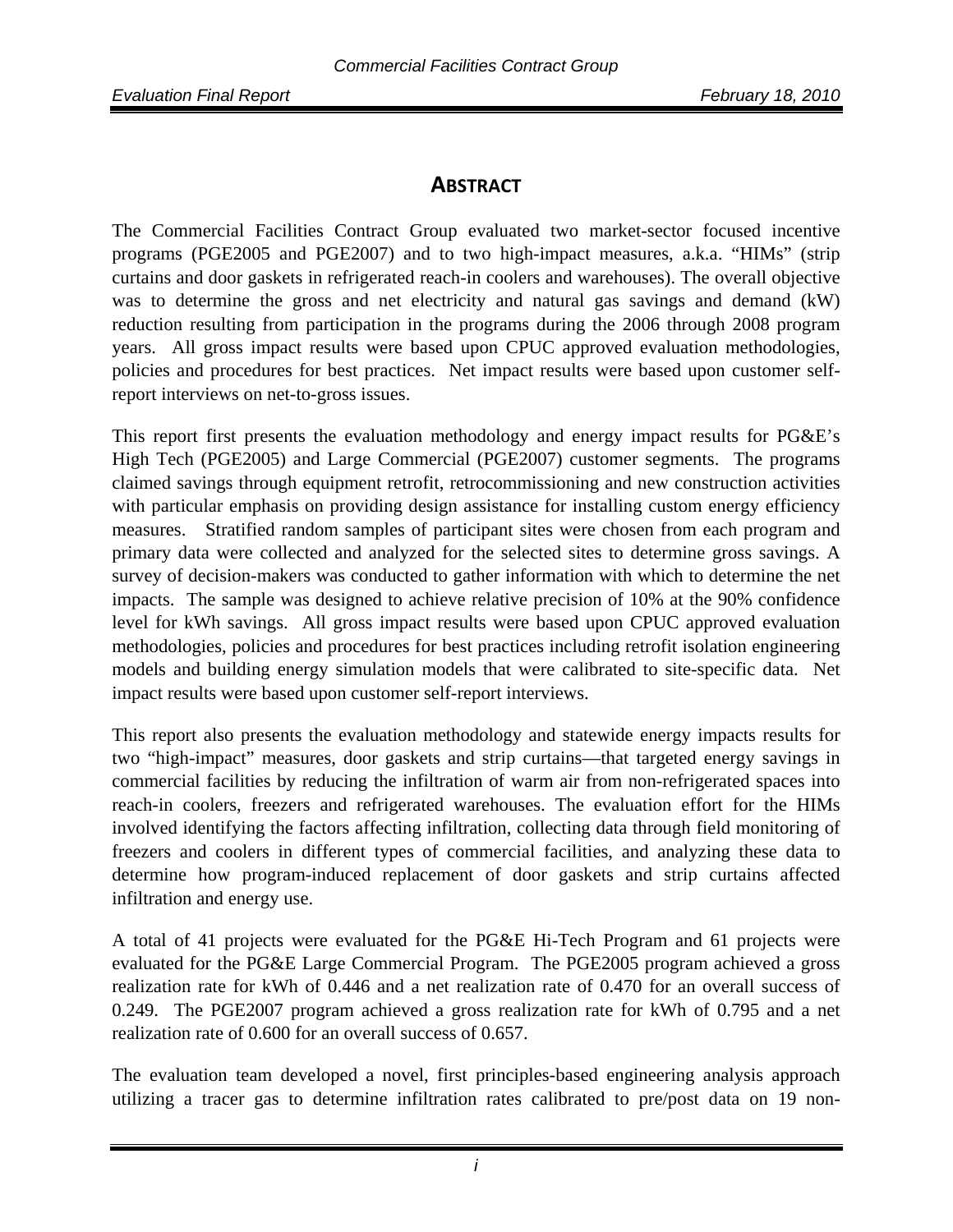*Evaluation Final Report February 18, 2010*

participant sites. The models were then used to estimate energy usage for the HIM's based upon site-specific data collected at 40 commercial facilities. The strip curtain HIM achieved a gross realization rate for kWh of 0.42 and a net realization rate of 0.531 for an overall success of 0.23. The door gasket HIM achieved a gross realization rate for kWh of 0.03 and a net realization rate of 0.19 for an overall success of 0.01.

## **ACKNOWLEDGEMENT**

This document was prepared by the Major Commercial Evaluation Team managed by ADM Associates, Inc. for the California Public Utilities Commission (CPUC). This study was funded through the public goods charge (PGC) for energy efficiency and is available for download at www.calmac.org as document PUC0016.01.

# **DISCLAIMER**

Neither the CPUC nor any of their employees and agents: (1) make any written or oral warranty, expressed or implied, including, but not limited to those concerning merchantability or fitness for a particular purpose; or (2) assume any legal liability or responsibility for the accuracy, completeness, or usefulness of any information, product, process, method, or policy contained herein.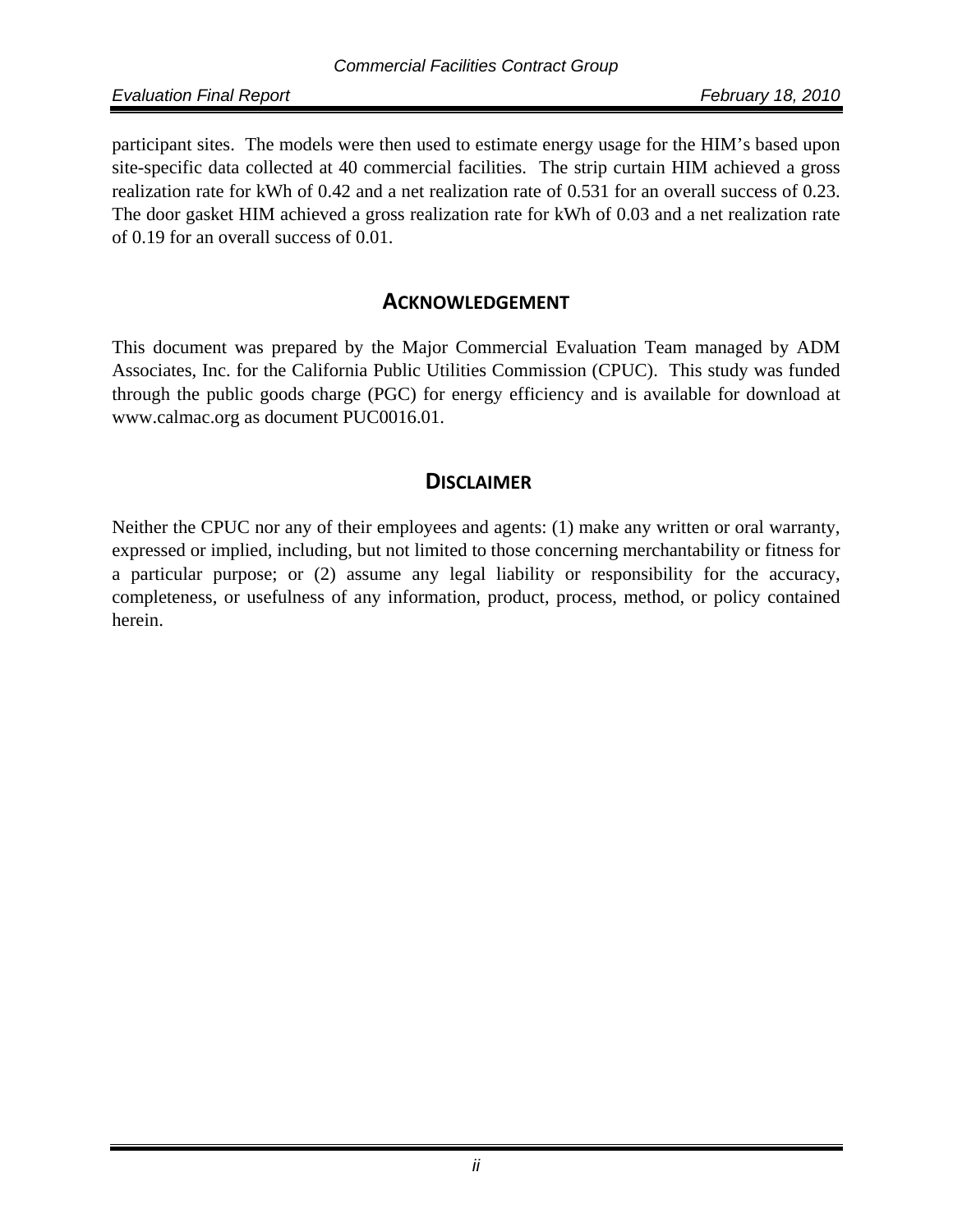#### TABLE OF CONTENTS

| <b>SECTION</b>   | <b>DESCRIPTION</b>                             | <b>PAGE</b>  |  |
|------------------|------------------------------------------------|--------------|--|
|                  | <b>ABSTRACT</b>                                | $\mathbf{i}$ |  |
| 1.               | <b>EXECUTIVE SUMMARY</b>                       | $1-1$        |  |
| 2.               | <b>INTRODUCTION AND PURPOSE OF STUDY</b>       | $2 - 1$      |  |
| 3.               | <b>EVALUATION OF PGE2005</b>                   | $3-1$        |  |
| $\overline{4}$ . | <b>EVALUATION OF PGE2007</b>                   | $4 - 1$      |  |
| 5.               | EVALUATION OF REFRIGERATION DOOR GASKETS HIM   | $5-1$        |  |
| 6.               | EVALUATION OF REFRIGERATION STRIP CURTAINS HIM | $6-1$        |  |

# **APPENDICES FOR EVALUATION OF HIGH-TECH AND LARGE COMMERCIAL PROGRAMS (PGE2005 AND PGE2007) Study ID: PUC0016.01**

- APPENDIX A Methodology for Evaluation of Savings for PGE2005 and PGE2007
- APPENDIX B TurboCor Evaluation Method and Results
- APPENDIX C Example of Calibration Process for PGE2005 and PGE 2007
- APPENDIX D Peak Demand Reduction Calculation 1
- APPENDIX E Steps to Reduce Uncertainty and Improve Validity and Reliability
- APPENDIX F Findings From Net-to-Gross Analysis For High Tech and Commercial Facilities
- APPENDIX G Net-to-Gross Data Collection Instruments and Summary Results
- APPENDIX H Public Comments and Responses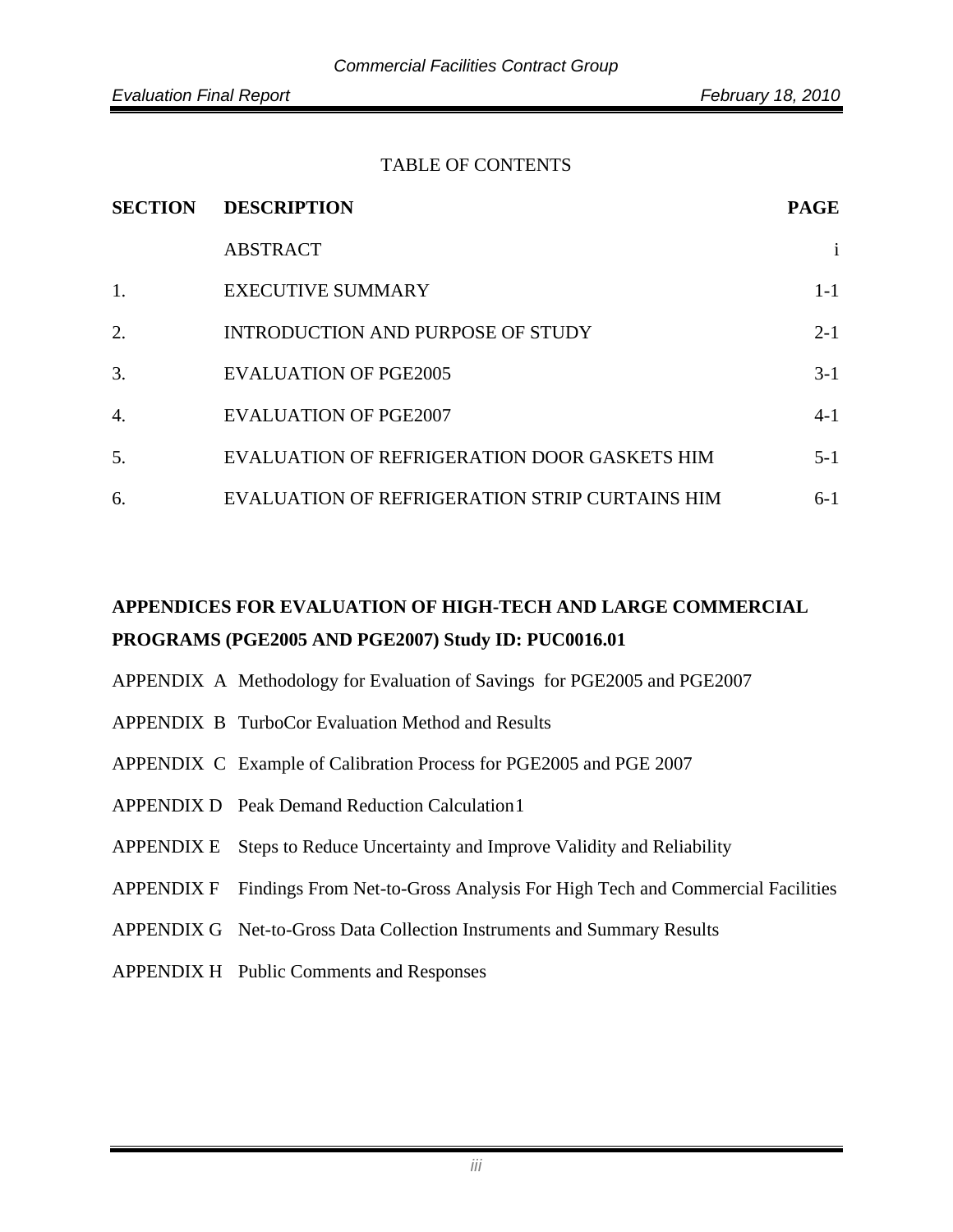# **APPENDICES FOR EVALUATION OF STRIP CURTAINS AND DOOR GASKETS Study ID: PUC0016.01**

- APPENDIX A Infiltration Due To The Stack Effect
- APPENDIX B Tracer Gas Testing Methodology
- APPENDIX C Uncertainty Analysis for Infiltration Tests
- APPENDIX D Updated Discharge Coefficients
- APPENDIX E Predictive Parameters for Energy Savings
- APPENDIX F Uncertainty Analysis
- APPENDIX G Comparison of Gasket Efficacies Among Treatment and Control Groups
- APPENDIX H Sample Sizes for Door Gasket Field Measurements
- APPENDIX I Potential Reasons for Disparity Between Ex-Post and Ex-Ante Energy Savings

Estimations for Door Gaskets

- APPENDIX J Net-To-Gross Analysis for Door Gaskets
- APPENDIX K Net-To-Gross Analysis for Strip Curtains
- APPENDIX L Net-to-Gross Data Collection Instruments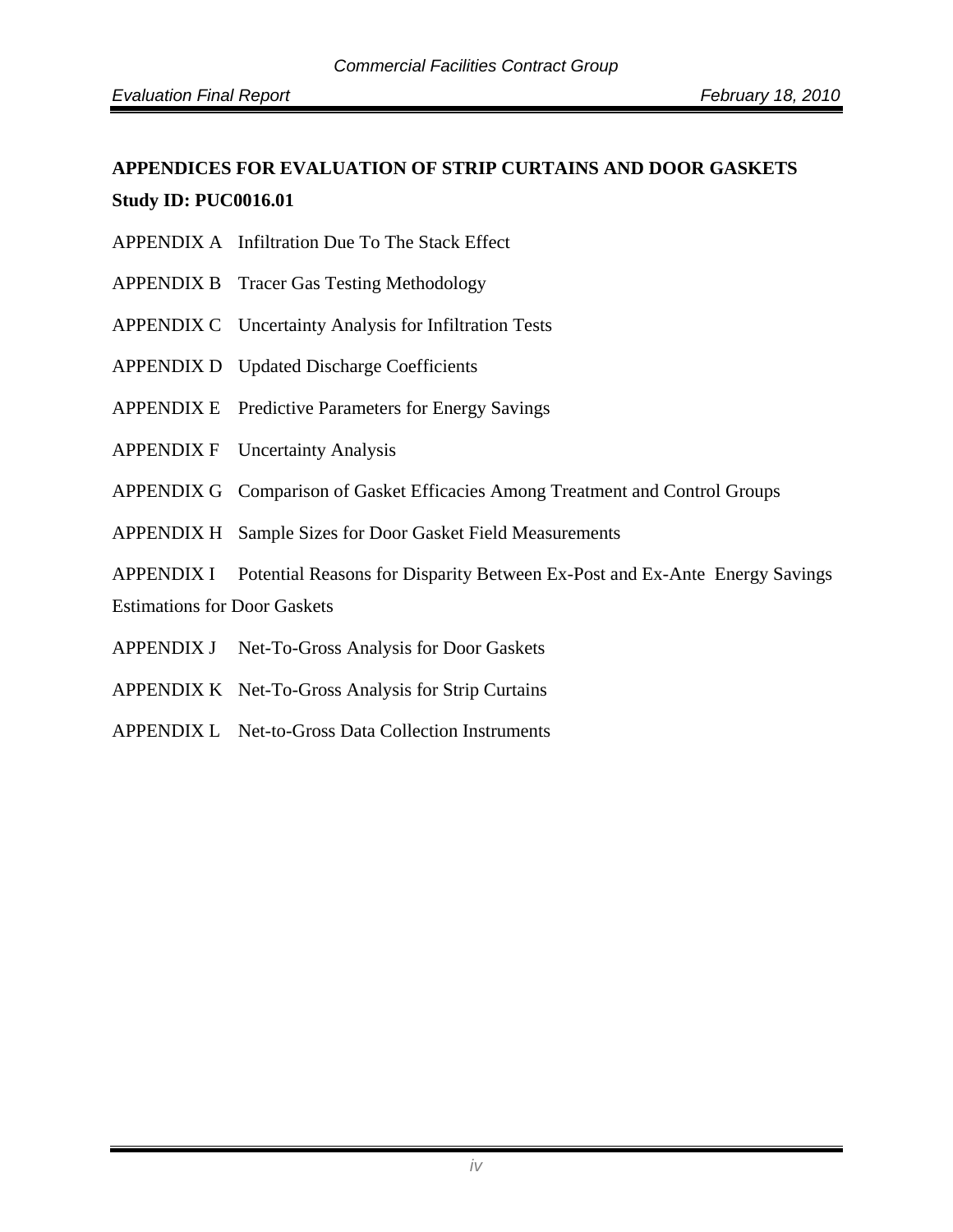# **1. EXECUTIVE SUMMARY**

This report presents the results of the evaluation effort conducted by the Commercial Facilities Contract Group. The EM&V activities performed by the Commercial Facilities Contract Group pertained to two programs (PGE2005 and PGE2007) and to two high-impact measures (refrigeration strip curtains and refrigeration door gaskets). The overall objective for the evaluation was to determine the gross and net electricity and natural gas savings and demand (kW) reductions resulting from participation in the programs or from installing the HIMs.

The two programs evaluated were offered during 2006-2008 by Pacific Gas and Electric to its high tech (PGE2005) and large commercial (PGE2007) customers to provide assistance in installing energy efficiency measures. The approach for the impact evaluation of these programs had the following main features:

- Available documentation (e.g., audit reports, savings calculation work papers, etc.) was reviewed for samples of sites from both programs, with particular attention given to the calculation procedures and documentation for savings estimates.
- On-site data collection was conducted at sampled sites to provide the information needed for verifying savings and demand reductions. Monitoring was also conducted at some sites to obtain more accurate information on the operation of measures for which PG&E had claimed savings.
- Gross savings were estimated using proven techniques.
	- − For PGE2005, many of the measures customers installed affected energy use for space conditioning. The impacts of these measures were analyzed using the eQuest energy analysis simulation model. HVAC measures installed by customers in PGE2007 were also analyzed using eQuest.
	- − Analysis of savings from lighting measures was accomplished using information collected on-site on the equipment installed and, if appropriate, monitoring of hours of operation for lighting.
- A telephone survey was conducted of samples of participants from both programs to gather information on their decision making, their likes and dislikes of the programs, and other factors determining net-to-gross savings ratios for the programs. This information was used to determine net savings according to the standardized Large Nonresidential net-to-gross methodology used by several evaluation contract groups.

For PGE2005, the overall gross realization rate for kWh savings was estimated to be about 44.6 ± 6.3% (at the 90% confidence level). The relatively low realization rate is attributable to the importance that internal loads have in calculating energy usage and savings for high tech facilities. The EM&V effort revealed that the analyses underlying the claimed savings for projects were often made using a bin method, which is not a robust method when internal loads are high. Moreover, the data collection also revealed that the estimates of internal loads used in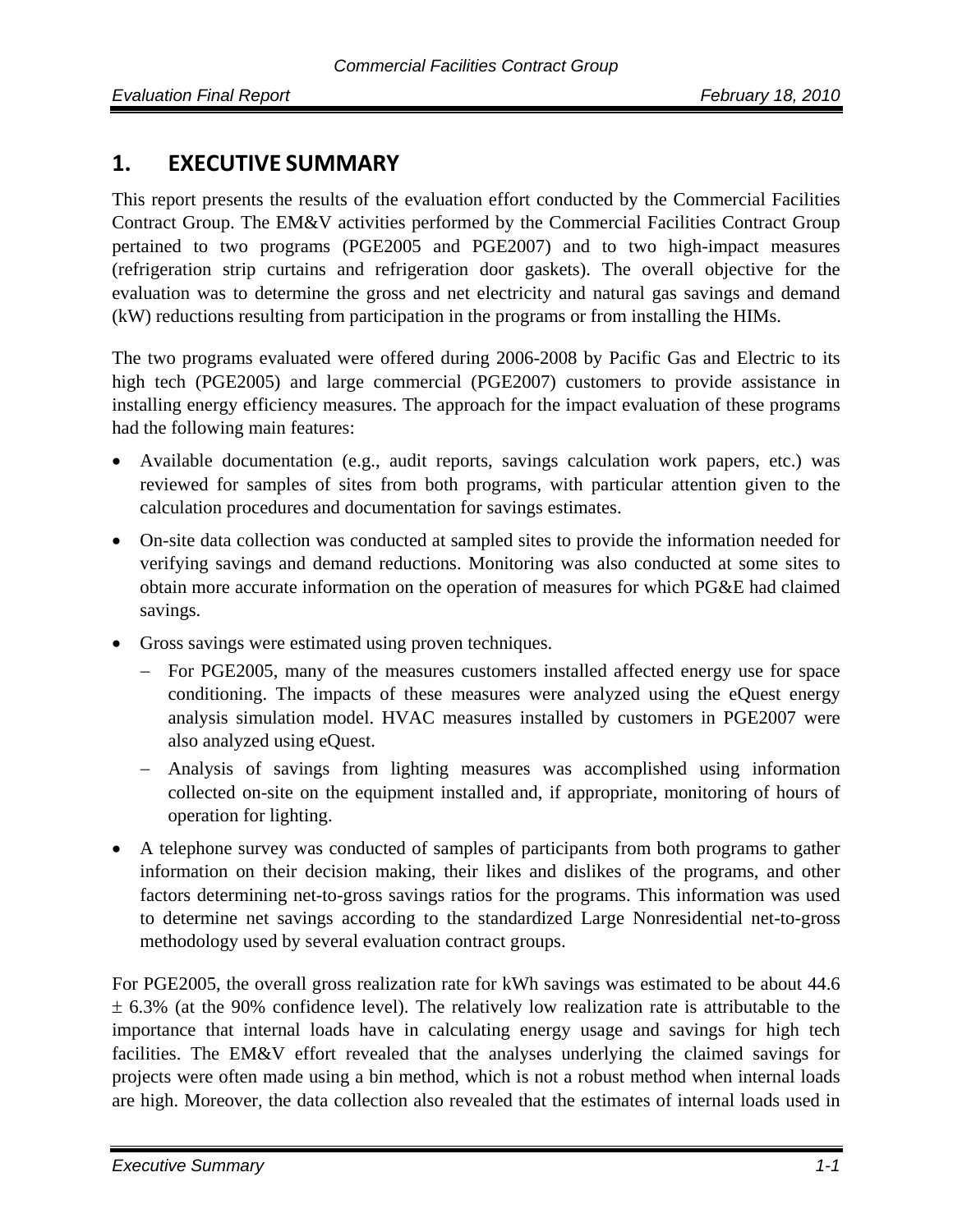the underlying analyses were often significantly higher than the internal loads actually observed at the facilities. In part, this resulted because facilities were being designed in expectation of higher demand than actually materialized.

The NTGR analysis for PGE2005 in this study showed a lower net-to-gross ratio (NTGR) than was used by PG&E in developing its claimed net savings estimates. PG&E used a NTGR of 0.94 for projects they classified as "process" and of 0.70 for most other projects. The weighted NTGR across all PGE2005 projects from these calculations was 0.84. Based on the information collected and analysis performed during this study, the NTGR for PGE2005 was calculated to be 0.47.

For PGE2007, the gross realization rate for kWh savings was estimated to be about  $79.5 \pm 13\%$ (at the 90% confidence level), also less than 1, but not as low as for PGE2005. This was because most of the claimed energy savings for PGE2007 were attributable to lighting and HVAC measures that are more standardized than the measures receiving rebates under PGE2005.

In developing the net claimed savings for the projects in PGE2007, PG&E used a NTGR of 0.70 for most projects. The NTGR for PGE2007 that was calculated during this study was 60%, which was somewhat lower than the NTGR that was used by PG&E.

The two high-impact measures that were evaluated—door gaskets and strip curtains—affect the energy use for refrigeration in commercial facilities by reducing infiltration from nonrefrigerated space into refrigerated space.<sup>1</sup> The evaluation effort for these two HIMs therefore involved identifying the factors affecting such infiltration, collecting data on these factors through field monitoring of freezers and coolers in different types of commercial facilities, and analyzing these data to determine how door gaskets and strip curtains affected infiltration and thereby energy use.

The gross impact evaluation for door gaskets utilized engineering calculations that were informed by detailed data collected at 40 sites. The gross impact evaluation of the strip curtains utilized a site-specific engineering methodology that consisted of retrofit isolation engineering models that were calibrated to and informed by detailed data collected at 150 sites. Estimates of NTGR were developed using information collected through interviews with decision-makers for 71 sites with door gaskets and 101 sites with strip curtains.

For door gaskets, a major finding from this evaluation effort is that the estimates of baseline gasket efficacy used by the IOUs in calculating claimed savings are too low, thereby inflating the ex ante estimates of savings from installing new gaskets. The realization rates on savings from

 $1$  HIMs are defined as those efficiency measures common across IOU programs that contribute greater than one percent to the entire IOU savings portfolio for reductions in electrical consumption, electrical demand, or natural gas consumption.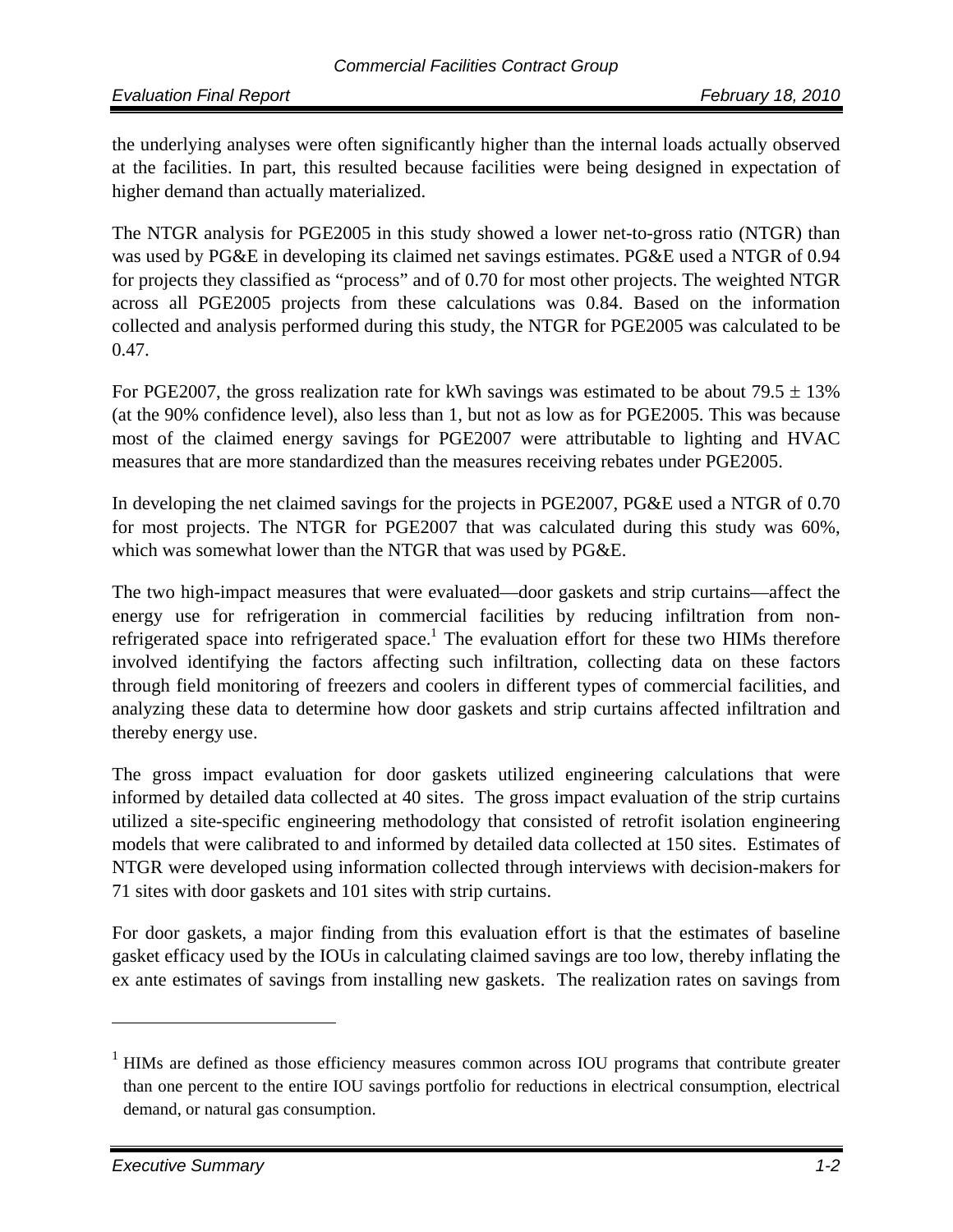door gaskets are relatively low. The gross realization rate for kWh savings for door gaskets was 13% for SCE and 3% for PG&E and  $SDG&E<sup>2</sup>$ . The NTGR that was calculated for door gaskets during this study was 19%.

For strip curtains, the gross realization rate for kWh savings was 85% for SCE and 39% for PG&E and SDG&E. The NTGR that was calculated for strip curtains during this study was 40%.

Specific recommendations come out of this study regarding values for the ex-ante parameters used to calculate energy savings from strip curtains. It is recommended that the ex-ante estimations for the door-open time, the temperature differentials between the refrigerated and infiltrating airs, the difference in efficacy between the new and old strip curtains, the refrigeration system coefficients of performance, and the empirical discharge coefficients be updated with market-specific values developed during this study.

<sup>&</sup>lt;sup>2</sup> The realization rates are reported separately for PG&E/SDGE and SCE because SCE had different ex-ante estimations than PG&E and SDG&E.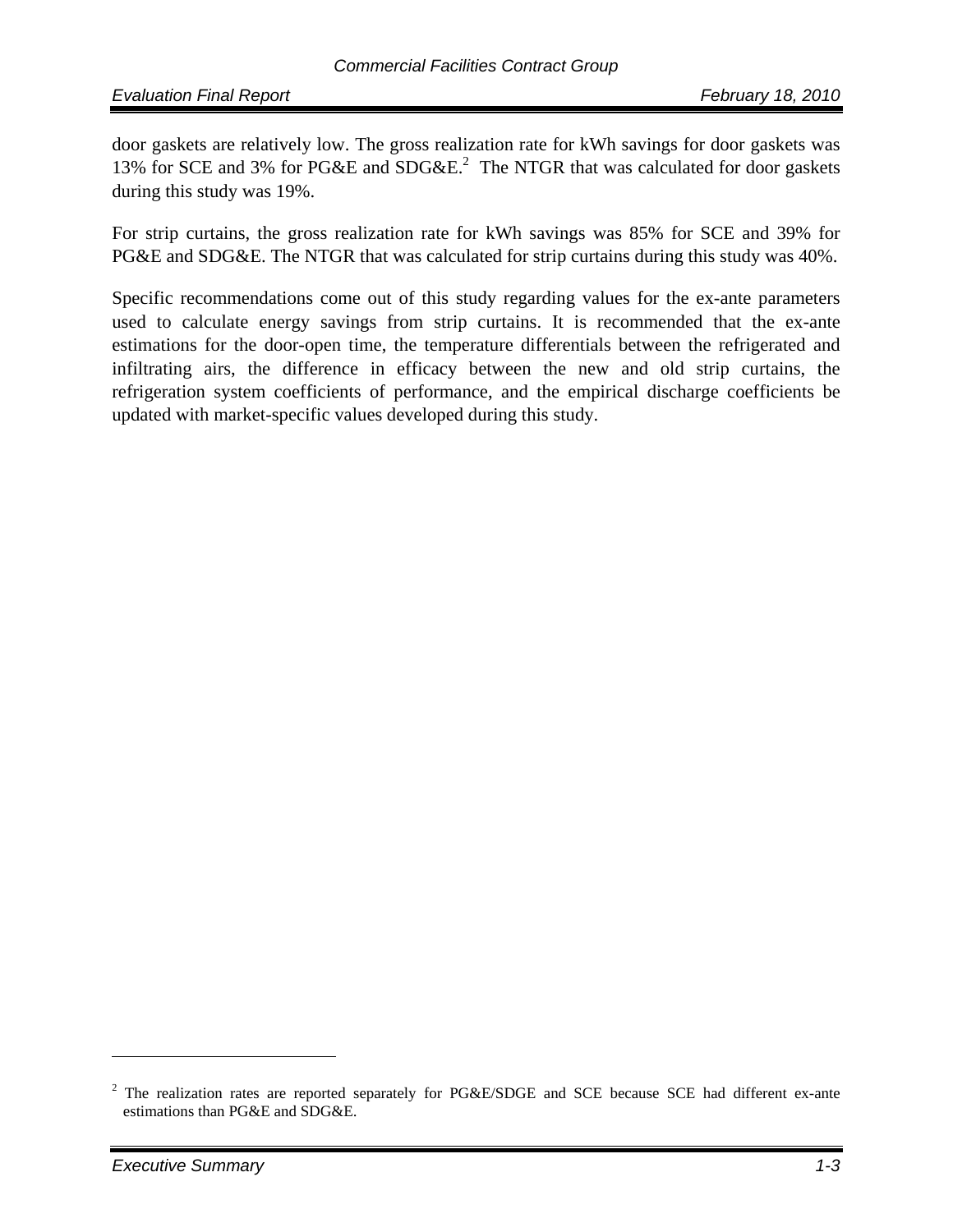# **2. INTRODUCTION AND PURPOSE OF STUDY**

As authorized by the California Public Utilities Commission (CPUC) in D.05-01-055<sup>1</sup>, D.05-04- $051<sup>2</sup>$ , and D.05-11-011<sup>3</sup> the CPUC's Energy Division selected several contractor teams (designated as "contract groups") to conduct evaluation, measurement, and verification (EM&V) of the 2006-2008 energy efficiency programs implemented by California's investor-owned utilities  $(IOUs)^4$ . The EM&V work performed by these contract groups is intended to increase the quality, reliability and objectiveness of the estimated energy impacts of the energy efficiency programs. The results of the EM&V work will be used in assessing the cost-effectiveness of the portfolio of California's energy efficiency programs.

The purpose of this report is to describe the EM&V activities undertaken by the Commercial Facilities Contract Group. These activities are summarized in Section 2.1, while Section 2.2 provides further detail on how the EM&V activities were grouped.

## **2.1 Description of EM&V Activities**

The original focus of EM&V activities for the Commercial Facilities Contract Group was on evaluating savings from various energy efficiency programs that were offered by Pacific Gas and Electric Company (PG&E) to commercial and industrial customers. There were twelve programs to be evaluated, five of which were programs that PG&E implemented itself for targeted markets and seven of which were implemented by third-party entities. These programs are identified by Energy Efficiency Groupware Application (EEGA) number and name in Table 2-1.

Although the evaluation planning process initially took utility programs as a key organizational element, it was also emphasized by many evaluation teams that the portfolio should be examined from the perspective of key measures. In this evaluation, this approach is referred to as the high impact measure (HIM) approach. The philosophy behind the HIM approach organizes energy and demand impacts by measure groups and energy metrics (electric energy, electric demand, and gas energy) across programs at the utility level. The HIM approach sought to standardize the analytical methods and data collection approaches for key measures across programs and contract groups to increase consistency and accuracy.

<sup>1</sup> http://www.cpuc.ca.gov/PUBLISHED/FINAL\_DECISION/43628.htm

<sup>&</sup>lt;sup>2</sup> http://www.cpuc.ca.gov/PUBLISHED/FINAL\_DECISION/45783.htm

<sup>3</sup> http://www.cpuc.ca.gov/PUBLISHED/FINAL\_DECISION/51420.htm

<sup>&</sup>lt;sup>4</sup> The investor-owned utilities are Pacific Gas and Electric, Southern California Edison, Southern California Gas, and San Diego Gas and Electric.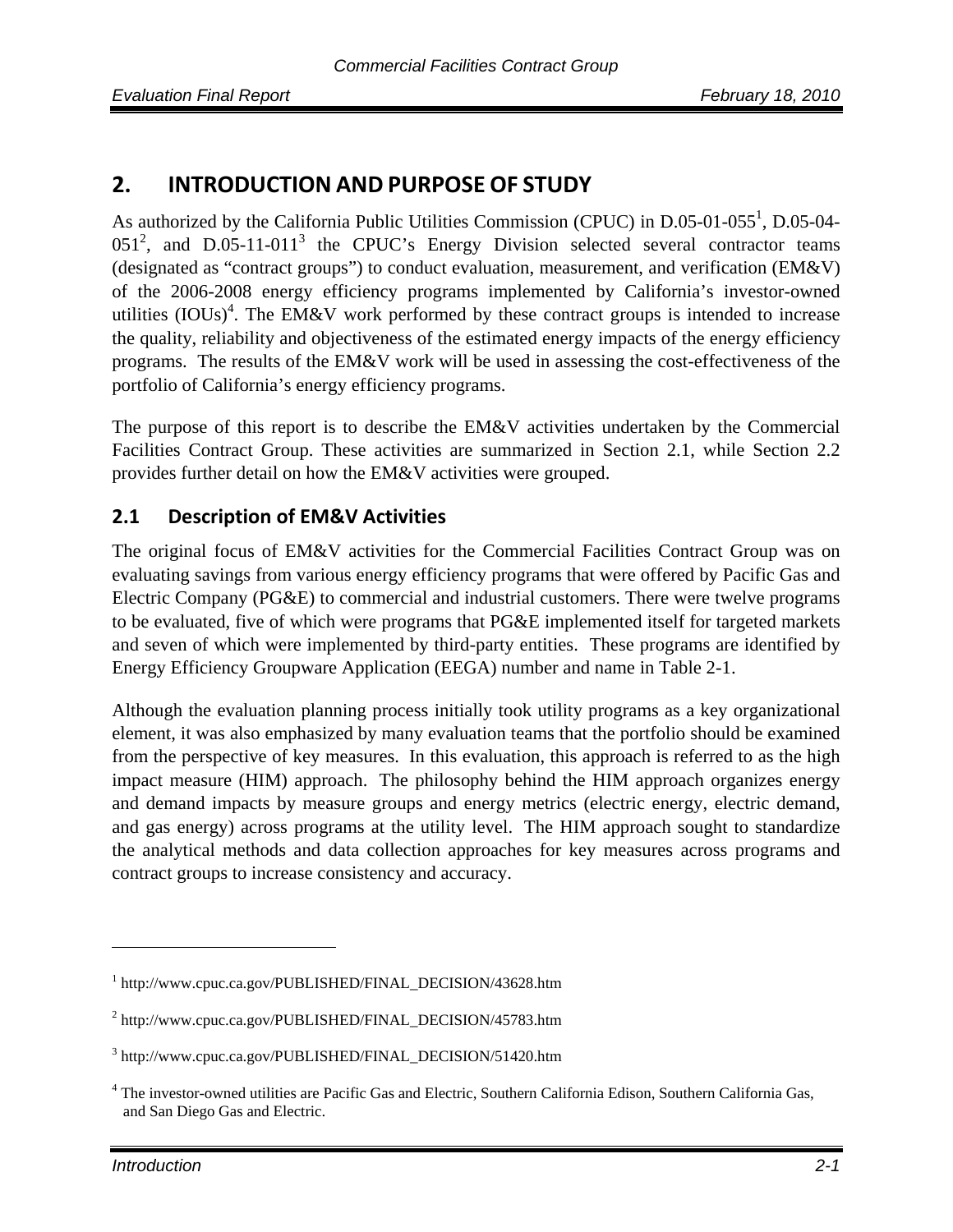The first step in the HIM process was to identify which measures or like group of measures contributed most to each of the energy metrics for each of the utilities. The evaluation team developed a list of HIMs from the E3 calculators delivered by the IOUs covering program savings claims through the end of the second quarter of 2008 (Q2-2008). A single Access database containing the E3 measure line items from the Input tab of the E3 calculator was created. Each of the measures was assigned to a measure name using a consistent measure naming scheme. The savings claims for each IOU were tabulated for each named measure, and the contribution of each measure to the total IOU portfolio savings claim for kWh, kW and Therms was calculated. The list of HIMs was developed by identifying all measures that contributed more than 1% of the portfolio savings by IOU.

The Commercial Facilities Contract Group was assigned to be the lead contractor for evaluation of two refrigeration HIMs: strip curtains and door gaskets.

| <b>Targeted Market Programs</b>                                         | <b>Third Party Programs</b>                                                      |
|-------------------------------------------------------------------------|----------------------------------------------------------------------------------|
| PGE2002 Schools and Colleges                                            | PGE2050 Campus Housing Efficiency Solutions -<br><b>Resource Solutions Group</b> |
| PGE2005 High Technology Facilities<br><b>PGE2006</b> Medical Facilities | PGE2052 LodgingSavers - Ecology Action                                           |
| PGE2007 Office Buildings (Large Commercial)                             | PGE2055 Federal and State E5K Lighting - Energy<br>Solutions                     |
| PGE2008 Lodging Facilities                                              | PGE2063 Small Commercial Comprehensive<br>Refrigeration Program (SCCRP) - KEMA   |
|                                                                         | PGE2066 Supermarket Controls (And Energy Smart<br>Grocer) - PECI                 |
|                                                                         | PGE2077 School Energy Efficiency Program -<br><b>Resource Solutions Group</b>    |
|                                                                         | PGE2086 HeatWise Program - Energy Solutions                                      |

**Table 2-1. PG&E Programs Originally Selected to be Evaluated in Commercial Facilities Contract Group** 

In accordance Energy Division direction, the Commercial Facilities Contract Group re-examined its evaluation plan and budget in order to re-allocate resources to accommodate the evaluation of the HIM refrigeration measures (i.e., strip curtains and door gaskets). The subsequent reallocation involved maintaining the scope of effort for full evaluation of two of the programs originally designated for evaluation, but eliminating further effort for evaluation of all other programs. The two programs for which the scope of effort was not reduced (i.e., PGE2005 and PGE2007) were chosen for full evaluation because of the expected magnitude of savings.

The final set of EM&V activities for the Commercial Facilities Contract Group that are reported on here is outlined in Table 2-2. EM&V activities were performed for two programs (i.e., PGE2005 and PGE2007) and for two HIMs (i.e., refrigeration strip curtains and refrigeration door gaskets).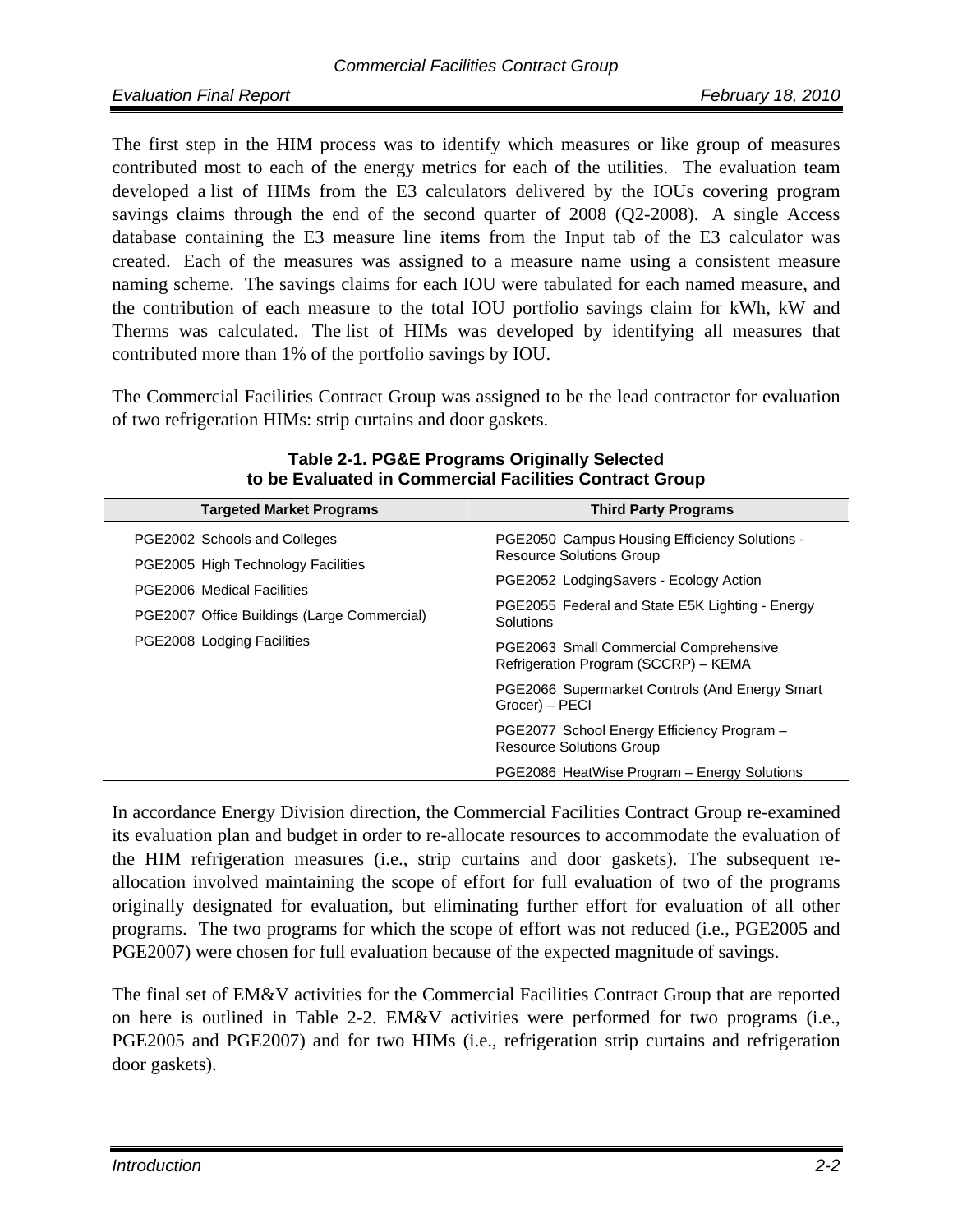| <b>EM&amp;V Activities</b>                                   | <b>Realization Rates Anticipated</b><br>(Based on EM&V activities) |
|--------------------------------------------------------------|--------------------------------------------------------------------|
| PGE2005 - Non-HIM measures (EM&V for gross and net savings)  | Verification, unit energy savings                                  |
| PGE2007 - Non-HIM measures (EM&V for gross and net savings)  | Verification, unit energy savings                                  |
| Refrigeration Door gasket (EM&V for gross and net savings)   | Verification, unit energy savings                                  |
| Refrigeration strip curtain (EM&V for gross and net savings) | Verification, unit energy savings                                  |

#### **Table 2-2. EM&V Activities for Commercial Facilities Contract Group**

The EM&V rigor levels for the two programs are identified in Table 2-3.

| <b>Program ID</b> | <b>Evaluation Type</b>        | <b>Energy</b><br>Rigor | Energy<br>M&V | kW Rigor | <b>NTG</b><br>Rigor |
|-------------------|-------------------------------|------------------------|---------------|----------|---------------------|
| PGE2005           | Protocol-Guided Direct Impact | Enhanced               | B or D        | Basic    | Standard            |
| PGE2007           | Protocol-Guided Direct Impact | Enhanced               | B or D        | Enhanced | Standard            |

## **2.2 Rationale for Grouping of EM&V Activities**

For the 2006-2008 program cycle, PG&E used a form of matrix management to implement programs for targeted markets in the commercial sector. With PG&E's approach, program offerings for a particular type of customer that were previously stand-alone were combined so that the resulting program was oriented to the unique needs of that type of customer. This approach was intended to resolve gaps and overlaps that previously existed among program elements so that energy efficiency could be marketed to the customers more effectively. The two programs being evaluated in the Commercial Facilities Contract Group were for such targeted markets (i.e., PGE2005 for high technology facilities and PGE2007 for Large Commercial facilities). The projects evaluated for these programs are primarily Custom Lighting, Custom HVAC, or Custom Other.

The two refrigeration HIMs evaluated (strip curtains and door gaskets) are separately enumerated as measures in the IOUs' tracking system data. However, the two measures are similar in that they reduce infiltration from non-refrigerated space into refrigerated space. An EM&V framework for evaluating the effects of strip curtains and door gaskets on electricity use was therefore provided by looking at the factors affecting such infiltration.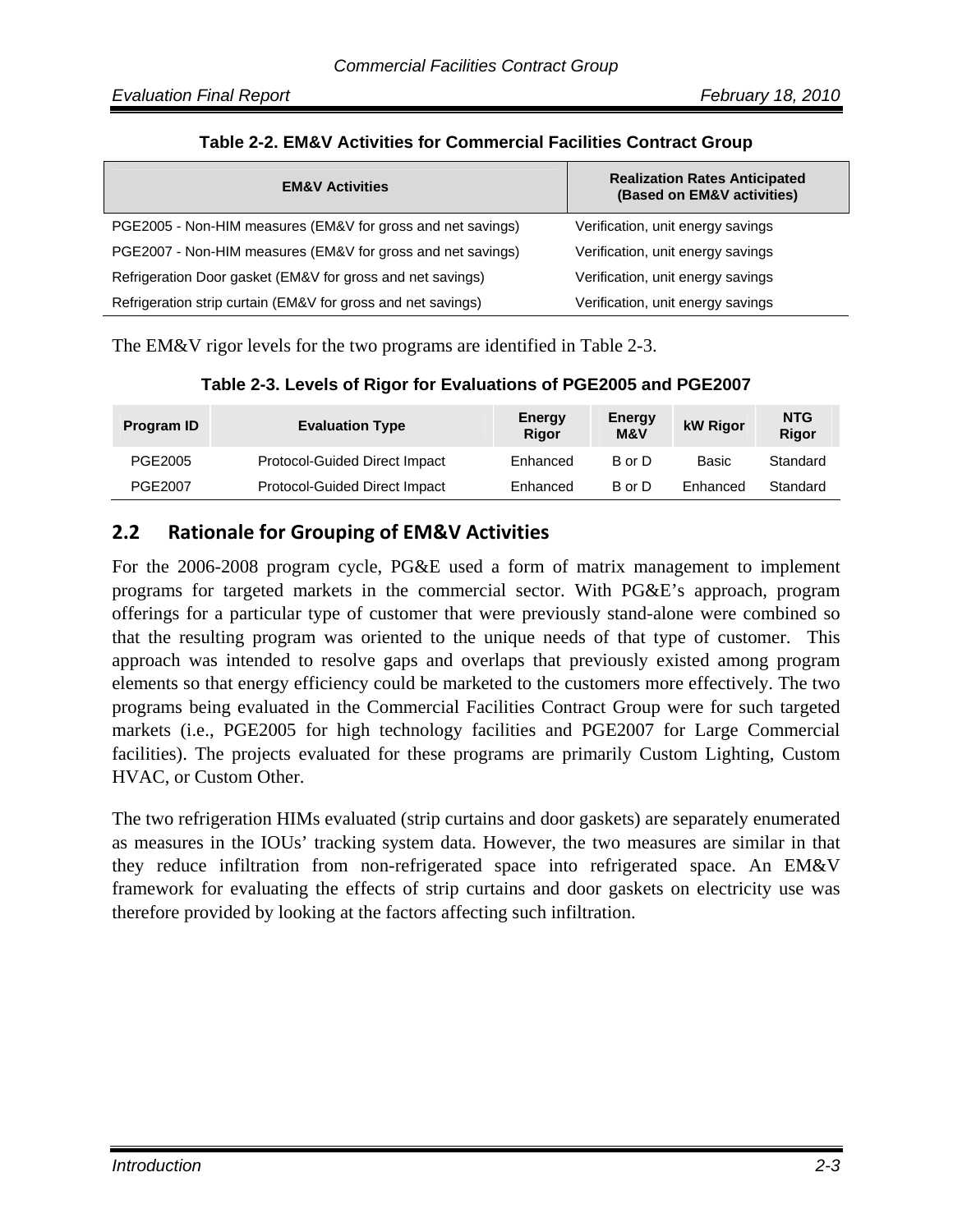# **3. EVALUATION OF PGE2005**

The PG&E program for high technology facilities (i.e., PGE2005) primarily addresses data centers, laboratories, and biotechnology facilities. Secondary targets include clean rooms, office space, and telecommunications. (Electronics manufacturing is not a major target of the program because this segment of the industry has mostly moved from the PG&E service territory to Asia and elsewhere.)

PG&E along with industry experts has developed techniques that can reduce the energy consumption of data centers by as much as  $50 - 60$  percent. Measures implemented include the use of outside air, improved air-conditioning systems, more efficient servers, and the introduction of virtualization technologies. (Virtualization allows more than one system to be run on a server, which can have the effect of increasing the load factor from five to 25 percent and thereby substantially reducing the number of servers.) Virtualization is expected to substantially reduce the energy consumption of existing data centers and slow the rate of growth in energy consumption in this sector.

The net kWh, kW and therm savings claimed for PGE2005 at the end of the 2006-2008 program period are summarized in Table 3-1, which shows the distribution of claimed savings by type of end use measure. (The classification by type of end use measure is according to the assignments made in the Standard Performance Tracking Databases.)

| <b>Type of End Use Measure</b><br>(Per Standard Performance Tracking Database) | <b>Claimed Net</b><br>kWh Savings | <b>Claimed Net</b><br><b>kW Savings</b> | <b>Claimed Net</b><br><b>Therm</b><br><b>Savings</b> |
|--------------------------------------------------------------------------------|-----------------------------------|-----------------------------------------|------------------------------------------------------|
| <b>Building Shell</b>                                                          | 276,354                           | 32                                      |                                                      |
| <b>Compressed Air</b>                                                          | 2,351,548                         | 362                                     |                                                      |
| Controls                                                                       | 4,630,900                         | 411                                     | 266,123                                              |
| Daylighting                                                                    | 18,082                            | 10                                      |                                                      |
| Indoor Lighting                                                                | 3,628,144                         | 546                                     | (1, 975)                                             |
| <b>Motors</b>                                                                  | 2,210,977                         | 216                                     |                                                      |
| Office Equipment                                                               | 4,446,042                         | 453                                     |                                                      |
| <b>Process</b>                                                                 | 68,981,017                        | 5,978                                   | 365,342                                              |
| <b>Process Cooling</b>                                                         | 735,858                           | 84                                      |                                                      |
| Process Heat                                                                   |                                   |                                         | 39,054                                               |
| <b>Pumps</b>                                                                   | 19,684                            | 2                                       |                                                      |
| Refrigeration                                                                  | 1,336,977                         | 97                                      |                                                      |
| Space Cooling                                                                  | 14,447,904                        | 1,620                                   | (98)                                                 |
| <b>Water Heating</b>                                                           |                                   |                                         | 47,825                                               |
| Whole Building                                                                 | 4,526,967                         | 895                                     | 54,133                                               |
| Totals                                                                         | 107,610,455                       | 10,705                                  | 770,403                                              |

| Table 3-1. Claimed Net Savings for PGE2005 by Type of End Use Measure |  |  |  |
|-----------------------------------------------------------------------|--|--|--|
|                                                                       |  |  |  |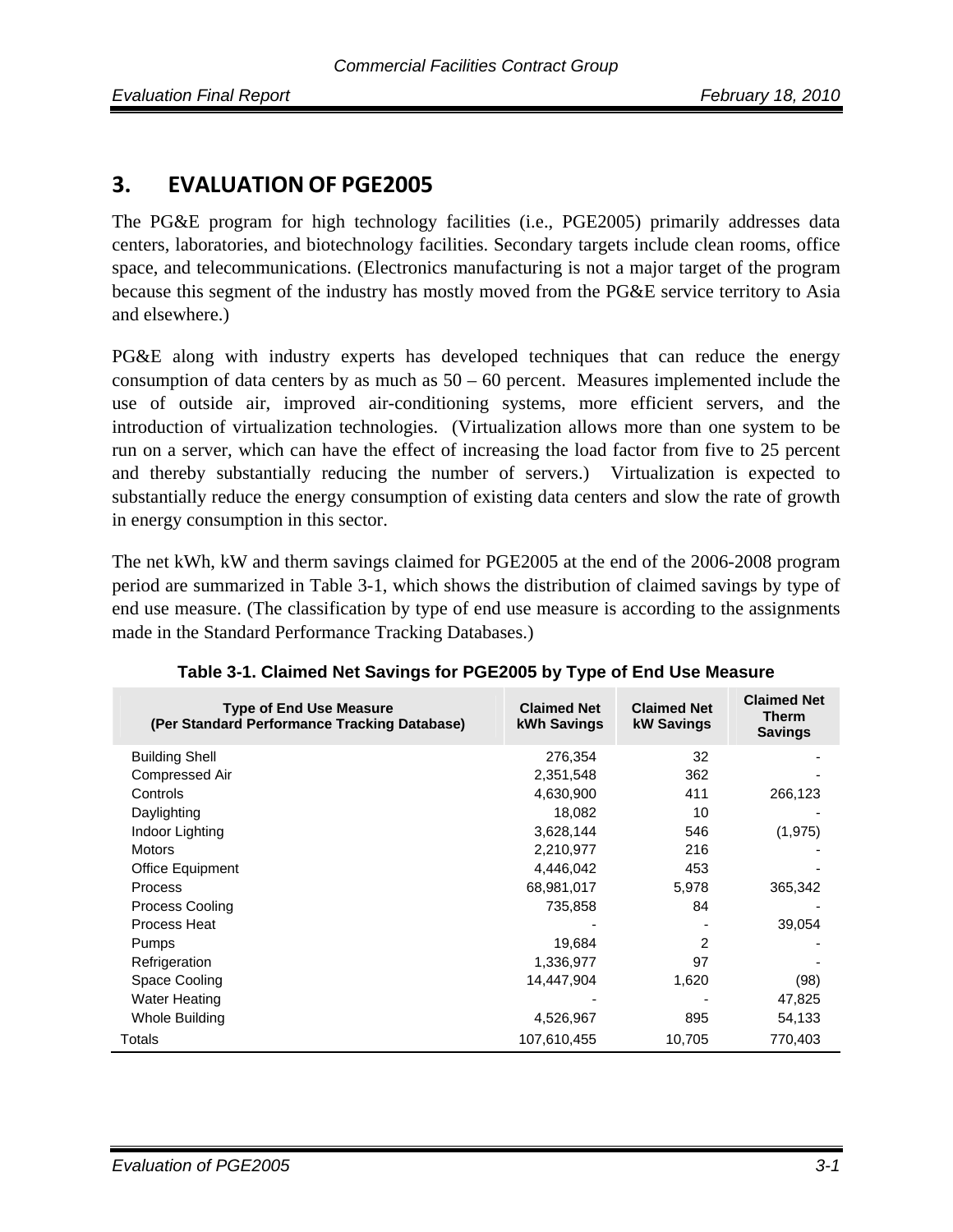### **3.1 Objectives for Evaluation of PGE2005**

The major parameters examined in the evaluation of PGE2005 are the gross savings realization rates and net-to-gross rates for the projects in the program. The savings achieved for such projects have been evaluated using Protocol-Guided Direct evaluation approaches. The levels of rigor for various aspects of the evaluation are shown in Table 3-2. Gross savings were evaluated with enhanced rigor. The net-to-gross evaluation accounts for the effects of free-ridership in the net savings' estimates.

| <b>Program ID</b> | <b>Evaluation Type</b>        | Energy<br>Rigor | Energy<br><b>M&amp;V</b> | kW Rigor | <b>NTG</b><br><b>Rigor</b> |  |
|-------------------|-------------------------------|-----------------|--------------------------|----------|----------------------------|--|
| PGE2005           | Protocol-Guided Direct Impact | Enhanced        | B or D                   | Basic    | Standard                   |  |

#### **Table 3-2. Levels of Rigor for Evaluation of PGE2005**

## **3.2 Methods Used for Evaluation of Gross and Net Savings for PGE2005**

The energy savings for PGE2005 were evaluated through the following activities:

- Preparing a sampling plan;.
- Obtaining and reviewing project documentation for sampled projects and preparing M&V site plans;
- Collecting data to inform analysis of savings
- Conducting analysis of ex post evaluated gross savings
- Conducting analysis of net savings

The details for these activities are discussed in Appendix A of the Non-HIM Appendices. Specific methods used for the evaluation of savings for PGE2005 are outlined here.

#### **3.2.1 Sample Design**

The sample design for the impact evaluation of PGE2005 was prepared in accordance with the guidelines provided in the California Evaluation Framework<sup>1</sup> (CEF) for a Protocol Guided Direct (PGD) evaluation with an "Enhanced" level of rigor. The goal in preparing the sample design was to meet the appropriate protocol precision/confidence targets.

The sample design for the evaluation of PGE2005 was originally developed in the first quarter of 2008. At that time, a sample frame was constructed using available project information extracted from the tracking system data for the program provided by PG&E. The design variable used in developing the sampling plan was *ex-ante* gross kWh savings. Sample strata were defined by applying the Dalenius-Hodges stratification procedure to the data on *ex ante* kWh savings. The

 $1$  The TecMarket Works Team, The California Evaluation Framework, Prepared for the California Public Utilities Commission and the Project Advisory Group, June 2004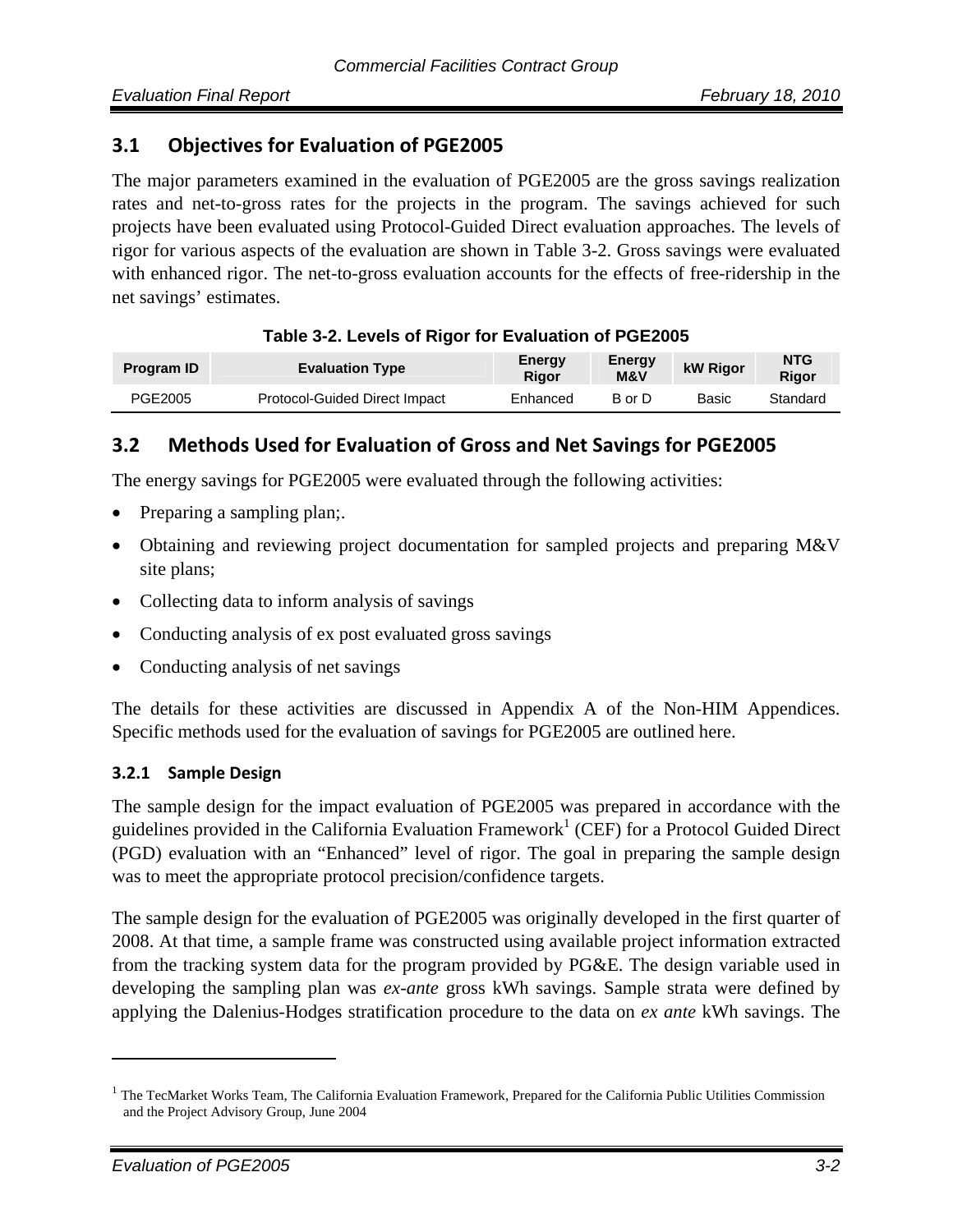efficacy of different allocations of sample points across strata was examined by considering the precision with which total kWh savings could be estimated at the 90% confidence level, with 10% precision being the target.

The population statistics for PGE2005 on which the initial sample design was based showed that the distribution of kWh savings for projects in PGE2005 was highly skewed. Given the skewness in the distribution of savings, an initial sample design was developed in which all of the projects in Stratum 5 (i.e., the stratum containing projects with the highest kWh savings) were chosen for the analysis sample with certainty with smaller numbers of projects to be chosen randomly from the other strata.

The initial sample design prepared in Q1 2008 provided the basis for beginning field work to collect the data needed to analyze actual savings from the sample projects. PG&E's final tracking database for PGE2005 became available in March 2009, at which point the final allocation of sample points across strata was determined.

The population statistics for the analysis sample as initially designed are shown in Table 3-3**,**  which shows the distribution of the analysis sample across strata. Based on these statistics for the final population of projects, the distribution of the sample, and the *ex ante* claimed kWh savings values for the projects, it was estimated that total program kWh savings would be estimated with a precision of 6.3% at the 90% confidence level.

|                                            | <b>Stratum 1</b> | <b>Stratum 2</b>      | <b>Stratum 3</b>    | <b>Stratum 4</b>    | <b>Stratum 5</b> | Overall     |
|--------------------------------------------|------------------|-----------------------|---------------------|---------------------|------------------|-------------|
| Strata boundaries (kWh)                    | < 57.000         | $57.001 -$<br>171.000 | 171.001-<br>315,000 | 315.000-<br>764.000 | >764.001         |             |
| Number of projects                         | 46               | 40                    | 38                  | 37                  | 39               | 200         |
| Total ex ante claimed<br>gross kWh savings | 1,138,567        | 3.959.252             | 9.049.566           | 19,286,109          | 94.293.475       | 127.726.970 |
| Average kWh Savings                        | 24.751           | 98.981                | 238,146             | 521.246             | 2,417,781        | 638,635     |
| Standard deviation<br>of kWh savings       | 16,550           | 30.888                | 41.236              | 157.407             | 2,257,027        | 1,333,038   |
| Coefficient of variation                   | 0.669            | 0.312                 | 0.173               | 0.302               | 0.934            |             |
| Final design sample                        | 2                | $\overline{2}$        | $\overline{2}$      | 3                   | 31               | 41          |

**Table 3-3. Population Statistics for Achieved Sample for PGE2005** 

### **3.2.2 Analysis of Gross Savings**

For each project selected for the final analysis sample, available documentation (e.g., audit reports, savings calculation work papers, etc.) on the project was obtained from PG&E. Other, more general documentation was also reviewed, including program forms, billing and interval data, and weather data.

A site-specific M&V plan was prepared for each project in the analysis sample using the information presented in the documentation for a project. Each site-specific M&V plan was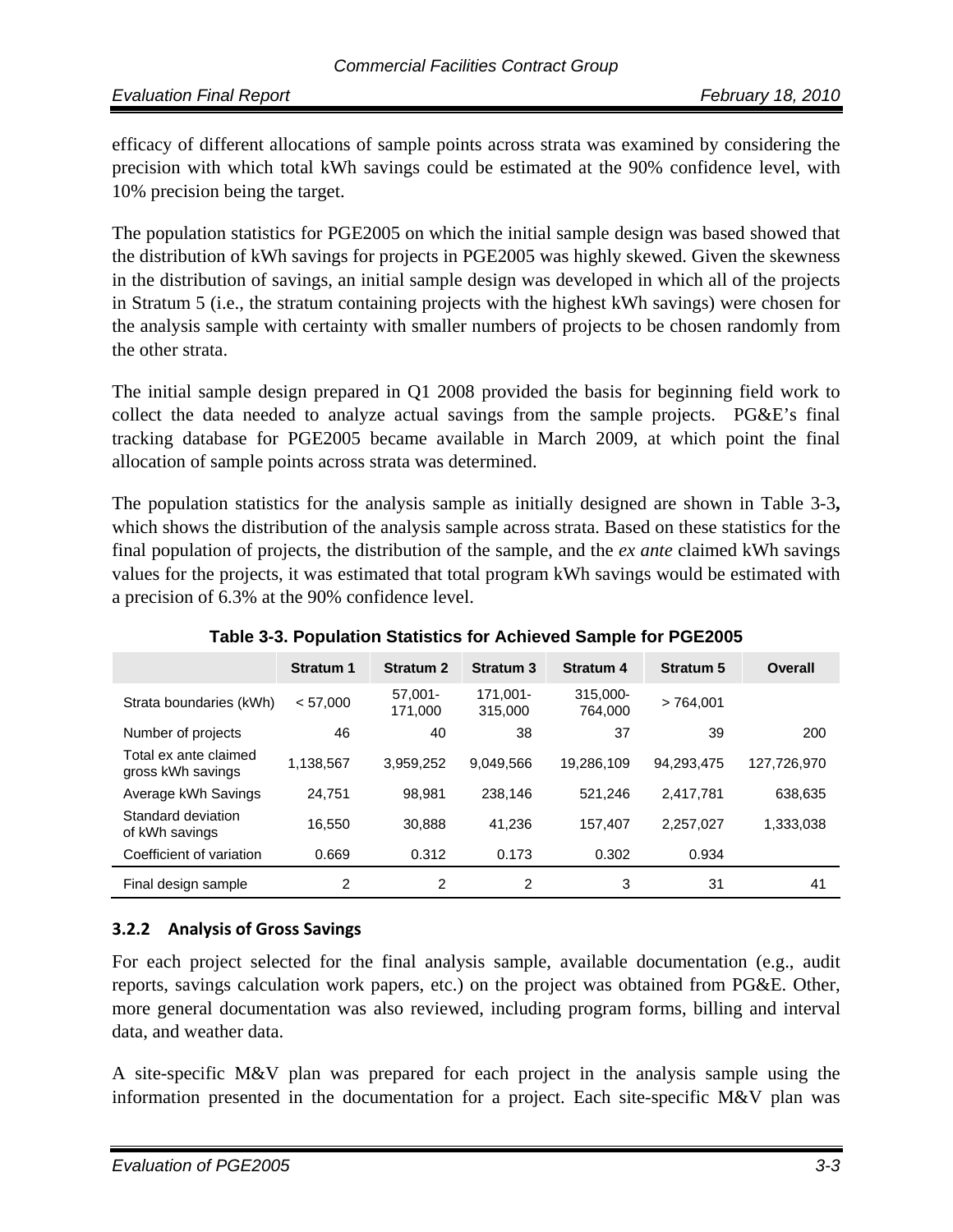submitted to the CPUC Energy Division and its Technical Advisors for review. After suggested revisions, each plan was submitted for approval by the Energy Division before on-site data collection was begun at a site.

On-site visits were used to collect data that were used in the analyses to determine what savings had been achieved with the sample projects.. During an on-site visit, the field staff accomplished three major things.

- First, they verified the implementation status of all measures for which PG&E had provided incentive payments through PGE2005.
- Second, they collected the physical data needed to analyze the energy savings that have been realized from the installed improvements and measures.
- Third, they interviewed the contact personnel at a facility to obtain additional information on the installed system to complement the data collected from other sources.

Estimates of energy use and savings for energy efficiency measures depend significantly on having accurate data for such factors as operating hours and usage patterns. Monitoring was not considered necessary for some sites. This included facilities where project documentation allowed for sufficiently detailed calculations or where this type of information was available from an energy management control system. For other facilities, information could be obtained through relatively simple monitoring using loggers. However, if a facility did not have an energy management control system or the measure being analyzed was relatively complex, monitoring of the affected equipment was conducted to gather more information to inform simulation analysis. The primary candidates for monitoring were sites where data could be collected that would allow a better analysis of savings to be developed.

The energy savings achieved through each project in the analysis sample were determined using a site-specific M&V approach. This involved determining the savings for each project by using one or more of the M&V Options defined in the IPMVP.<sup>2</sup>

• All HVAC measures were analyzed using IPMVP Option D. Review of the project documentation for many projects revealed that process measures for the high tech facilities participating in PGE2005 were often for space conditioning (e.g., to control space where servers were located). Thus, IPMVP Option D was also used for many of the measures that had been classified as "process" measures in PG&E's tracking system. With IPMVP Option D, a Calibrated Simulation of energy use is made. For the analysis here, the eQuest energy analysis model was used to prepare computer simulations of energy use before and after the

 $2$  IPMVP refers to the International Performance Measurement and Verification Protocol, which specifies alternative measurement and analysis methods that can be used to estimate gross energy and demand savings from a measure installed under a program being evaluated. See www.evo-world.org .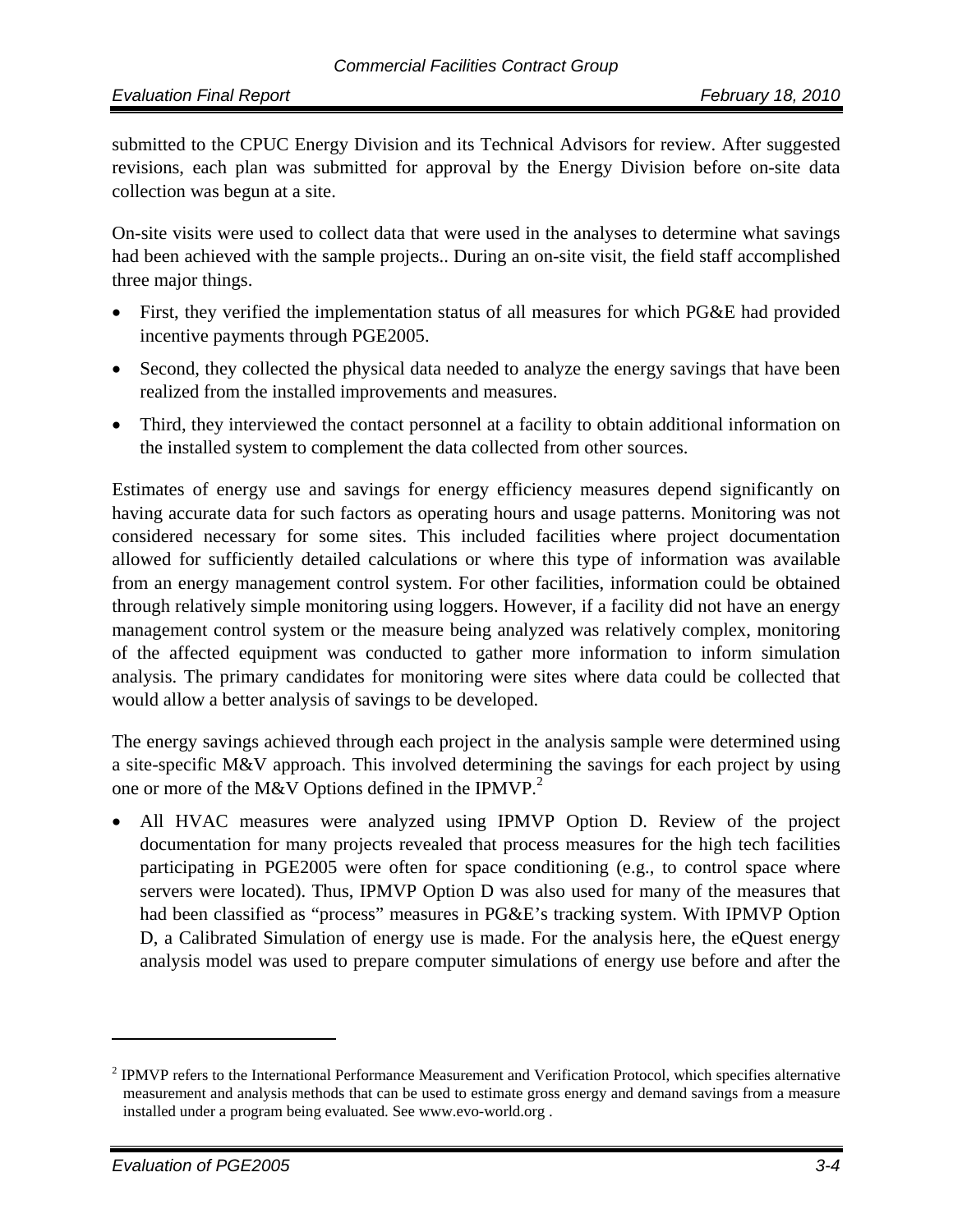HVAC measures were installed at a facility. The steps in the analysis are described in Appendix B of the Non-HIM Appendices.

- For process measures that did not involve space conditioning, the specificity of the process generally precluded using an energy analysis model for simulation analysis. Savings from these types of process improvement measures therefore were analyzed through engineering analysis of the process affected by the improvements, with monitoring used to supply information for important variables. The type of monitoring conducted for each site of this type was specified in the M&V plan for the site.
- Savings for lighting measures were assessed using IPMVP Option B, Retrofit Isolation. With IPMVP Option B, savings are calculated using short term or continuous measurement, and savings are determined by field post-measurements of the system(s) to which the measure(s) have been applied, separate from the energy use of the rest of the facility. Short-term or continuous measurements are taken during the post-retrofit period. In fact, however, only a small number of the projects for high tech facilities involved lighting measures (either retrofits or controls).

The evaluation of peak kW reduction for a facility was accomplished using the DEER-defined<sup>3</sup> peak definition period of 2:00 PM to 5:00 PM during the three consecutive weekday periods containing the weekday with the hottest temperature of the year for the climate zone where the facility was located. To identify these days, kW demand savings calculated from the 8,760 hourly loads generated through the eQuest modeling for a project were input to a spreadsheet that identified the three hottest days per the DEER definition and reported the peak demand savings for that three-day period. (The three days defining the peak demand periods for the climate zones where the facilities analyzed were located are reported in Appendix C of the Non-HIM Appendices.)

#### **3.2.3 Analysis of Net Savings**

The analysis of net savings for PGE2005 was conducted using the standard methodological framework that had been developed by the nonresidential net-to-gross working group formed by the Energy Division. This working group, which was composed of experienced evaluation professionals, developed a standard methodological framework, including decision rules, for integrating in a systematic and consistent manner the findings from both quantitative and qualitative information in estimating net-to-gross ratios. The approach was designed to fully comply with the *California Energy Efficiency Evaluation: Protocols: Technical,* 

<u>.</u>

<sup>&</sup>lt;sup>3</sup> The California Energy Commission and California Public Utilities Commission (CPUC) sponsors this database designed to provide estimates of energy and peak demand savings values, measure costs, and effective useful life (EUL) all with one data source. DEER has been designated by the CPUC as its source for deemed savings and impact costs for program planning.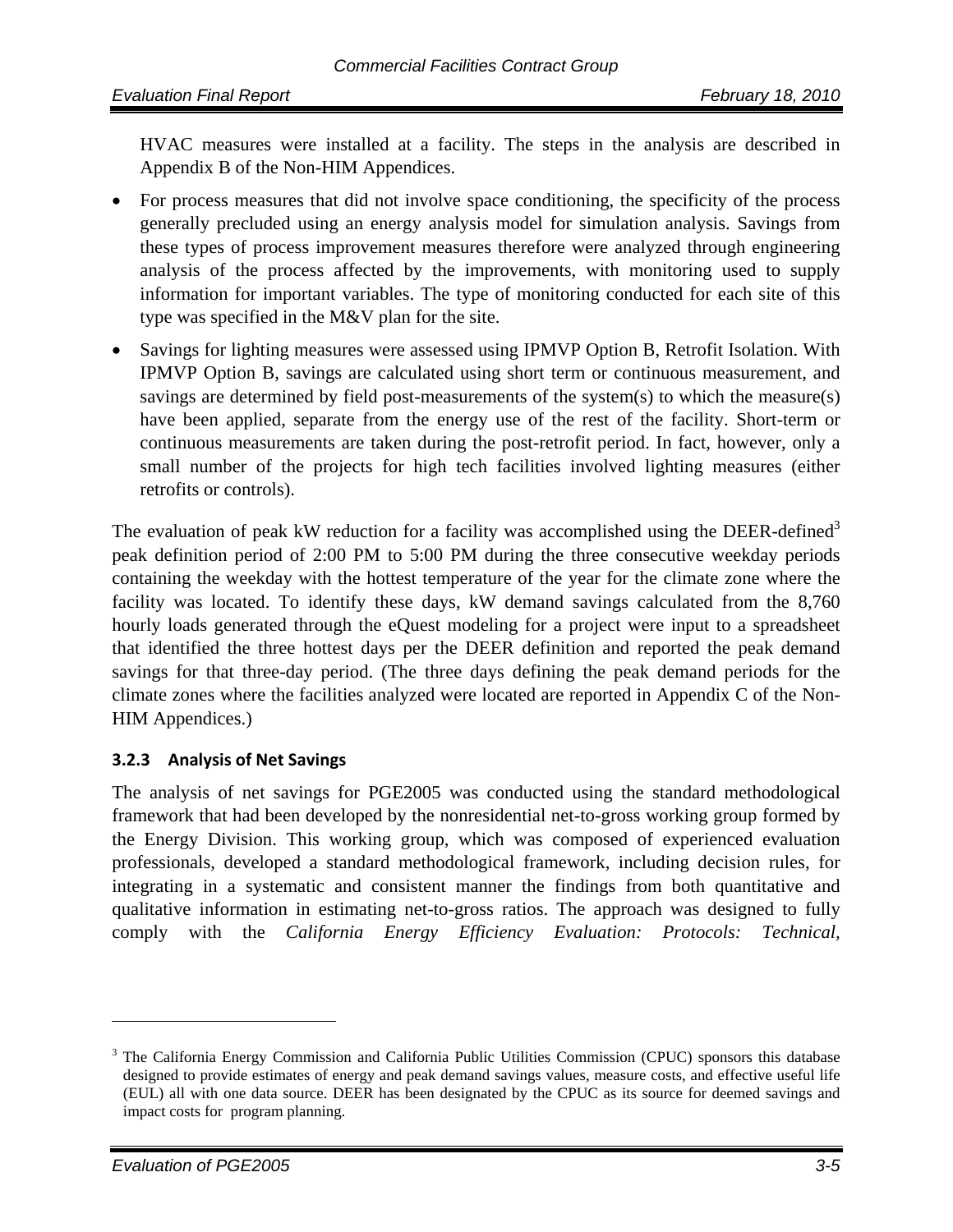*Methodological, and Reporting Requirements for Evaluation Professionals* (Protocols) and the *Guidelines for Estimating Net-To-Gross Ratios Using the Self-Report Approaches* (Guidelines).

Details of the net-to-gross method are discussed in Appendix A of the Non-HIM Appendices. The net-to-gross evaluation method used relies exclusively on a self-report approach (SRA) to estimate project and domain-level Net-to-Gross Ratios (NTGRs). This method was used because other available methods and research designs are generally not feasible for programs targeted at large nonresidential customers.

The NTGR as calculated through this procedure represents an averaging of three scores,.

- A *Timing and Selection* score reflects the influence of the *most important* of various program and program-related elements in the customer's decision to select the specific program measure at this time. Program influence through vendor recommendations is also incorporated in this score.
- A *Program Influence* score captures the perceived importance of the program (whether rebate, recommendation, training, or other program intervention) relative to non-program factors in the decision to implement the specific measure that was eventually adopted or installed. This score is determined by asking respondents to assign importance values to both the program and most important non-program influences so that the two total 10. The program influence score is adjusted (i.e., divided by 2) if respondents say they had already made their decision to install the specific program qualifying measure before they learned about the program.
- A *No-Program* score captures the likelihood of various actions the customer might have taken at this time and in the future if the program had not been available (the counterfactual). This score also accounts for deferred free ridership by incorporating the likelihood that the customer would have installed program-qualifying measures at a later date if the program had not been available.

#### **3.2.4 Estimation of Program‐Level Savings**

Program-level ex post evaluated savings are developed by applying savings realization rates calculated for the analysis sample to program-level data for claimed savings. The procedure for estimating gross savings for the program is an application of ratio estimation. Given a stratified sample design, a gross realization rate (GRR) for a stratum is defined as the ratio of the sum of the ex post savings evaluated for the M&V sample to the sum of the *ex ante* claimed savings recorded in the tracking database for the same sample.

To estimate total ex post evaluated savings for a program, the estimates of ex post evaluated savings for the different strata are summed. Note that this will give a realization rate at the program-level that is a weighted average of the realization rates for the different strata, with claimed savings being the weights.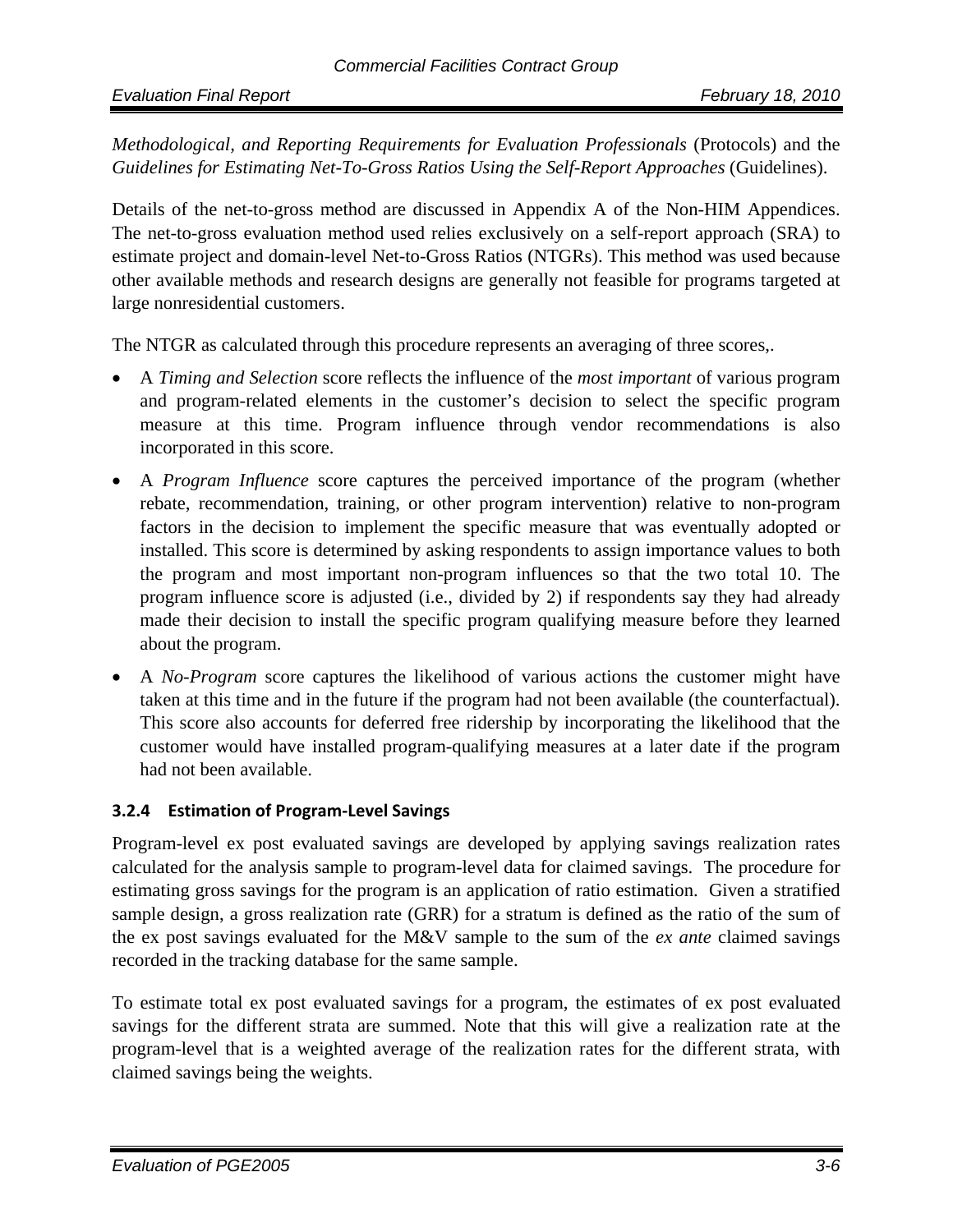## **3.3 Validity and Reliability for Evaluation of PGE2005**

There can be several sources of uncertainty associated with the estimates of the impacts of the PGE2005 program. Such sources include the following.

- Sample selection bias
- Physical measurement error (e.g., meter bias, sensor placement, non-random selection of equipment or circuits to monitor)
- Engineering analysis error (e.g., baseline construction, engineering model bias, modeler bias)
- Survey error (e.g., non-response bias)

Various steps were taken to reduce the uncertainty arising from these sources and thereby increase the validity and reliability of key measurements for the evaluation of savings for PGE2005. The details of these steps are discussed in Appendix D of the Non-HIM Appendices.

## **3.4 Detailed Findings for Evaluation of PGE2005**

Detailed findings from the EM&V for PGE2005 are presented in this section. These findings are based on the sample of projects and measures chosen for detailed analysis. The discussion is focused on the results of the fieldwork and analysis as they pertain to the particular parameters that are most important in determining savings.

#### **3.4.1 Findings from Analysis of Gross Savings for PGE2005**

For each site in the final analysis sample used to analyze gross kWh savings for PGE2005, there are two estimates of gross kWh savings: the claimed gross kWh savings estimate (as reported in the program tracking system) and the estimate of ex post evaluated gross savings developed through the analysis. Figure 3-1 provides a summary comparison between the two values for the sample sites. The correlation between the two values across the sample sites is good with an  $\mathbb{R}^2$ of 0.28.

There are various reasons why ex post evaluated savings might not match ex ante claimed savings. For high tech facilities, an important consideration is how internal loads are addressed in the analysis. The review of savings calculations underlying the claimed savings showed that those calculations were often performed using a bin method. The bin method is adequate for most types of commercial buildings where operating schedules for equipment are important in estimating energy use and savings. By contrast, internal loads are more important for high tech facilities, which often house equipment that is "on" most of the time. When internal loads are dominant, the bin method is less applicable and the simulation analysis used in the M&V work becomes more useful.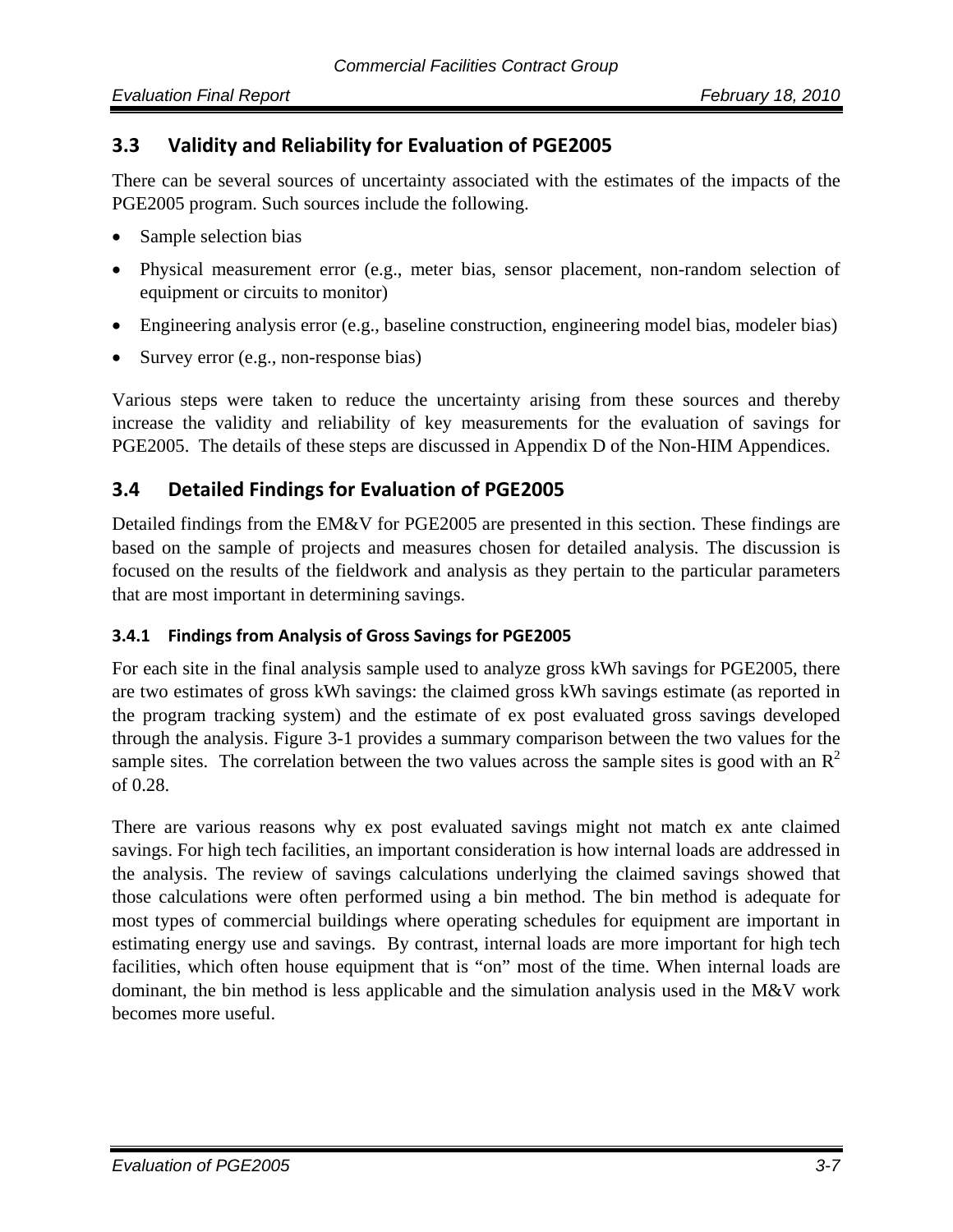

**Figure 3-1. Comparison of Ex Post Evaluated Gross kWh Savings to Ex Ante Claimed Gross kWh Savings for PGE2005 Sample Sites** 

The importance of how internal loads are handled can be seen when the site in the sample with the largest claimed gross kWh savings is considered. Figure 3-1 shows that this site had claimed gross kWh savings over 10,000,000 kWh but with ex post evaluated gross kWh savings estimated to be much lower. This site was a data center and the measures installed were to provide space conditioning for the areas where equipment was installed. The claimed savings estimates for this site were based on assumptions of high internal loads, but actual loads as determined through the M&V effort were much lower. The claimed savings estimate for this site was developed on an assumption of internal loads being 5,800 kW, whereas the M&V work found the actual internal loads to be about 857 kW.

The estimated realization rates<sup>4</sup> for gross kWh savings for the strata in the PGE2005 analysis sample are shown in Table 3-4. (The realization rates defined for kWh, kW, and Therms for the

<sup>&</sup>lt;sup>4</sup> A realization rate for a stratum is defined as the ratio of the sum of the ex post savings evaluated for the projects in the M&V sample to the sum of the *ex ante* claimed savings recorded in the tracking database for the same sample of projects.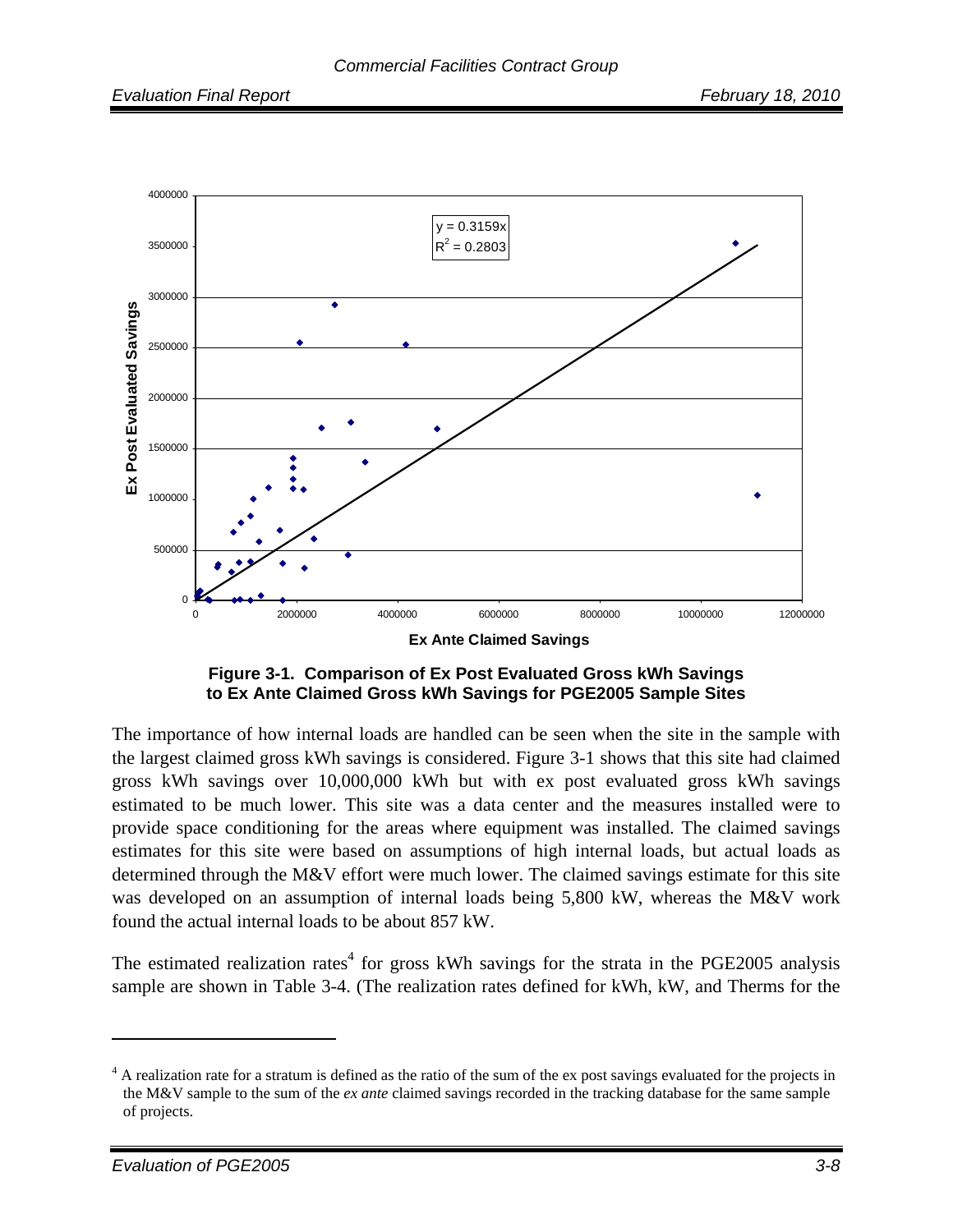sample strata are used with population weighting to develop overall realization rates. These overall realization rates are reported in Table 3-7.)

| Table 3-4. Realization Rates for Gross kWh Savings |
|----------------------------------------------------|
| by Sampling Strata for PGE2005 Analysis Sample     |

| <b>Stratum</b> | <b>Number</b><br>of Sample<br><b>Sites</b> | <b>Total Ex Ante Claimed</b><br><b>Gross kWh Savings</b> | <b>Total Ex Post Evaluated</b><br><b>Gross kWh Savings</b> | <b>Sample</b><br><b>Realization Rates</b> |
|----------------|--------------------------------------------|----------------------------------------------------------|------------------------------------------------------------|-------------------------------------------|
|                | 2                                          | 75.978                                                   | 77,666                                                     | 102.2%                                    |
| 2              | 2                                          | 168,993                                                  | 171,628                                                    | 101.6%                                    |
| 3              | 2                                          | 525.428                                                  | 6.416                                                      | 1.2%                                      |
| 4              | 4                                          | 2,318,141                                                | 1,646,969                                                  | 71.0%                                     |
| 5              | 31                                         | 79,492,946                                               | 31,613,044                                                 | 40.1%                                     |
| Overall        | 41                                         | 81,889,721                                               | 33,515,724                                                 | 40.9%                                     |

The estimated realization rates for gross kW reductions for the PGE2005 analysis sample are shown in Table 3-5.

| by Sampling Strata for PGE2005 Analysis Sample |                                  |                                                                     |                                                                       |                                           |  |  |
|------------------------------------------------|----------------------------------|---------------------------------------------------------------------|-----------------------------------------------------------------------|-------------------------------------------|--|--|
| <b>Stratum</b>                                 | <b>Number</b><br>of Sample Sites | <b>Total Ex Ante</b><br><b>Claimed</b><br><b>Peak kW Reductions</b> | <b>Total Ex Post</b><br><b>Evaluated</b><br><b>Peak kW Reductions</b> | <b>Sample</b><br><b>Realization Rates</b> |  |  |
| 1-4                                            | 10                               | 218.3                                                               | 38.8                                                                  | 91.5%                                     |  |  |
| 5                                              | 31                               | 7.444.9                                                             | 3417.9                                                                | 45.9%                                     |  |  |
| Overall                                        | 41                               | 7.663.2                                                             | 3,617.6                                                               | 47.2%                                     |  |  |

# **Table 3-5. Realization Rates for Peak kW Reductions**

Table 3-6 lists the reasons for variances between ex-ante and ex-post energy savings. The number of occurrences of a given reason, the total ex-ante savings, total ex-post savings, the percentage of the overall program-level variance between ex-ante and ex-post, and average realization rate for all sites that fall under the given categories are also shown in the table.

<sup>&</sup>lt;sup>5</sup> This is the un-weighted gross realization rate for the sample.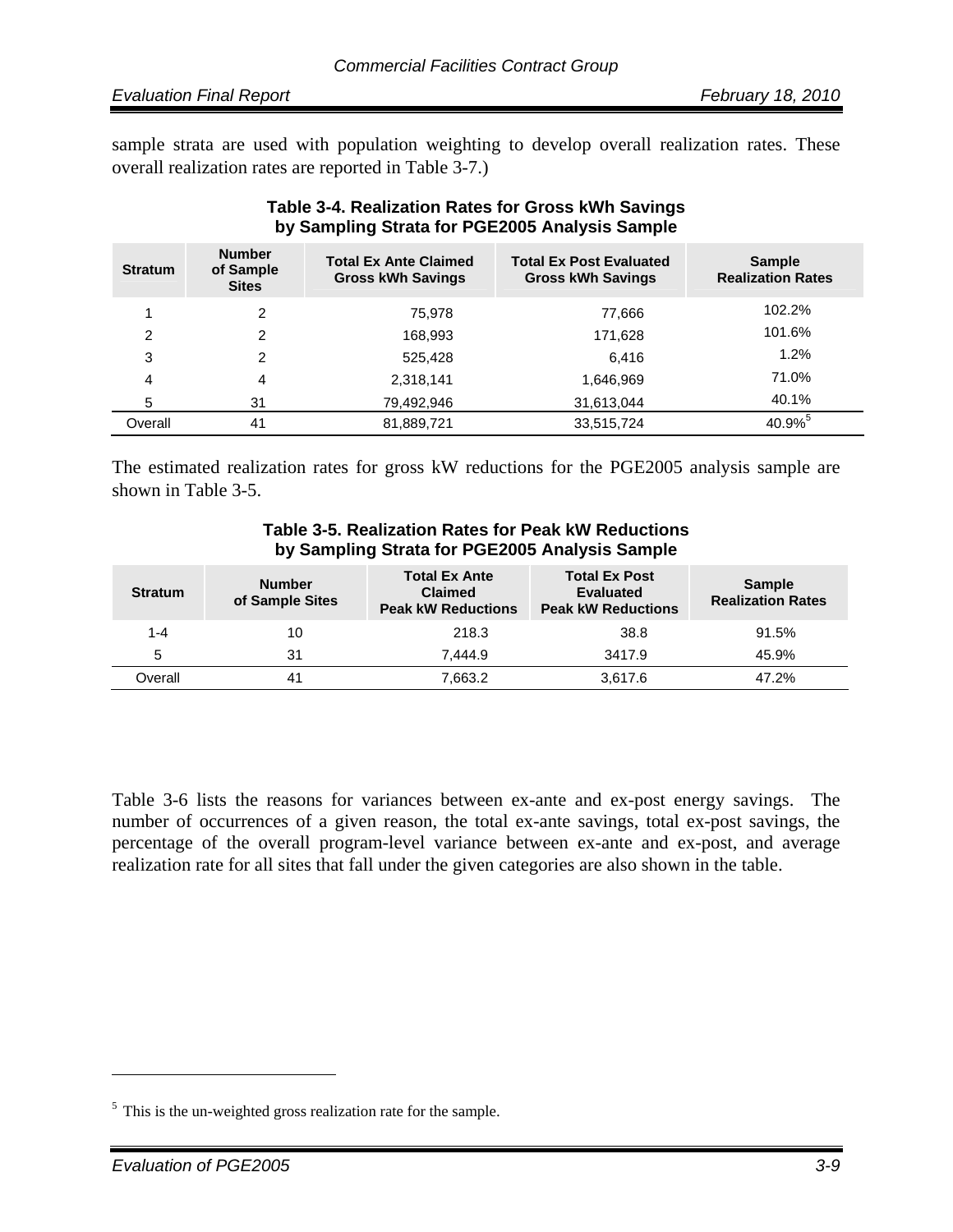#### **Table 3-6. Summary of variances between ex-ante and ex-post savings for PGE2005 analysis sample**

| <b>Cause for</b><br><b>Discrepancy</b>                              | <b>Number</b><br>of Sites | <b>Total Ex Ante</b><br><b>Claimed</b><br><b>Gross kWh</b><br><b>Savings</b> | <b>Total Ex Post</b><br><b>Evaluated</b><br><b>Gross kWh</b><br><b>Savings</b> | <b>Fraction of Total</b><br><b>Variance</b><br>between Ex-Ante<br>and Ex-Post | Weighted<br><b>Realization</b><br><b>Rates</b> |
|---------------------------------------------------------------------|---------------------------|------------------------------------------------------------------------------|--------------------------------------------------------------------------------|-------------------------------------------------------------------------------|------------------------------------------------|
| Ineligible measure                                                  | 4                         | 2,039,903                                                                    | 699,178                                                                        | 0.03                                                                          | 34%                                            |
| Tracking database error                                             | $\Omega$                  | 0                                                                            | 0                                                                              | 0.00                                                                          | N/A                                            |
| Noncompliant with<br>program                                        | $\overline{2}$            | 2,489,651                                                                    | $\mathbf 0$                                                                    | 0.05                                                                          | $0\%$                                          |
| Measure not found                                                   | 1                         | 1,087,777                                                                    | $\Omega$                                                                       | 0.02                                                                          | $0\%$                                          |
| Economic slowdown                                                   | 1                         | 4,787,719                                                                    | 1,695,864                                                                      | 0.06                                                                          | 35%                                            |
| Incorrect code baseline                                             | $\overline{2}$            | 1,958,161                                                                    | 758,693                                                                        | 0.02                                                                          | 39%                                            |
| Incorrect industry<br>standard baseline                             | 0                         | 0                                                                            | 0                                                                              | 0.00                                                                          | N/A                                            |
| Inaccurate baseline<br>parameters                                   | 6                         | 12,102,801                                                                   | 4.559.839                                                                      | 0.15                                                                          | 38%                                            |
| Measure parameters<br>different from ex ante<br>assumptions         | 12                        | 31,230,755                                                                   | 11,937,894                                                                     | 0.39                                                                          | 38%                                            |
| Measure operation<br>changed                                        | 0                         | 0                                                                            | 0                                                                              | 0.00                                                                          | N/A                                            |
| No major change (plus<br>minus 10% of ex ante)                      | 4                         | 2,952,378                                                                    | 3,126,800                                                                      | 0.00                                                                          | 106%                                           |
| Calculation errors in ex<br>ante estimates                          | 6                         | 16,764,029                                                                   | 6,248,980                                                                      | 0.21                                                                          | 37%                                            |
| Various (a single most<br>important reason cannot<br>be identified) | 3                         | 7,168,342                                                                    | 3,739,413                                                                      | 0.07                                                                          | 52%                                            |
| Total                                                               | 41                        | 82,581,516                                                                   | 32,766,662                                                                     | 1.00                                                                          | 40%                                            |

The estimated realization rates for gross therm savings for the PGE2005 analysis sample are shown in Table 3-7.

#### **Table 3-7. Realization Rate for Gross Therm Savings by Sampling Strata for PGE2005 Analysis Sample**

| <b>Stratum</b> | <b>Number</b><br>of Sample Sites | <b>Total Ex Ante</b><br><b>Claimed</b><br><b>Therm Savings</b> | <b>Total Ex Post</b><br><b>Evaluated</b><br><b>Therm Savings</b> | <b>Realization Rates</b> |
|----------------|----------------------------------|----------------------------------------------------------------|------------------------------------------------------------------|--------------------------|
| <b>Dverall</b> |                                  | 152.617                                                        | 19.454                                                           | 12.8%                    |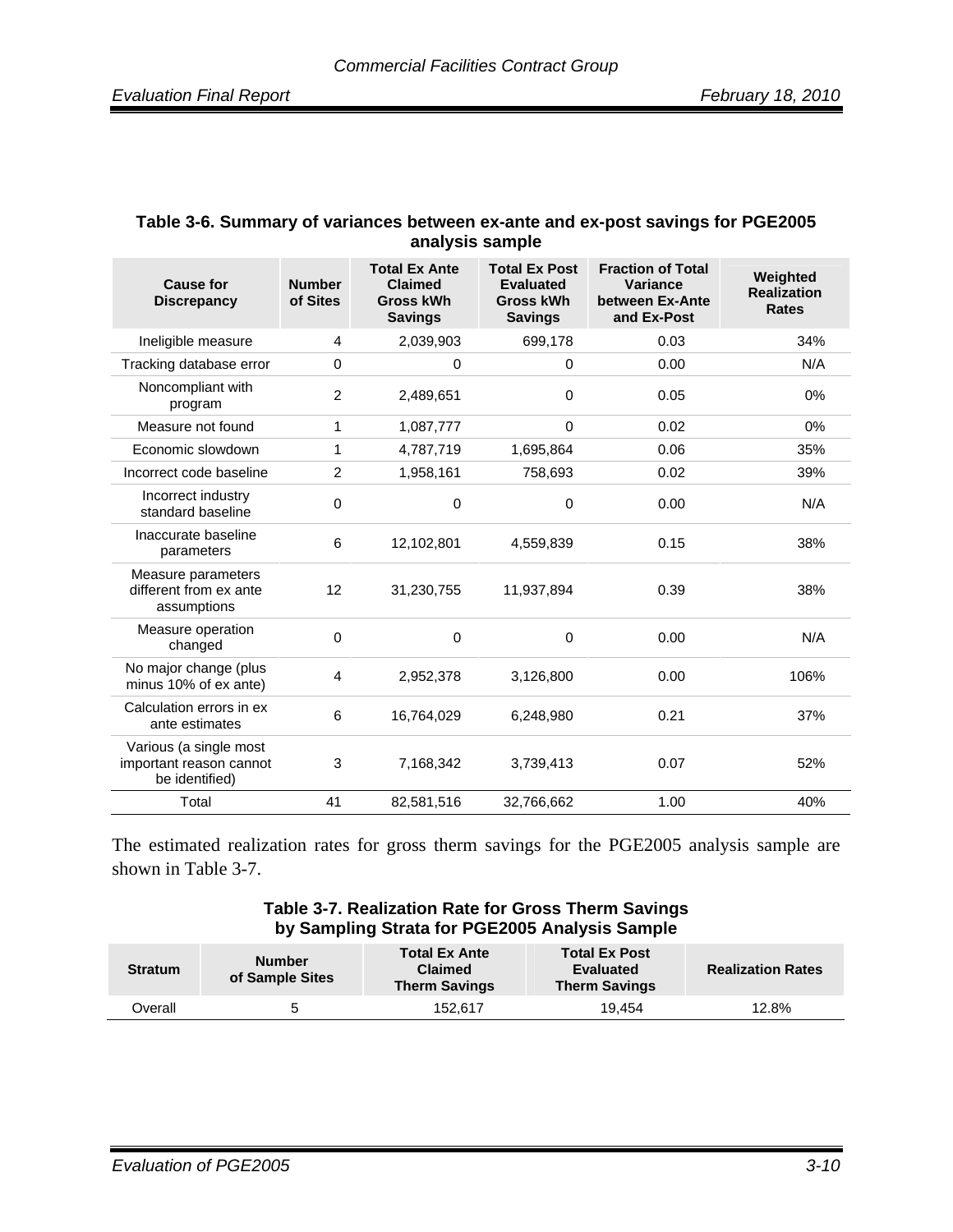#### **3.4.2 Findings from Analysis of Net Savings for PGE2005**

The net-to-gross analysis for PGE2005 used a very slightly modified version of the standard netto-gross battery of questions to take account of cases where one decision maker might be responsible for projects at several sites.

In developing the net claimed savings for PGE2005, PG&E used a NTG ratio of 0.94 for projects they classified as "process" and of 0.70 for most other projects. The ex ante weighted NTGR across all PGE2005 projects from these calculations was 0.84.

The NTGR analysis for PGE2005 in this study showed a lower NTGR than was used by PG&E in developing its claimed net savings estimates. The net-to-gross ratio (NTGR) for high tech facilities was calculated during this study using information obtained through interviews with five decision-makers for such facilities and applying the net-to-gross analysis procedure outlined in Section 3.2.3 and described in Appendix A of the Non-HIM Appendices. Based on this information and analysis, the NTGR for PGE2005 was calculated to be 47%.

#### **3.4.3 Confidence and Precision of Key Findings for Evaluation of PGE2005**

The estimated gross realization rates for kWh and therm savings and kW reductions for PGE2005 and the error bounds for these realization rates at 90% confidence level are shown in Table 3-8.

|        | Gross Savings          |                          | Gross                | Error Bounds           |  |
|--------|------------------------|--------------------------|----------------------|------------------------|--|
|        | <b>Ex Ante Claimed</b> | <b>Ex Post Evaluated</b> | Realization<br>Rates | at $90%$<br>Confidence |  |
| kWh    | 127,726,970            | 56,941,515               | 44.6%                | ± 6.3%                 |  |
| kW     | 12.867                 | 7.460                    | 58.9%                | ± 13.5%                |  |
| Therms | 993,789                | 126,678                  | 12.7%                | ± 19.6%                |  |

**Table 3-8. Precision of Gross Savings Realization Rates for PGE2005** 

### **3.5 Program Specific Results from Evaluation of PGE2005**

The findings for realization rates and net-to-gross ratios from Section 3.4 have been drawn on to prepare program-level estimates of ex post evaluated net savings for PGE2005. The programlevel estimates of ex post evaluated gross and net savings are compared to the ex ante claimed values in Table 3-9.

| Table 3-9. Gross and Net Savings: Ex Ante Claimed and Ex Post Evaluated for PGE2005 |  |  |
|-------------------------------------------------------------------------------------|--|--|
|                                                                                     |  |  |

| Type of        | <b>Gross Savings</b>   |                          | <b>Net Savings</b>     |                          |  |
|----------------|------------------------|--------------------------|------------------------|--------------------------|--|
| <b>Savings</b> | <b>Ex Ante Claimed</b> | <b>Ex Post Evaluated</b> | <b>Ex Ante Claimed</b> | <b>Ex Post Evaluated</b> |  |
| kWh            | 127,726,970            | 56,941,515               | 107,610,455            | 26,762,512               |  |
| kW             | 12.867                 | 7.460                    | 10.705                 | 3,506                    |  |
| <b>Therms</b>  | 993,789                | 126,678                  | 770,403                | 59,539                   |  |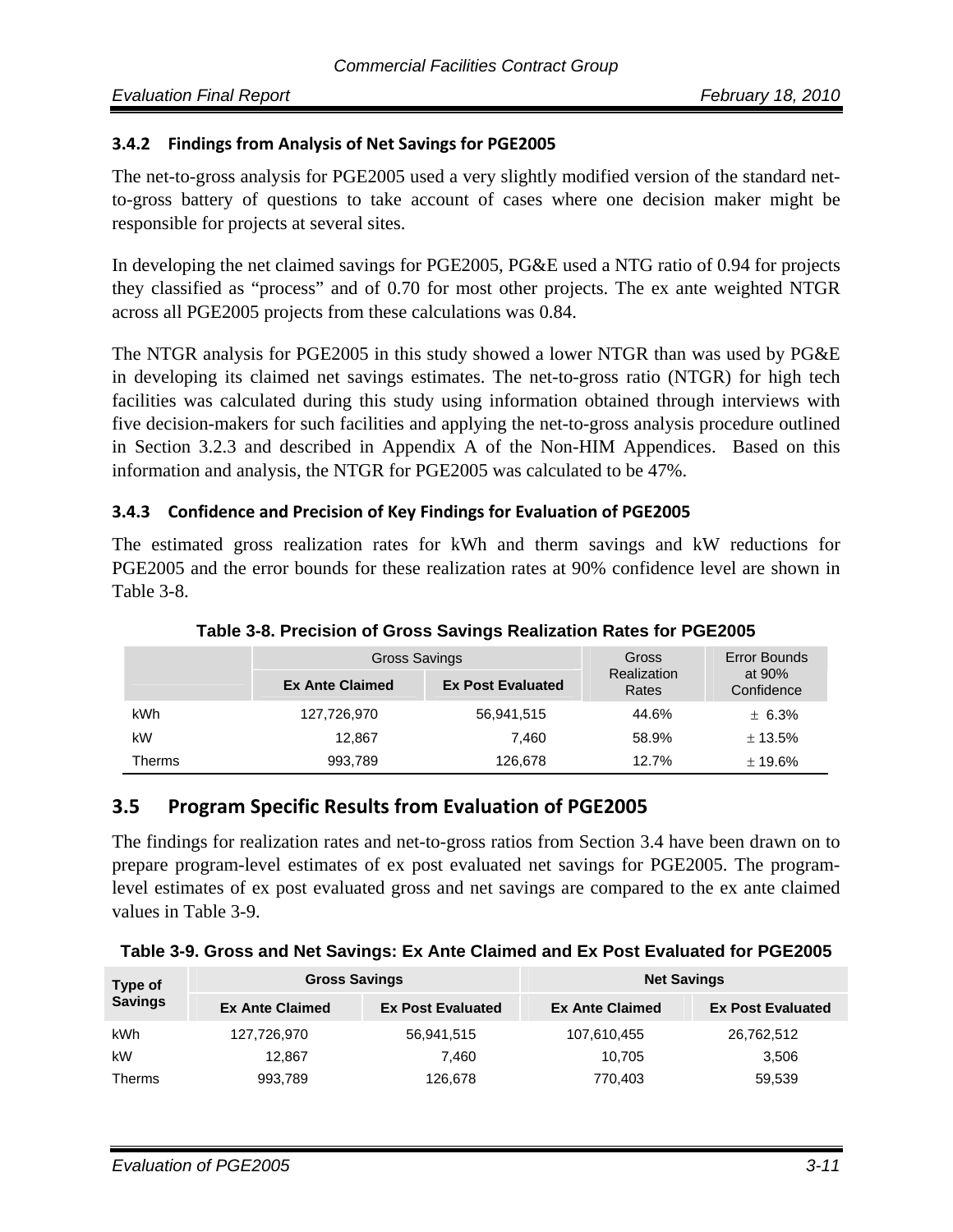For PGE2005, the gross realization rate was estimated to be 44.6% for kWh savings, 58.9% for kW demand reduction, and 12.7% for Therm savings,

## **3.6 Discussion of Findings and Recommendations from Evaluation of PGE2005**

Table 3-10 provides data comparing net savings as projected in the PGE2005 Program Implementation Plan, as claimed at the end of the program cycle, and as verified achieved through this evaluation effort. As can be seen, the net savings claimed were significantly higher than the savings projected in the PIP. However, ex post evaluated savings were significantly lower than claimed. Net ex post evaluated savings fell below net claimed savings primarily because (1) the gross realization rates were significantly less than 1 and (2) the net-to-gross ratio was were lower than the values PG&E assigned to measures in determining claimed net savings.

#### **Table 3-10. Comparison of Projected, Claimed and Evaluated Net Savings for PGE2005, by Type of Savings**

| <b>Type of Savings</b> | <b>Net Savings</b><br>as Projected<br>in $PIP^*$ | <b>Total</b><br><b>Ex Ante Claimed Net</b><br><b>Savings</b> | <b>Total</b><br><b>Ex Post Evaluated</b><br><b>Net Savings</b> |
|------------------------|--------------------------------------------------|--------------------------------------------------------------|----------------------------------------------------------------|
| kWh                    | 46,659,000                                       | 107,610,455                                                  | 26,762,512                                                     |
| kW                     | 6.901                                            | 10.705                                                       | 3,506                                                          |
| Therms                 | 66.597                                           | 770,403                                                      | 59,539                                                         |

That the overall gross realization rate for kWh savings for PGE2005 was significantly less than 1 is attributable to the importance that internal loads have in calculating energy usage and savings for high tech facilities. The M&V effort revealed that the analyses underlying the claimed savings for projects were often made using a bin method, which is not a robust method when internal loads are high. Moreover, the data collection also revealed that the estimates of internal loads used in the underlying analyses were often significantly higher than the internal loads actually observed at the facilities. In part, this resulted because facilities were being designed in expectation of higher demand than actually materialized.

The net-to-gross ratio for PGE2005 as evaluated was also significantly lower than the values used by PG&E in calculating claimed net savings (e.g., 0.47 for kWh savings as evaluated versus approximately 0.84 for PG&E's claimed savings calculations). The information gathered through the net-to-gross interviews for the evaluation showed that most of the data center projects were initiated by customers. Indeed, customers were aware of the benefits of energy efficiency programs. Most were committed to doing efficiency projects and had project identification and implementation mechanisms in place. However, customers did find value in participating in PGE2005 because the utility program provided important technical information and helped to validate the projects and generate support with management.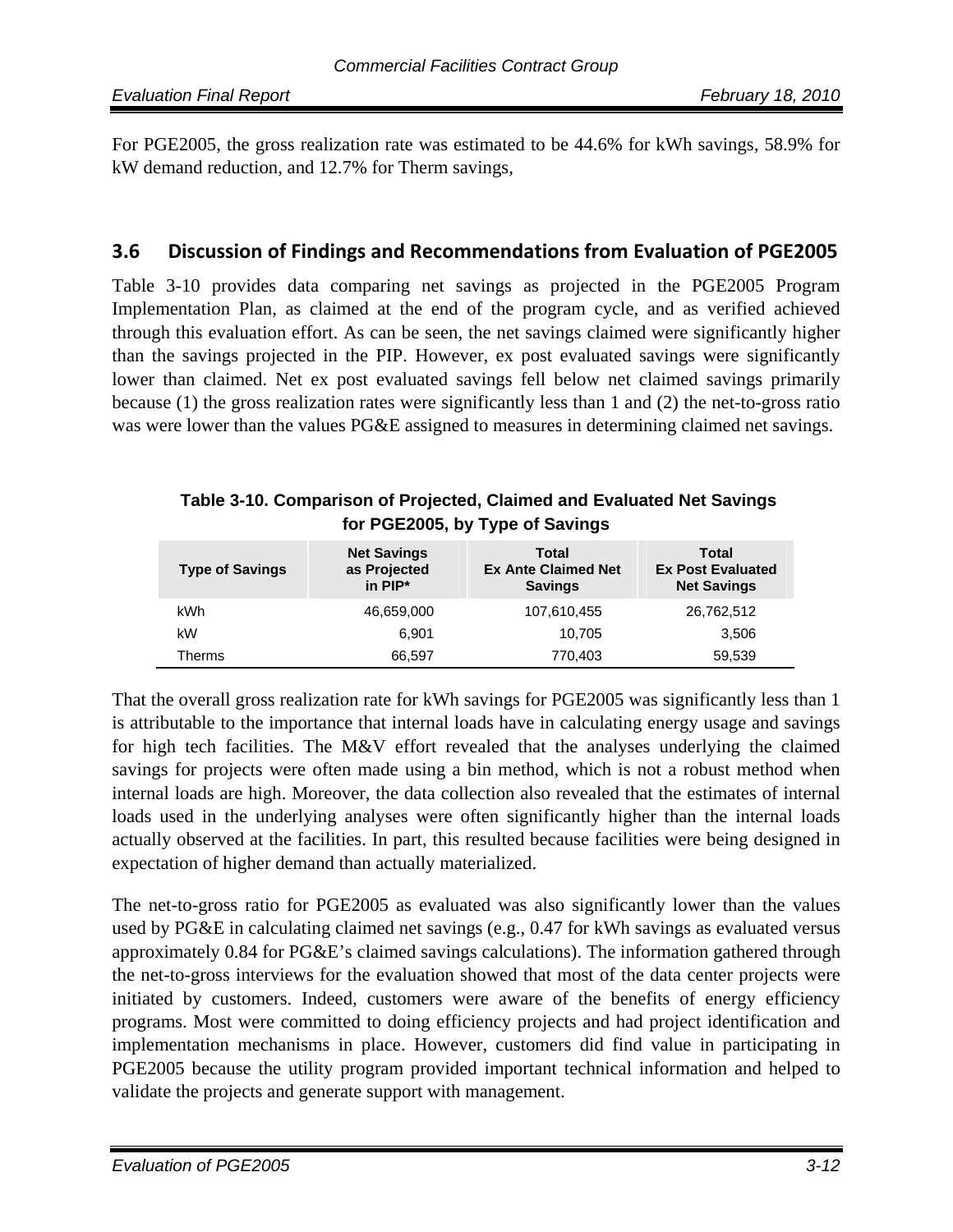Based on these findings, the following recommendations are made regarding implementation and evaluation of energy-saving projects for high tech facilities.

- *Require More Complete Documentation of Assumptions Underlying Specification of Baseline Conditions.* Understanding baseline conditions is important for any ex post evaluation of savings from a project, since savings from an energy efficiency measure are measured against the baseline. Because of the rapidity with which practices for high tech facilities can change, standard practices that determine baseline conditions can change noticeably over only a three-year period such as the 2006-2008 program period addressed in this evaluation. That is, baseline conditions as specified for a project completed in 2006 may not represent baseline conditions for a project being completed in 2008. Accordingly, it is recommended that more complete documentation be required of the assumptions underlying specification of baseline conditions for projects, particularly those for data centers and clean rooms where standard practice changes very rapidly. (Moreover, the implementation process may need to be more flexible to account for rapidly changing market conditions.)
- *Standardize Project Documentation.* Through the evaluation process, it became apparent that the manner in which projects were documented varied noticeably. The process of documenting energy savings from a project for a high tech facility should be standardized. This can be accomplished by using tools now available for identifying and evaluating energy efficiency opportunities in high tech facilities. For example, the Industrial Technologies Program of the U. S. Department of Energy has made available DC Pro Software Tool Suite, which includes a Profiling Tool and System Assessment Tools to perform and document energy assessments on data center systems.<sup>6</sup>
- *Re-emphasize Review and Inspection of Self-Sponsored Projects.* The above two recommendations take on even more importance with respect to self-sponsored projects (i.e., projects in which a customer is initiating and carrying a project forward). As noted above, most of the projects in PGE2005 were initiated by customers themselves. However, this often meant that a customer's project may not have received a complete third-party review of the baseline assumptions and calculations underlying the estimation of savings. PG&E should therefore re-emphasize working with customers to review and inspect self-sponsored projects so that assumptions and calculations are not being made that are overly optimistic regarding possible savings.
- *Ensure That Incentives Can Be Given for Savings for Measures Unique to High Tech Facilities.* The evaluation identified some measures that are implemented in high tech facilities that provide legitimate savings but that would not be eligible for incentives if implemented by other businesses. The most prominent example is the changing of HVAC

<sup>&</sup>lt;sup>6</sup> For example, the Profiling Tool can provide information regarding the overall energy use and efficiency in a data center, breakout energy use by end use, and show potential areas for energy efficiency improvement. Such information can guide both implementation and evaluation of an energy efficiency project for a data center.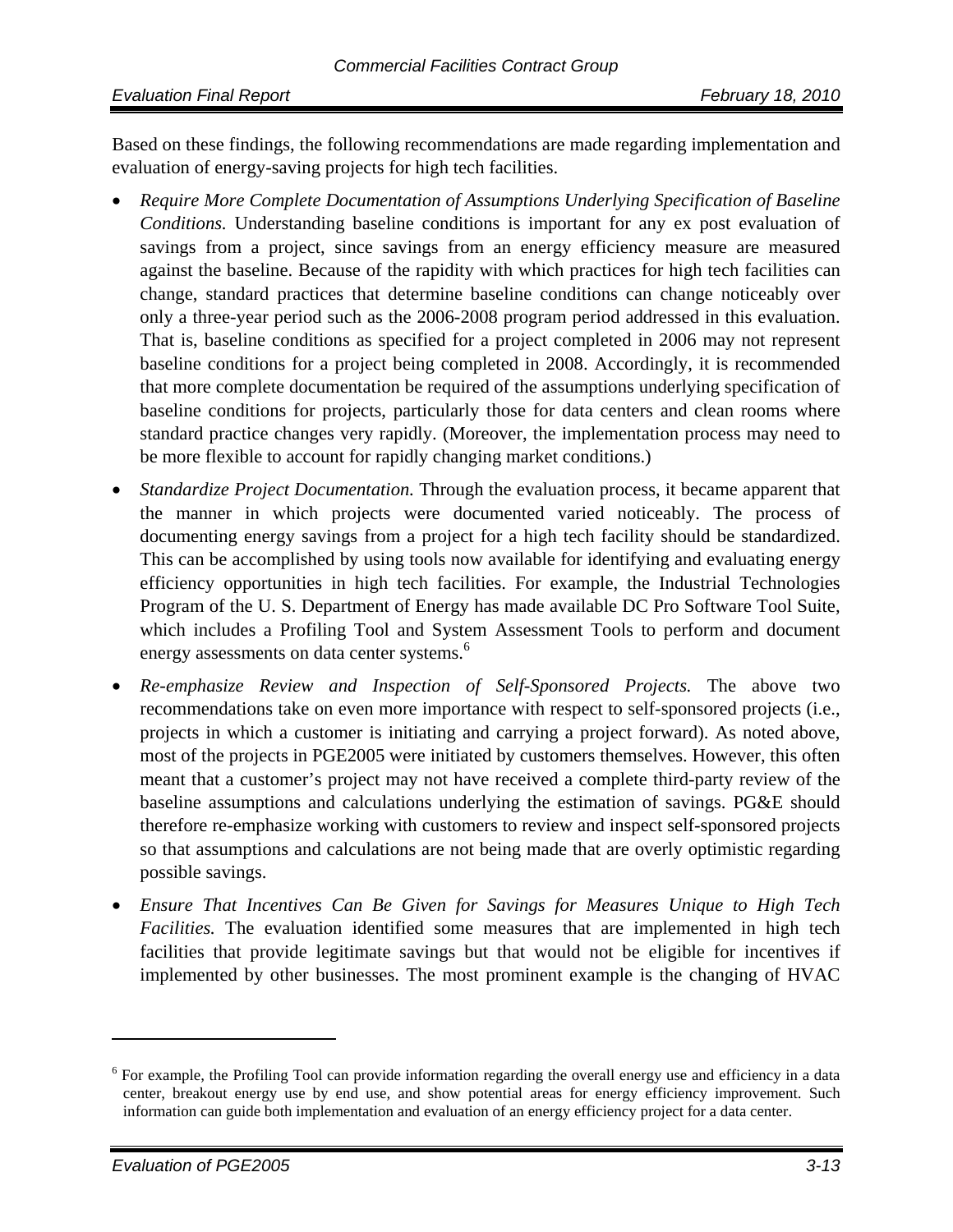setpoints when "free cooling" is implemented. While setpoint changes in other settings are regarded as behavioral changes that do not receive incentives, setpoint changes for free cooling are an integral part of the hardware change used to affect that measure. For data centers implementing free cooling, changing (raising) the setpoint temperature for cooling is likely to persist, since there will be no everyday human intervention to motivate changing the setpoint settings. Instead, the increased cooling setpoint, when combined with any number of free cooling hardware implementations in some climate zones will deliver considerable savings that will motivate continued operation with the setpoint increase.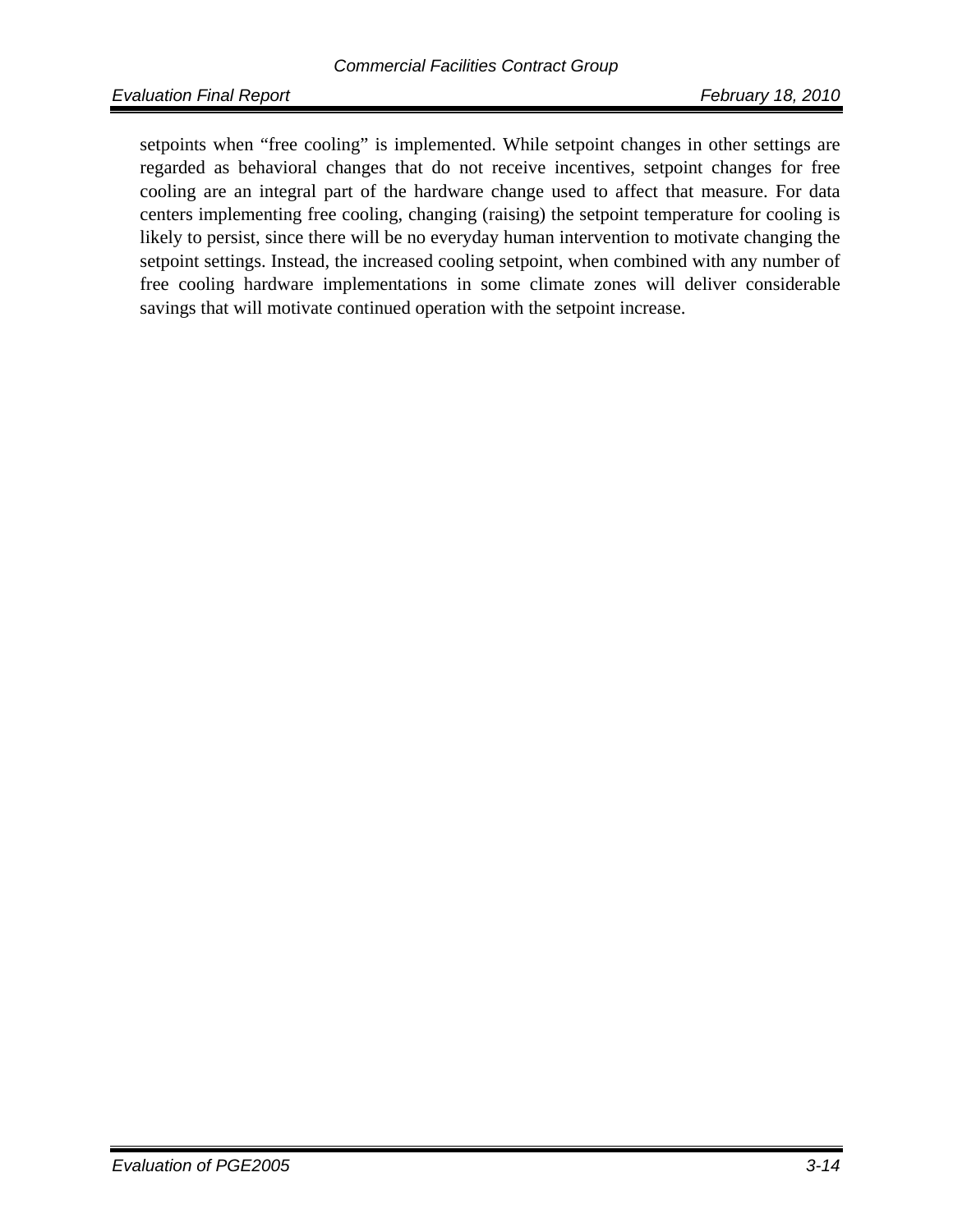# **4. EVALUATION OF PGE2007**

The Large Commercial program (PGE2007) was intended by PG&E to provide a cost effective and comprehensive portfolio of program elements for targeted customers in order to deliver the kWh and therm savings and kW reductions. The targeted customers included large buildings where capital expansion, capital renewal, and/or operations and maintenance products and services are procured through contracts with manufacturers and/or distributors.

### **4.1 Objectives for Evaluation of PGE2007**

The major parameters examined in the evaluation of PGE2007 are the gross savings realization rates and net-to-gross rates for the projects in the program. The savings ex post evaluated for such projects have been evaluated using Protocol-Guided Direct evaluation approaches. The levels of rigor for various aspects of the evaluation are shown in Table 4-1.

| <b>Program ID</b> | <b>Evaluation Type</b>        | Energy<br>Rigor | Energy<br><b>M&amp;V</b> | <b>kW Rigor</b> | <b>NTG</b><br>Rigor |
|-------------------|-------------------------------|-----------------|--------------------------|-----------------|---------------------|
| PGE2005           | Protocol-Guided Direct Impact | Enhanced        | B or D                   | Basic           | Standard            |

|  |  |  | Table 4-1. Levels of Rigor for Evaluation of PGE2007 |  |
|--|--|--|------------------------------------------------------|--|
|--|--|--|------------------------------------------------------|--|

Projects in PGE2007 could include not only retrofit projects but also new construction and retrocommissioning projects. However, the evaluation reported on here focused only on savings from retrofit projects. The new construction projects have been evaluated by the New Construction and Codes and Standards Contract Group, while the retrocommissioning projects have been evaluated by the Commercial Retrocommissioning Contract Group.

# **4.2 Methods Used for Evaluation of Gross and Net Savings for PGE2007**

The energy savings for PGE2007 were evaluated through the following activities:

- Preparing a sampling plan
- Obtaining and reviewing project documentation for sampled projects and preparing M&V site plans
- Collecting data to inform analysis of savings
- Conducting analysis of ex post evaluated gross savings
- Conducting analysis of net savings

The particulars of these activities are discussed in Appendix A of the Non-HIM Appendices. Specific methods used for the evaluation of savings for PGE2007 are outlined here.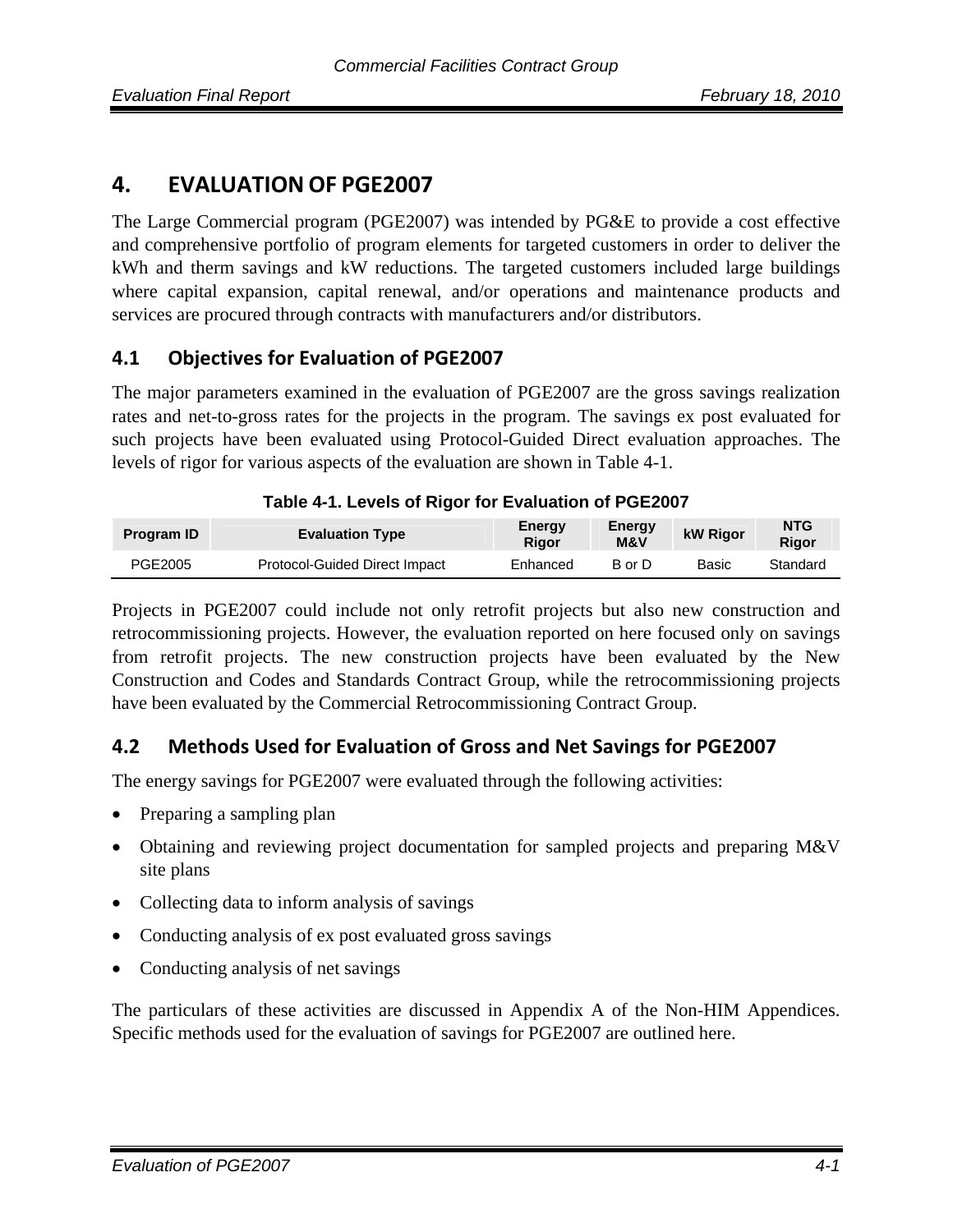#### **4.2.1 Sample Design**

The sample design for the impact evaluation of PGE2007 was prepared in accordance with the guidelines provided in the California Evaluation Framework<sup>1</sup> (CEF) for a Protocol Guided Direct (PGD) evaluation with an "Enhanced" level of rigor. The goal in preparing the sample design was to meet the appropriate protocol precision/confidence targets.

The sample design for the evaluation of PGE2007 was originally developed in the first quarter of 2008. At that time, a sample frame was constructed using available project information extracted from the tracking system data for the program provided by PG&E. The design variable used in developing the sampling plan was *ex-ante* gross kWh savings. Sample strata were defined by applying the Dalenius-Hodges stratification procedure to the data on *ex ante* kWh savings. The efficacy of different allocations of sample points across strata was examined by considering the precision with which total kWh savings could be estimated at the 90% confidence level, with 10% precision being the target.

The population statistics for PGE2007 on which the initial sample design was based showed that the distribution of kWh savings for projects in PGE2007 was highly skewed. Given the skewness in the distribution of savings, an initial sample design was developed in which all of the projects in Stratum 5 were chosen for the analysis sample with certainty with smaller numbers of projects to be chosen randomly from the other strata.

The initial sample design prepared in Q1 2008 provided the basis for beginning field work to collect the data needed to analyze actual savings from the sample projects. PG&E's final tracking database for PGE2007 became available in March 2009, at which point the final allocation of sample points across strata was determined.

The population statistics for the analysis sample for PGE2007 as initially designed are shown in Table 4-2, which shows the distribution of the analysis sample across strata. Based on these statistics for the final population of projects, the distribution of the sample, and the *ex ante* claimed kWh savings values for the projects, it was determined that total program kWh savings would be estimated with a precision of 12.2% at the 90% confidence level.

 $1$  The TecMarket Works Team, The California Evaluation Framework, Prepared for the California Public Utilities Commission and the Project Advisory Group, June 2004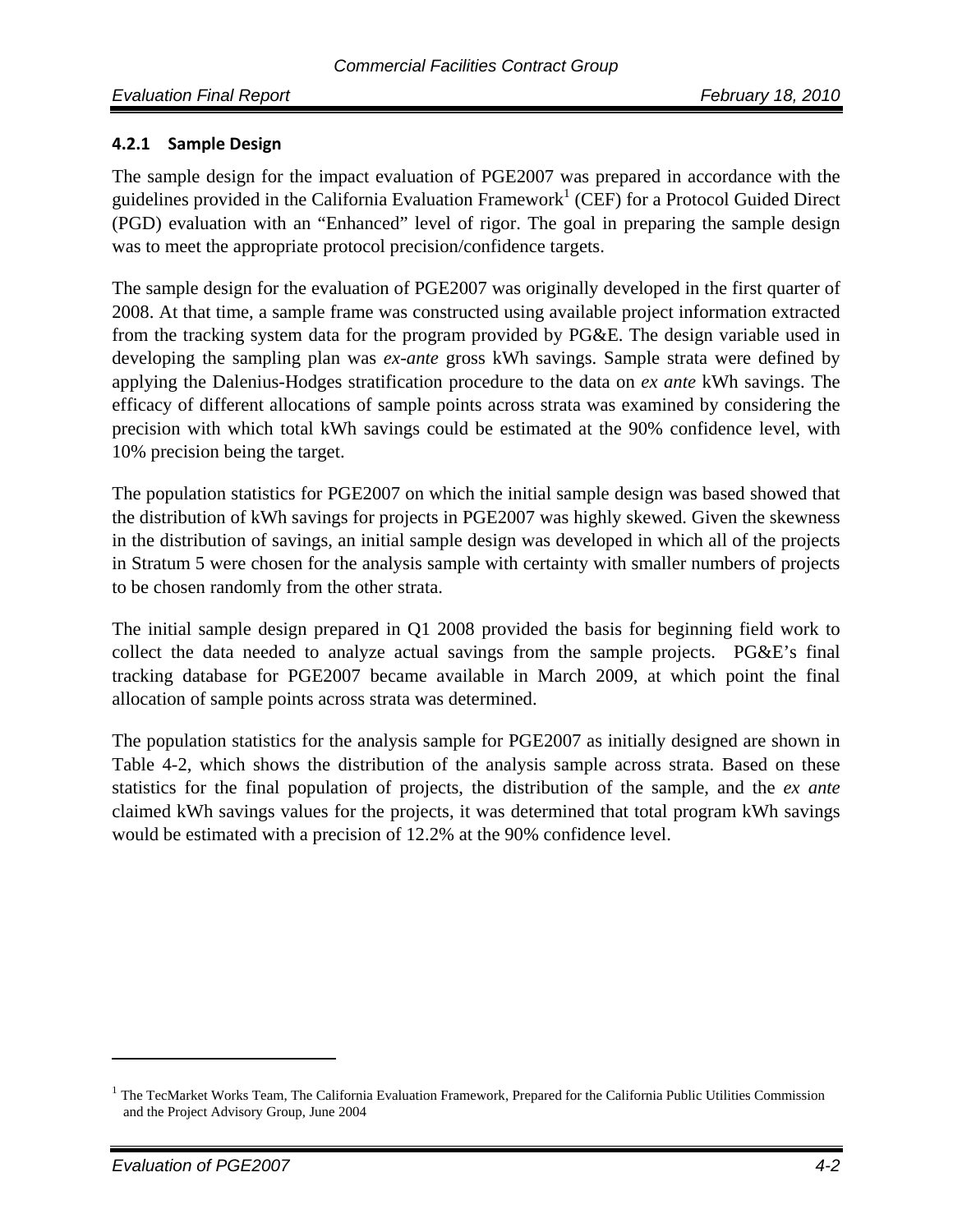|                                      | <b>Stratum 1</b> | <b>Stratum 2</b> | <b>Stratum 3</b> | <b>Stratum 4</b> | <b>Stratum 5</b> | <b>Overall</b> |
|--------------------------------------|------------------|------------------|------------------|------------------|------------------|----------------|
| Strata boundaries (kWh)              | < 32.000         | $32.001 -$       | 78.001-          | $165.001 -$      | > 300,000        |                |
|                                      |                  | 78.000           | 165.000          | 300,000          |                  |                |
| Number of projects                   | 96               | 82               | 66               | 59               | 55               | 358            |
| Total ex ante claimed<br>kWh savings | 1,280,897        | 4.084.052        | 7.727.937        | 12.650.468       | 32.609.317       | 58,352,671     |
| Average kWh Savings                  | 13,343           | 49.806           | 117,090          | 214,415          | 592,897          | 162,996        |
| Standard deviation<br>of kWh savings | 8,892            | 13,529           | 24,183           | 34.118           | 465,729          | 267,267        |
| Coefficient of variation             | 0.666            | 0.272            | 0.207            | 0.159            | 0.786            |                |
| Design sample                        | $\overline{2}$   | 2                | 2                | 2                | 53               | 61             |

**Table 4-2. Summary Statistics for PGE2007 Analysis Sample** 

#### **4.2.2 Analysis of Gross Savings**

For each project selected for the analysis sample for PGE2007, available documentation (e.g., audit reports, savings calculation work papers, installation verification documentation, etc.) on the project was obtained from PG&E. Other, more general documentation was also reviewed, including program forms, billing and interval data, and weather data.

A site-specific M&V plan was prepared for each project in the analysis sample using the information presented in the documentation for a project. Each site-specific M&V plan was submitted to the CPUC Energy Division and its Technical Advisors for review. After suggested revisions, each plan was submitted for approval by the Energy Division before on-site data collection was begun at a site.

On-site visits were used to collect data that were used in the analyses to determine what savings had been achieved with the sample projects. During an on-site visit, the field staff accomplished three major things.

- First, they verified the implementation status of all measures for which PG&E had provided incentive payments through PGE2007.
- Second, they collected the physical data needed to analyze the energy savings that have been realized from the installed improvements and measures.
- Third, they interviewed the contact personnel at a facility to obtain additional information on the installed system to complement the data collected from other sources.

Estimates of energy use and savings for energy efficiency measures depend significantly on having accurate data for such factors as operating hours and usage patterns. Monitoring was not considered necessary for some sites. This included facilities where project documentation allowed for sufficiently detailed calculations or where this type of information was available from an energy management control system. For other facilities, information could be obtained through relatively simple monitoring using loggers. However, if a facility did not have an energy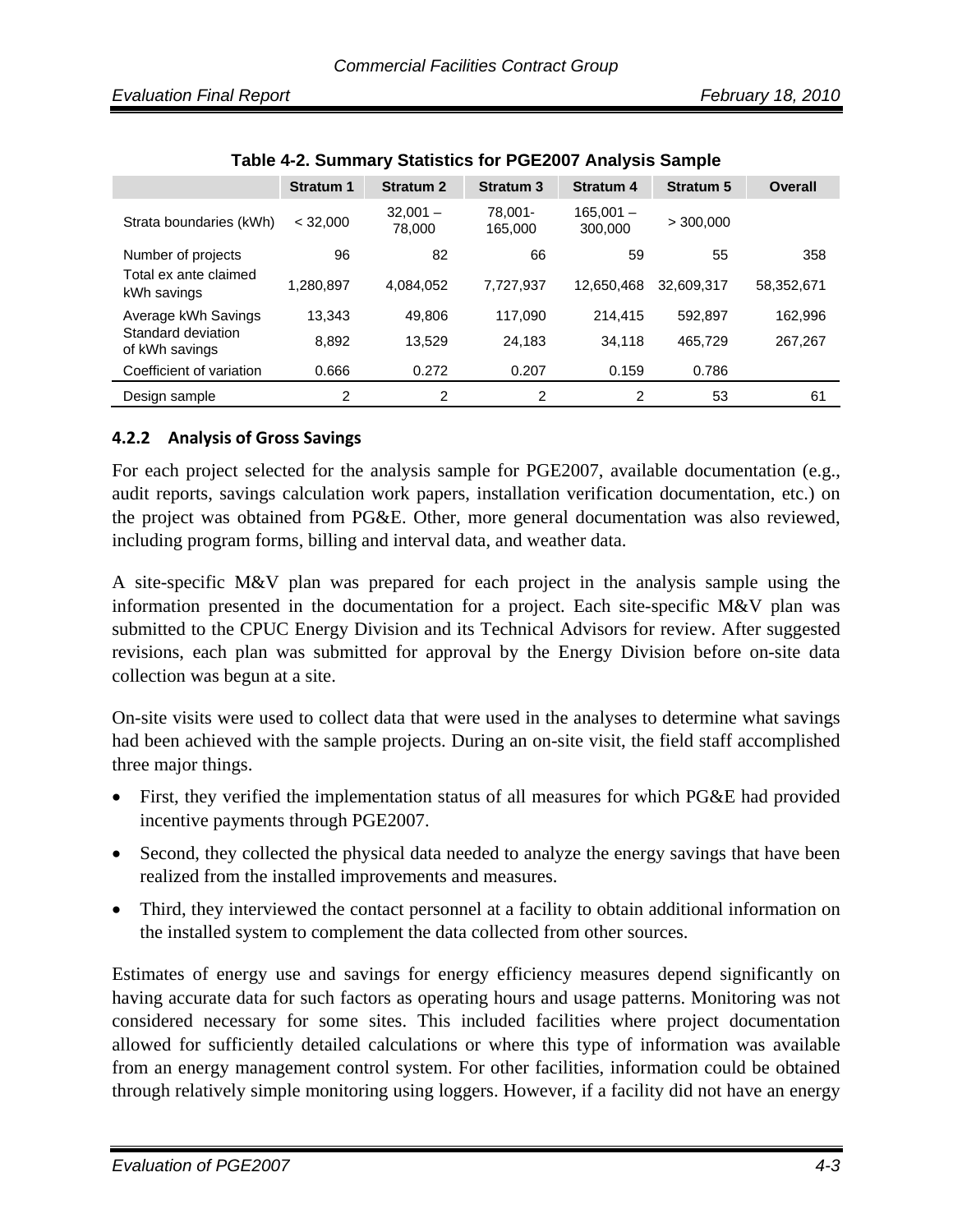management control system or the measure being analyzed was relatively complex, monitoring of the affected equipment was conducted to gather more information to inform simulation analysis. The primary candidates for monitoring were sites where data could be collected that would allow a better analysis of savings to be developed.

The energy savings achieved through each project in the analysis sample were determined using a site-specific M&V approach. This involved determining the savings for each project by using one or more of the M&V Options defined in the IPMVP.

- Savings for lighting measures were assessed using IPMVP Option B, Retrofit Isolation. With IPMVP Option B, savings are calculated using short term or continuous measurement, and savings are determined by field post-measurements of the system (s) to which the measure(s) have been applied, separate from the energy use of the rest of the facility. Short-term or continuous measurements are taken during the post-retrofit period.
- All HVAC measures were analyzed using IPMVP Option D. With this option, a Calibrated Simulation of energy use is made. For the analysis here, the eQuest energy analysis model was used to prepare computer simulations of energy use before and after the HVAC measures were installed at a facility.

The evaluation of peak kW reduction for a facility was accomplished using the DEER-defined peak definition period of 2:00 PM to 5:00 PM during the three consecutive weekday periods containing the weekday with the hottest temperature of the year for the climate zone where the facility was located. To identify these days, kW demand savings calculated from the 8,760 hourly loads generated through the eQuest modeling for a project were input to a spreadsheet that identified the three hottest days per the DEER definition and reported the peak demand savings for that three-day periods. (Further details on the peak demand analysis are provided in Appendix B of the Non-HIM Appendices.)

#### **4.2.3 Analysis of Net Savings**

The analysis of net savings for PGE2007 was conducted using the standard methodological framework that had been developed by the nonresidential net-to-gross working group formed by the Energy Division. This working group, which was composed of experienced evaluation professionals, developed a standard methodological framework, including decision rules, for integrating in a systematic and consistent manner the findings from both quantitative and qualitative information in estimating net-to-gross ratios. The approach was designed to fully comply with the *California Energy Efficiency Evaluation: Protocols: Technical, Methodological, and Reporting Requirements for Evaluation Professionals* (Protocols) and the *Guidelines for Estimating Net-To-Gross Ratios Using the Self-Report Approaches (Guidelines).* 

The NTG method relies exclusively on the self-report approach (SRA) to estimate project and domain-level Net-to-Gross Ratios (NTGRs), since other available methods and research designs are generally not feasible for large nonresidential customer programs.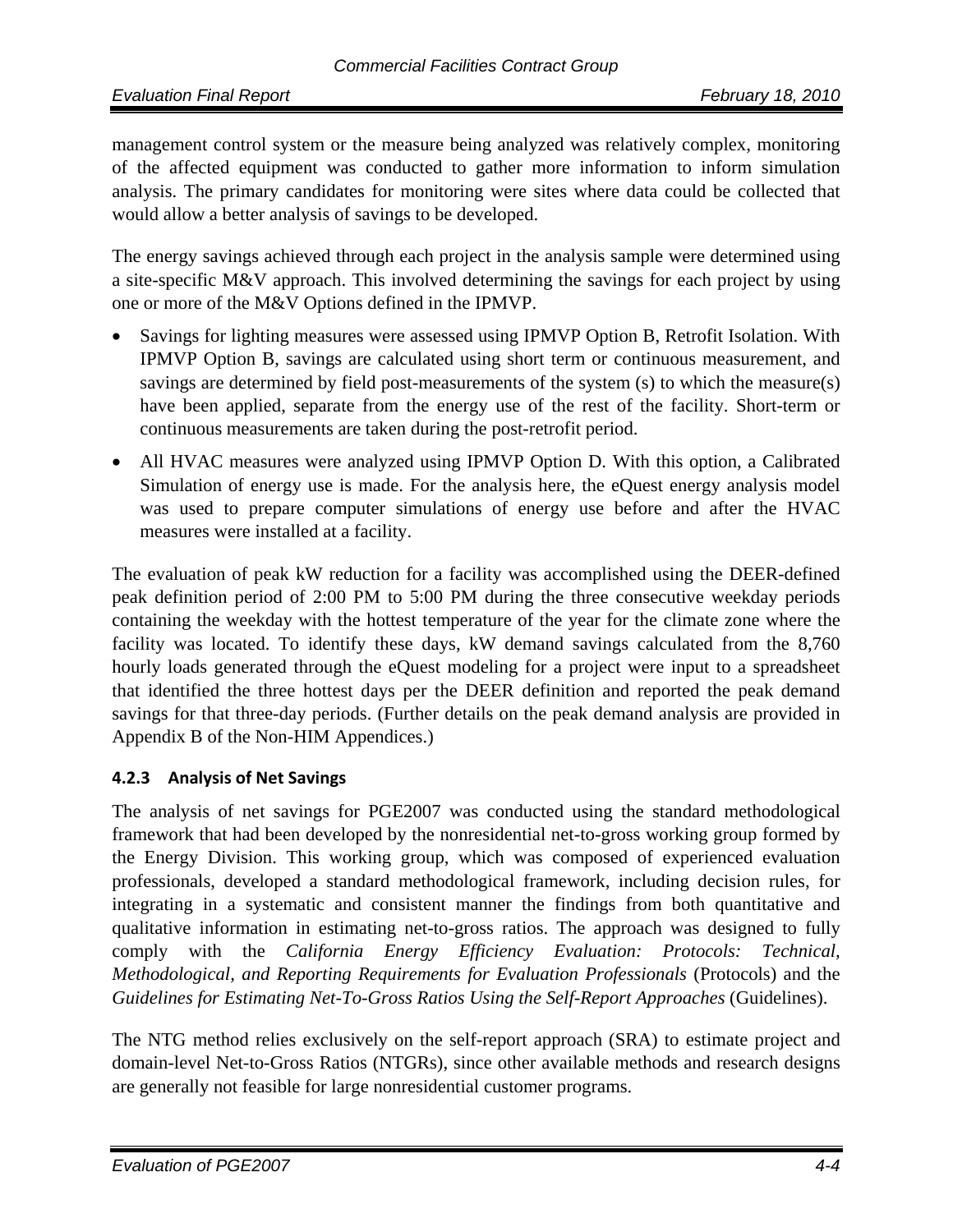#### *Evaluation Final Report February 18, 2010*

The NTGR as calculated through this procedure represents an averaging of three scores,

- A *Timing and Selection* score reflects the influence of the *most important* of various program and program-related elements in the customer's decision to select the specific program measure at this time. Program influence through vendor recommendations is also incorporated in this score.
- A *Program Influence* score captures the perceived importance of the program (whether rebate, recommendation, training, or other program intervention) relative to non-program factors in the decision to implement the specific measure that was eventually adopted or installed. This score is determined by asking respondents to assign importance values to both the program and most important non-program influences so that the two total 10. The program influence score is adjusted (i.e., divided by 2) if respondents say they had already made their decision to install the specific program qualifying measure before they learned about the program.
- A *No-Program* score captures the likelihood of various actions the customer might have taken at this time and in the future if the program had not been available (the counterfactual). This score also accounts for deferred free ridership by incorporating the likelihood that the customer would have installed program-qualifying measures at a later date if the program had not been available.

#### **4.2.4 Estimation of Program‐Level Savings**

Program-level ex post evaluated savings are developed by applying savings realization rates calculated for the analysis sample to program-level data for claimed savings. The procedure for estimating gross savings for the program is an application of ratio estimation. Given a stratified sample design, a gross realization rate (GRR) for a stratum is defined as the ratio of the sum of the ex post savings evaluated for the M&V sample to the sum of the *ex ante* claimed savings recorded in the tracking database for the same sample.

To estimate total ex post evaluated savings for a program, the estimates of ex post evaluated savings for the different strata are summed. Note that this will give a realization rate at the program-level that is a weighted average of the realization rates for the different strata, with claimed savings being the weights.

### **4.3 Validity and Reliability for Evaluation of PGE2007**

There can be several sources of uncertainty associated with the estimates of the impacts of the PGE2007 program. Such sources include the following.

- Sample selection bias
- Physical measurement error (e.g., meter bias, sensor placement, non-random selection of equipment or circuits to monitor)
- Engineering analysis error (e.g., baseline construction, engineering model bias, modeler bias)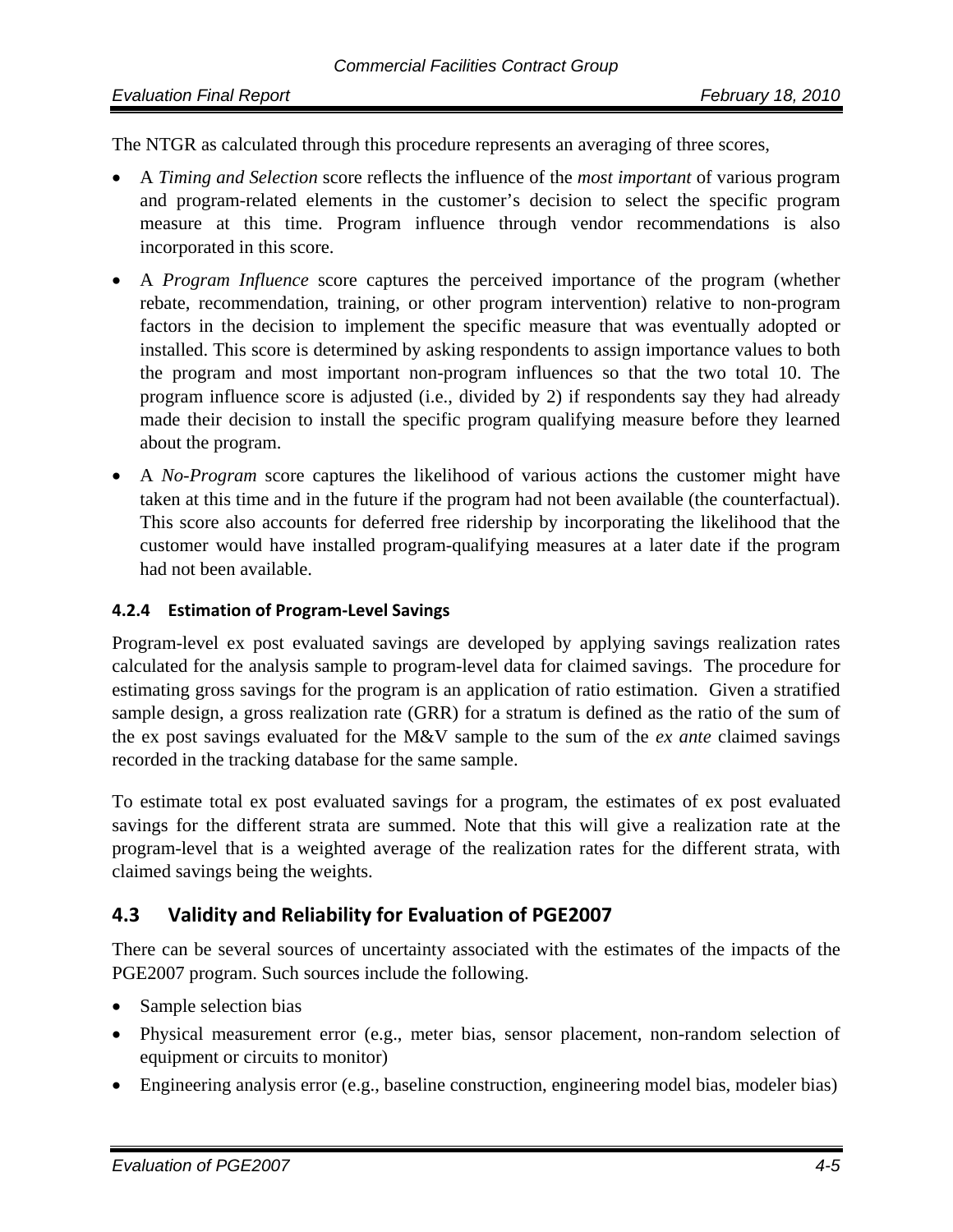Survey error (e.g., non-response bias)

Various steps were taken to reduce the uncertainty arising from these sources and thereby increase the validity and reliability of key measurements for the evaluation of savings for PGE2005. The details of these steps are discussed in Appendix D in the Non-HIM Appendices.

## **4.4 Detailed Findings for Evaluation of PGE2007**

Detailed findings from the EM&V for PGE2007 are presented in this section. These findings are based on the sample of projects and measures chosen for detailed analysis. The discussion is focused on the results of the fieldwork as it pertains to the particular parameters that are most important in determining savings.

#### **4.4.1 Findings from Analysis of Gross Savings for PGE2007**

For each site in the final sample used to analyze gross kWh savings there are two estimates of gross kWh savings: the claimed gross kWh savings estimate (as reported in the program tracking system) and the estimate of ex post evaluated gross savings developed through the analysis. Figure 4-1 provides a summary comparison between the two values for the PGE2007 sample sites. The correlation is close with an  $R^2$  of 0.84 between the two values across the sample sites.



 **Figure 4-1. Comparison of Achieved Gross kWh Savings to Claimed Gross kWh Savings for PGE2007 Sample Sites**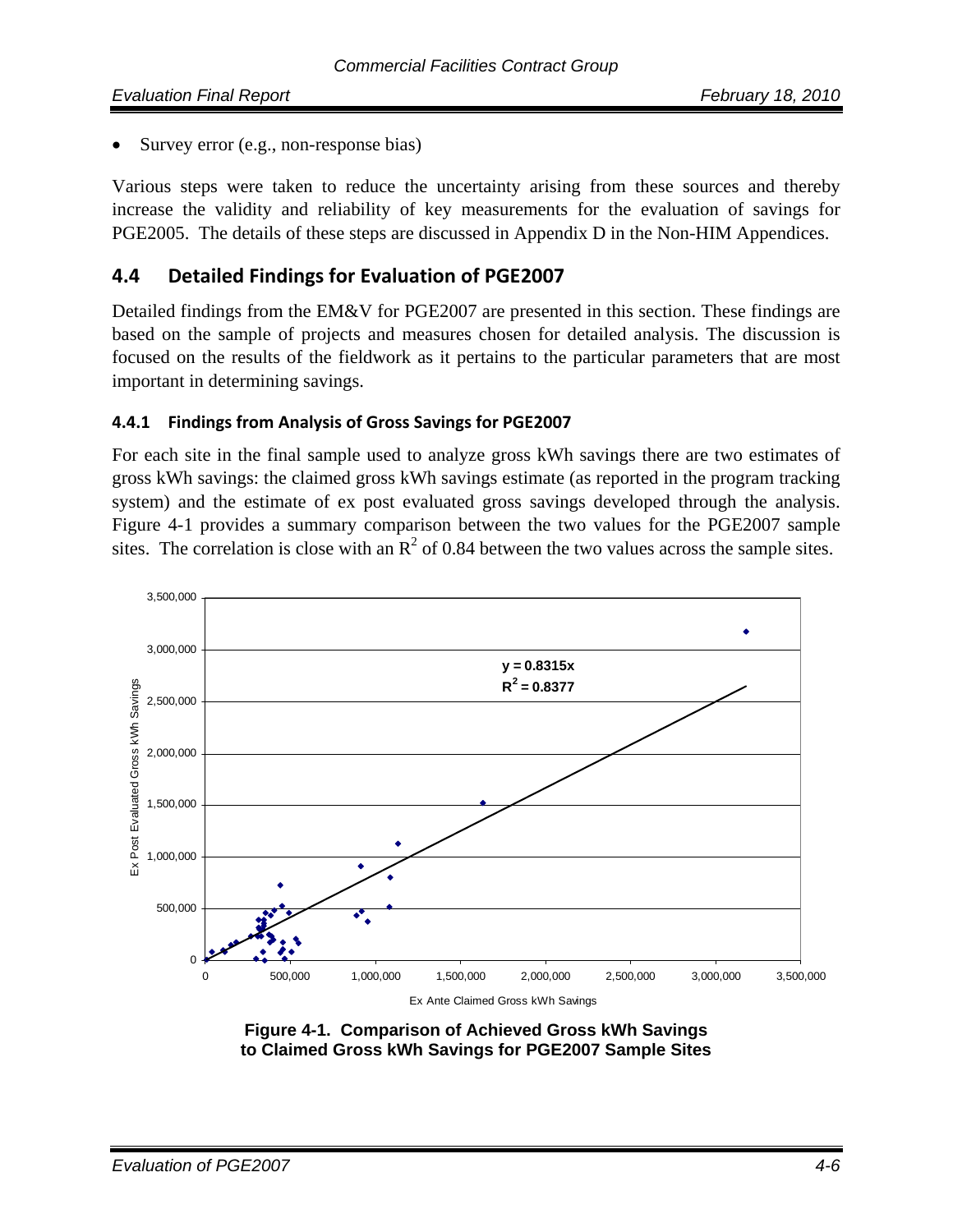The estimated realization rates for gross kWh savings for the strata in the PGE2007 analysis sample are shown in Table 3-5. Realization rates for the larger projects in Stratum 5 are somewhat lower than those for projects in other strata. (The realization rates defined for kWh, kW, and Therms for the sample strata are used with population weighting to develop overall realization rates. These overall realization rates are reported below in Table 4-6.)

| $\sim$ , companing constants for a concept station complete |                                  |                                                  |                                                   |                                           |
|-------------------------------------------------------------|----------------------------------|--------------------------------------------------|---------------------------------------------------|-------------------------------------------|
| <b>Stratum</b>                                              | <b>Number</b><br>of Sample Sites | <b>Total Claimed</b><br><b>Gross kWh Savings</b> | <b>Total Achieved Gross</b><br><b>kWh Savings</b> | <b>Sample</b><br><b>Realization Rates</b> |
|                                                             |                                  | 8,640                                            | 6,815                                             | 78.9%                                     |
| 2                                                           | 2                                | 94.006                                           | 64,835                                            | 69.0%                                     |
| 3                                                           | 2                                | 269,418                                          | 235,124                                           | 87.3%                                     |
| 4                                                           | 2                                | 454,255                                          | 410.731                                           | 90.4%                                     |
| 5                                                           | 38                               | 23,391,305                                       | 17,191,200                                        | 73.5%                                     |
| Overall                                                     | 46                               | 24,217,624                                       | 17,908,705                                        | 73.9%                                     |

#### **Table 4-3. Realization Rates for Gross kWh Savings by Sampling Stratum for PGE2007 Analysis Sample**

The realization rates for peak kW reductions by sampling stratum for the PGE2007 analysis sample are shown in Table 4-4.

#### **Table 4-4. Realization Rates for Peak kW Reductions for PG2007 Analysis Sample, by Sampling Strata**

| <b>Stratum</b> | <b>Number</b><br>of Sample Sites | Total<br><b>Ex Ante Claimed</b><br><b>Peak kW Reductions</b> | Total<br><b>Ex Post Evaluated</b><br><b>Peak kW Reductions</b> | <b>Sample</b><br><b>Realization Rates</b> |
|----------------|----------------------------------|--------------------------------------------------------------|----------------------------------------------------------------|-------------------------------------------|
| 1-4            |                                  | 266                                                          | 115                                                            | 43.2%                                     |
| 5              | 39                               | 3.210                                                        | 2.651                                                          | 82.6%                                     |
| Overall        | 46                               | 3.475                                                        | 2.766                                                          | 79.6%                                     |

The realization rates for gross therm savings for the PGE2007 analysis sample are shown in Table 4-5.

| Table 4-5. Realization Rate for Gross Therm Savings for PGE2007 Analysis Sample |  |  |
|---------------------------------------------------------------------------------|--|--|
|---------------------------------------------------------------------------------|--|--|

| <b>Stratum</b> | <b>Number</b><br>of Sample Sites | <b>Total Ex Ante</b><br><b>Claimed</b><br><b>Gross Therm Savings</b> | <b>Total Ex Post</b><br><b>Evaluated Gross</b><br><b>Therm Savings</b> | <b>Sample</b><br><b>Realization Rates</b> |
|----------------|----------------------------------|----------------------------------------------------------------------|------------------------------------------------------------------------|-------------------------------------------|
| Overall        |                                  | 96.637                                                               | 8.516                                                                  | 8.8%                                      |

Table 4-6 lists the reasons for variances between ex-ante and ex-post energy savings. The number of occurrences of a given reason, the total ex-ante savings, total ex-post savings, the percentage of the overall program-level variance between ex-ante and ex-post, and average realization rate for all sites that fall under the given categories are also shown in the table.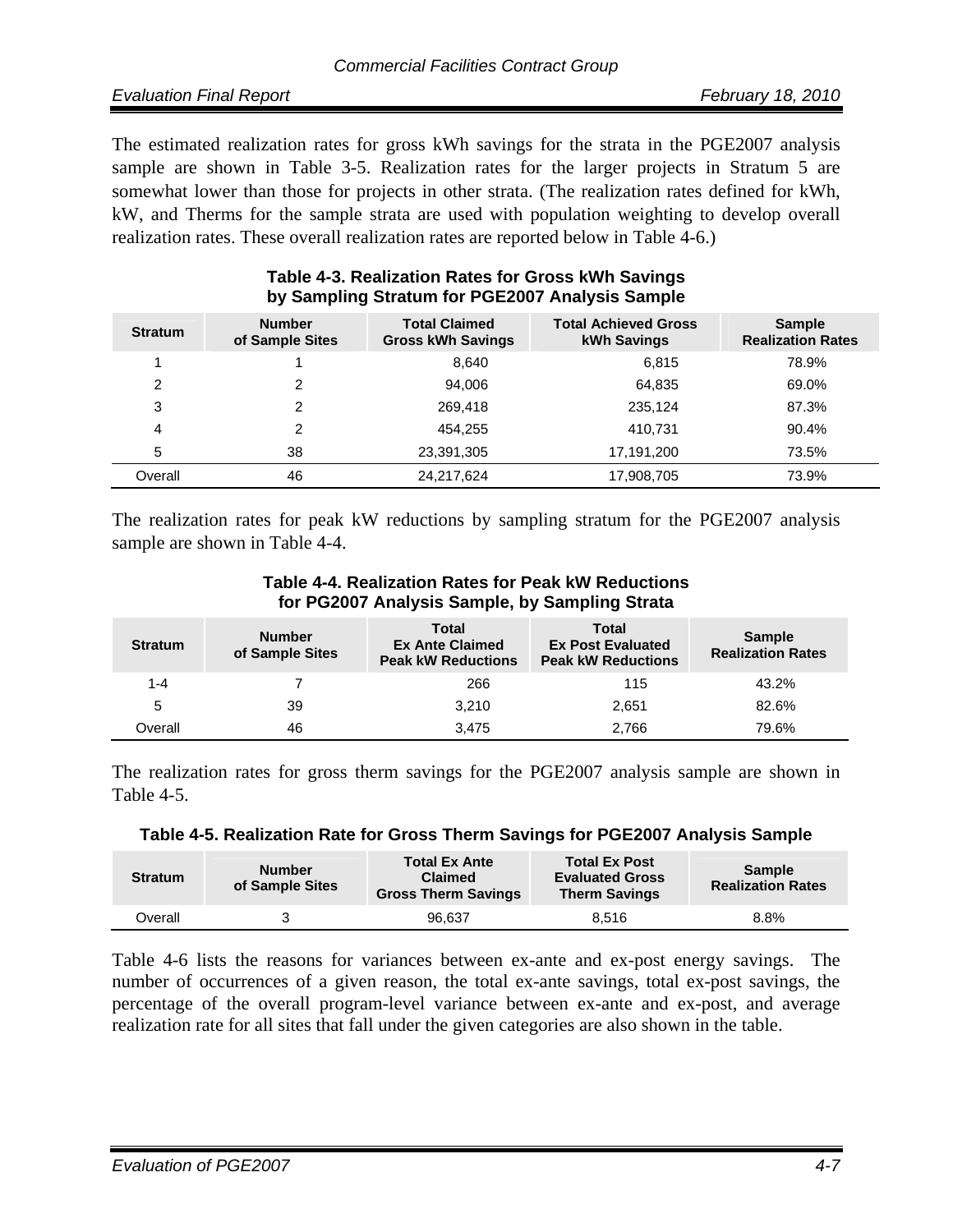| <b>Cause for</b><br><b>Discrepancy</b>                              | <b>Number</b><br>of Sites | <b>Total Ex Ante</b><br><b>Claimed</b><br><b>Gross kWh</b><br><b>Savings</b> | <b>Total Ex Post</b><br><b>Evaluated</b><br><b>Gross kWh</b><br><b>Savings</b> | <b>Fraction of</b><br><b>Total Variance</b><br>between Ex-<br><b>Ante and Ex-</b><br><b>Post</b> | Weighted<br><b>Realization</b><br><b>Rates</b> |  |  |  |  |
|---------------------------------------------------------------------|---------------------------|------------------------------------------------------------------------------|--------------------------------------------------------------------------------|--------------------------------------------------------------------------------------------------|------------------------------------------------|--|--|--|--|
| Ineligible measure                                                  | 0                         | 0                                                                            | $\Omega$                                                                       | 0.00                                                                                             | N/A                                            |  |  |  |  |
| Tracking database error                                             | 0                         | $\mathbf 0$                                                                  | $\Omega$                                                                       | 0.00                                                                                             | N/A                                            |  |  |  |  |
| Noncompliant with program                                           | 0                         | 0                                                                            | $\Omega$                                                                       | 0.00                                                                                             | N/A                                            |  |  |  |  |
| Measure not found                                                   | 0                         | $\mathbf 0$                                                                  | $\Omega$                                                                       | 0.00                                                                                             | N/A                                            |  |  |  |  |
| Economic slowdown                                                   | 1                         | 379,051                                                                      | 179,410                                                                        | 0.03                                                                                             | 47%                                            |  |  |  |  |
| Incorrect code baseline                                             | 3                         | 1,262,481                                                                    | 467,027                                                                        | 0.11                                                                                             | 37%                                            |  |  |  |  |
| Incorrect industry standard<br>baseline                             | 0                         | 0                                                                            | 0                                                                              | 0.00                                                                                             | N/A                                            |  |  |  |  |
| Inaccurate baseline<br>parameters                                   | 12                        | 6,941,259                                                                    | 2,746,194                                                                      | 0.56                                                                                             | 40%                                            |  |  |  |  |
| Measure parameters<br>different from ex ante<br>assumptions         | 13                        | 5,488,686                                                                    | 4,876,492                                                                      | 0.08                                                                                             | 89%                                            |  |  |  |  |
| Measure operation<br>changed                                        | 1                         | 52,297                                                                       | $-19,158$                                                                      | 0.01                                                                                             | $-37%$                                         |  |  |  |  |
| No major change (plus<br>minus 10% of ex ante)                      | 9                         | 8,351,724                                                                    | 8,266,676                                                                      | 0.01                                                                                             | 99%                                            |  |  |  |  |
| Calculation errors in ex<br>ante estimates                          | 3                         | 683,723                                                                      | 325,488                                                                        | 0.05                                                                                             | 48%                                            |  |  |  |  |
| Various (a single most<br>important reason cannot be<br>identified) | 3                         | 1,498,903                                                                    | 327,950                                                                        | 0.16                                                                                             | 22%                                            |  |  |  |  |
| <b>Total</b>                                                        | 45                        | 24,658,124                                                                   | 17,170,079                                                                     | 1.0                                                                                              | 70%                                            |  |  |  |  |

#### **Table 4-6. Summary of variances between ex-ante and ex-post savings for PGE2007 analysis sample**

#### **4.4.2 Findings from Analysis of Net Savings for PGE2007**

For the analysis of net savings attributable to PGE2007, it is important to recognize that the commercial market is divided into a number of submarkets. These include large office, government, retail, data centers, high tech facilities, etc. It is also important to recognize that there are multiple players. There are the owners, the building managers, the facility engineering staff, and others. In many instances buildings are managed for their owners by professional management firms that perform the traditional owner functions and involve the owners in instances where there are major capital decisions.

In addition, there are other firms that provide facility engineering services that may work for the management firms or the owners. A trend that has occurred over the last four years is that property management firms are becoming much more involved in providing facilities engineering services and are competing with the traditional facilities engineering services providers. Representatives of major national property management firms that were interviewed mentioned that they now have national directors of energy engineering and that energy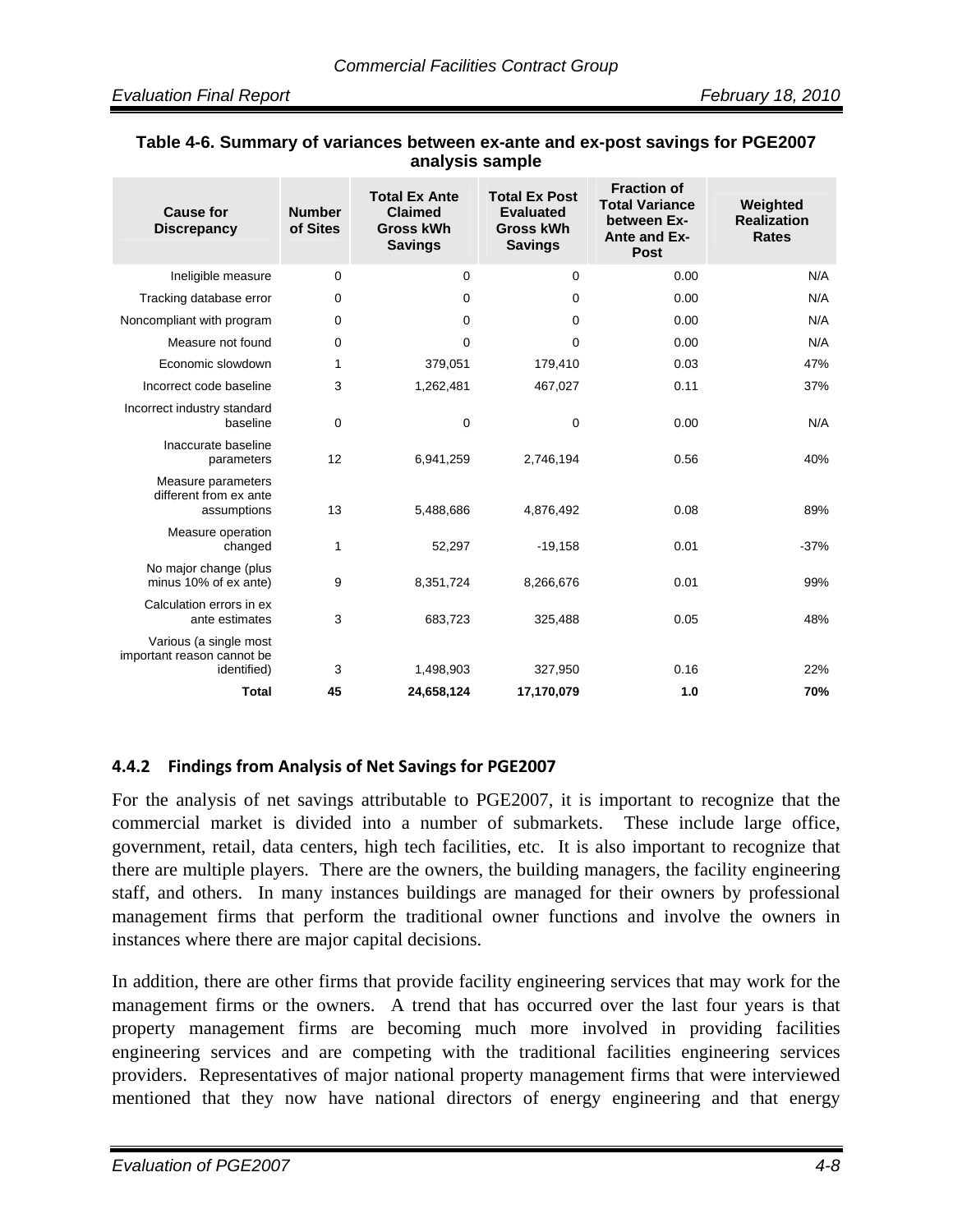engineering is "on the map." They now sell efficiency analysis and services as part of their offerings. This is likely an important influence for energy efficiency.

A further consideration in analyzing net savings for the large commercial market is that firms often have multiple sites. For example, for one large national retail firm, there were PGE2007 lighting projects at nine locations. Multiple sites were also sampled for a manufacturer of networking equipment. Thus, one decision maker might be responsible for projects at several sites.

To account for these characteristics of the large commercial buildings market, the net-to-gross analysis for PGE2007 used a very slightly modified version of the standard net-to-gross battery of questions. Detailed findings from the net-to-gross data collection and analysis for PGE2007 are provided in Appendix F of the Non-HIM Appendices. A summary of those findings is presented here.

In developing the net claimed savings for the projects in PGE2007 evaluated here, PG&E used a NTG ratio of 0.7 for most projects. The net-to-gross ratio (NTGR) for PGE2007 was calculated during this study using information obtained through interviews with fourteen decision-makers for large commercial facilities and applying the net-to-gross analysis procedure outlined in Section 3.2.3 and described in Appendix A in the Non-HIM Appendices. Based on this information and analysis, the NTGR for PGE2007 was calculated to be 60%, which was somewhat lower than the NTGR that was used by PG&E in developing its claimed net savings estimates.

#### **4.4.3 Confidence and Precision of Key Findings for Evaluation of PGE2007**

The estimated gross realization rates for kWh and therm savings and kW reductions for PGE2007 and the error bounds for these realization rates at 90% confidence level are shown in Table 4-7.

|               |                        | Gross Savings            | Error Bounds<br>Gross |                        |  |
|---------------|------------------------|--------------------------|-----------------------|------------------------|--|
|               | <b>Ex Ante Claimed</b> | <b>Ex Post Evaluated</b> | Realization<br>Rates  | at $90%$<br>Confidence |  |
| kWh           | 58,352,671             | 46,374,538               | 79.5%                 | ± 12.2%                |  |
| kW            | 9.684                  | 8.181                    | 84.5%                 | ± 68.8%                |  |
| <b>Therms</b> | 287,995                | 60.377                   | 21.0%                 | ±33.8%                 |  |

**Table 4-7. Precision of Gross Savings Realization Rates for PGE2007** 

# **4.5 Program Specific Results from Evaluation of PGE2007**

The findings for realization rates and net-to-gross ratios from Section 4.4 were drawn on to prepare program-level estimates of ex post evaluated savings for PGE2007 according to the procedure described in Appendix of the Non-HIM Appendices.

The program-level estimates of savings for PGE2007 are shown in Table 4-8.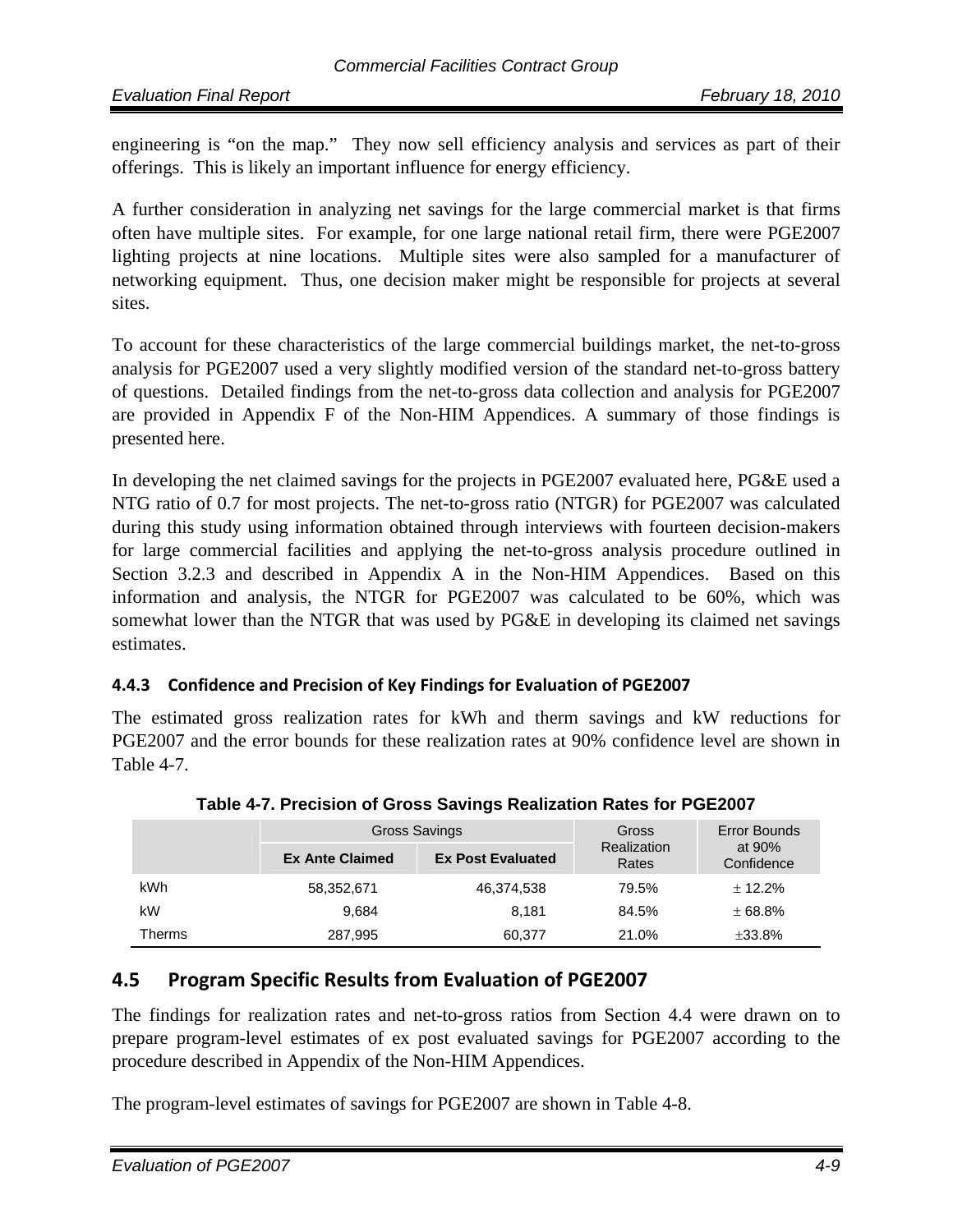| <b>Ex Ante Claimed and Ex Post Evaluated</b> |                                  |                          |                        |                          |  |  |  |
|----------------------------------------------|----------------------------------|--------------------------|------------------------|--------------------------|--|--|--|
|                                              |                                  | <b>Gross Savings</b>     | <b>Net Savings</b>     |                          |  |  |  |
| <b>Type of Savings</b>                       | <b>Ex Ante</b><br><b>Claimed</b> | <b>Ex Post Evaluated</b> | <b>Ex Ante Claimed</b> | <b>Ex Post Evaluated</b> |  |  |  |
| kWh                                          | 58,352,671                       | 46,374,538               | 42,342,316             | 27,824,723               |  |  |  |
| kW                                           | 13,785                           | 8,181                    | 7.035                  | 4,908                    |  |  |  |

# **Table 4-8. Gross and Net Savings for PGE2007:**

# **4.6 Discussion of Findings and Recommendations from Evaluation of PGE2007**

Therms 287,995 60,377 201,597 36,226

Table 4-9 provides data comparing net savings as claimed at the end of the program cycle and as evaluated as being achieved through this evaluation effort.

#### **Table 4-9. Comparison of Ex Ante Claimed and Ex Post Evaluated Net Savings for PGE2007, by Type of Savings**

| <b>Type of Savings</b> | Total<br><b>Ex Ante Claimed</b><br><b>Net Savings</b> | Total<br><b>Ex Post Evaluated</b><br><b>Net Savings</b> |
|------------------------|-------------------------------------------------------|---------------------------------------------------------|
| kWh                    | 42,342,316                                            | 27,824,723                                              |
| kW                     | 7.035                                                 | 4.908                                                   |
| Therms                 | 201,597                                               | 36,226                                                  |

Net ex post evaluated savings for PGE2007 fell below ex ante claimed net savings primarily because (1) gross realization rates were less than 1 and (2) the net-to-gross ratio was somewhat lower than the values assigned to the measures by PG&E in determining claimed net savings.

For PGE2007, the gross realization rate for kWh savings was estimated to be 79.5%. This realization rate is higher than the 44.6% calculated for PGE2005. The higher realization rate is due mostly to the higher evaluated savings for lighting and HVAC measures in PGE2007 that are relatively more standardized than the measures receiving rebates under PGE2005.

The NTGR for PGE2007 that was calculated during this study was 0.60, which was somewhat lower than the NTGR of 0.70 that was used by PG&E in developing net claimed savings. However, that owners and managers of commercial office properties are now paying attention to energy efficiency appears to be in part an effect of pre-2006 PG&E programs. As an example, a pre-2006 project completed in a headquarters building resulted in that firm letting and even encouraging energy efficiency projects to compete with other projects for funding. The facilities engineering manager said that they have completed approximately 100 projects of which 75 may have received incentives. Those that haven't received incentives likely had paybacks that were too short to qualify for the program. The incentive does improve the chances of projects that have marginal paybacks. The program also serves to highlight the importance of energy with the owners and the owners value the PG&E imprimatur associated with the program. The chances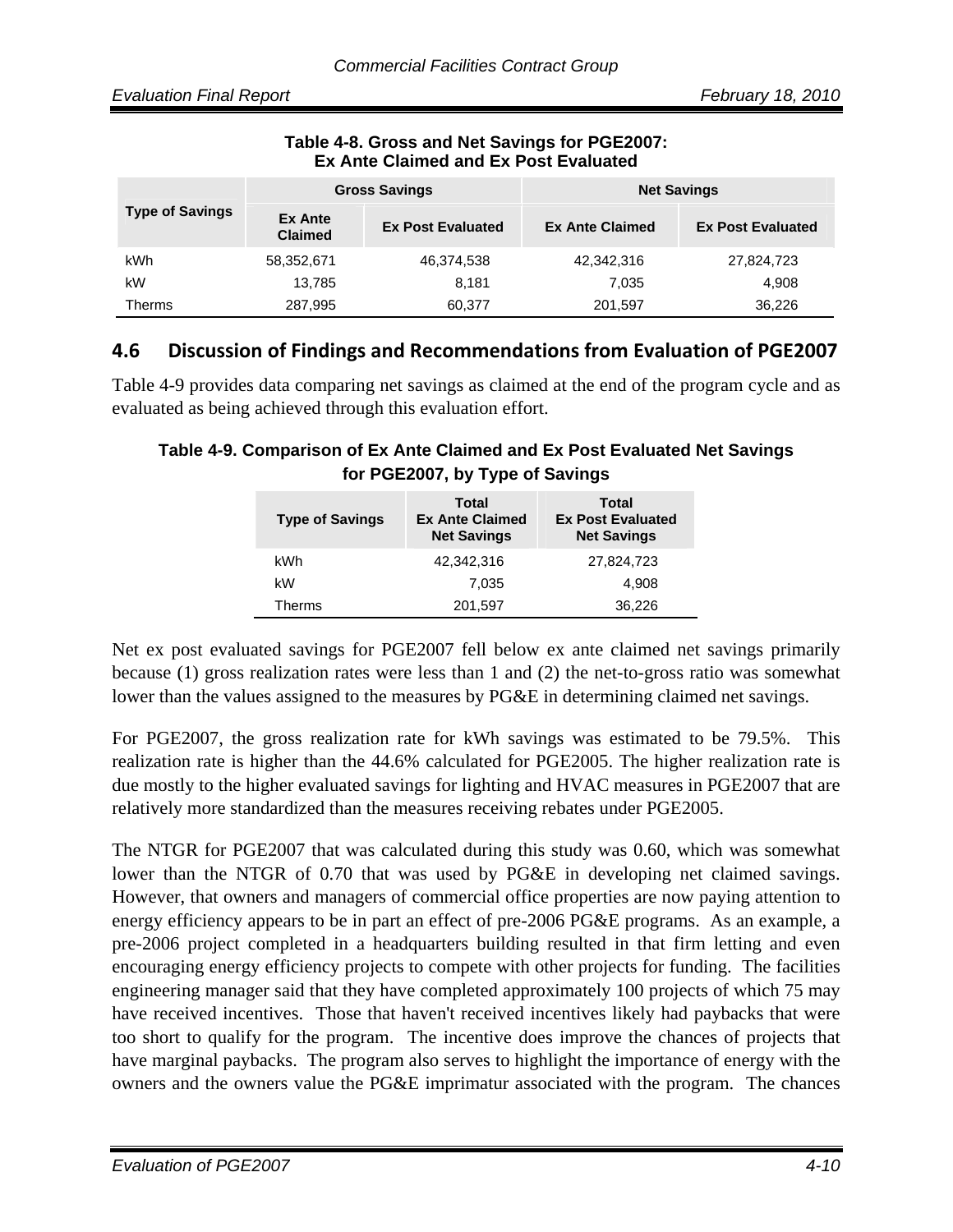are greater that the project would have gone forward in the IOU service territory with more competitive rebate programs.

Based on these findings, the following recommendations are made regarding implementation and evaluation of energy-saving projects for large commercial facilities.

• *Ensure Complete Documentation of Assumptions Underlying Specification of Baseline Conditions.* Understanding baseline conditions is important for any ex post evaluation of savings from a project, since savings from an energy efficiency measure are measured against the baseline. Accordingly, it is recommended that PG&E ensure full and complete documentation be required of the assumptions underlying specification of baseline conditions for any particular project.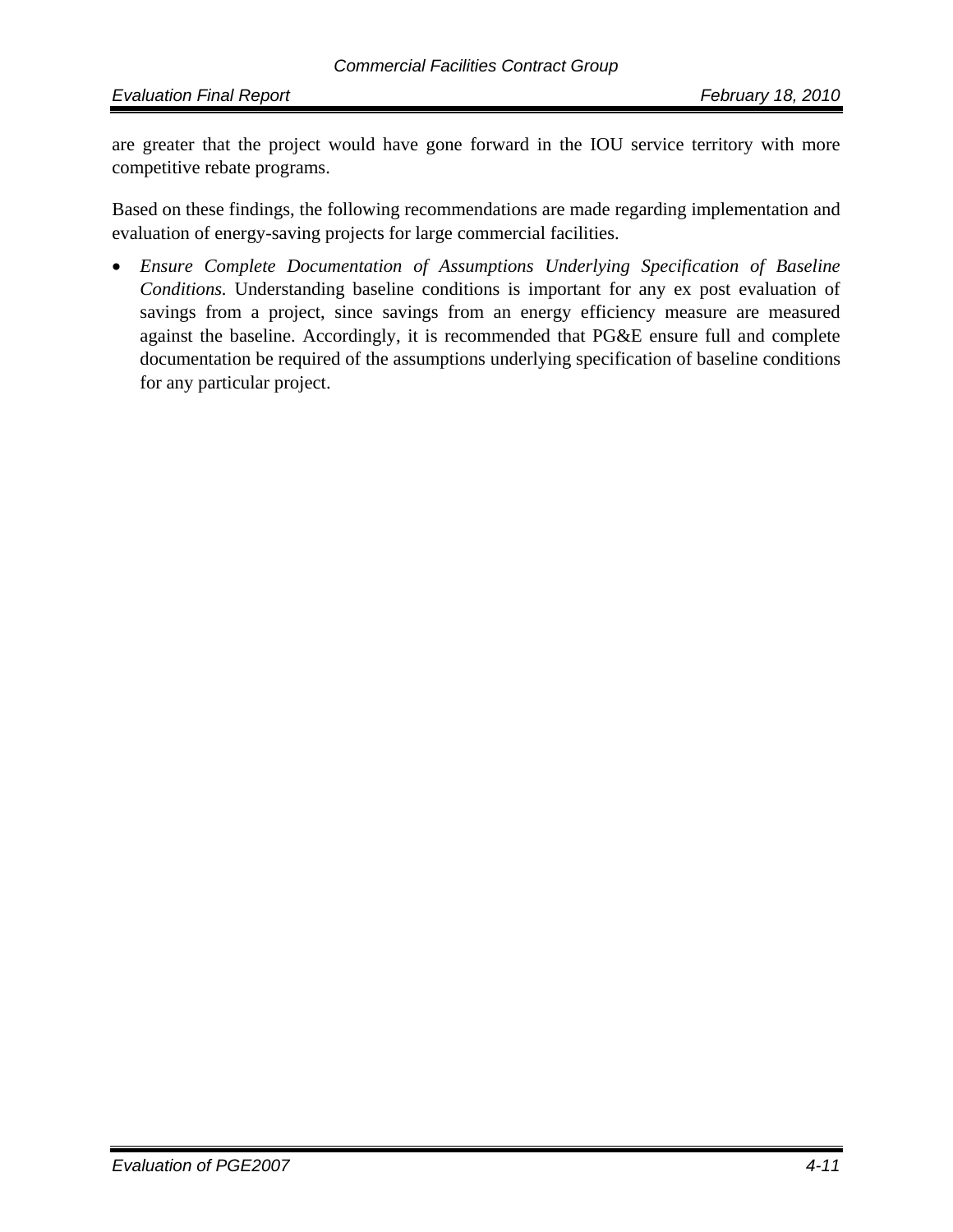# **5. EVALUATION OF REFRIGERATION DOOR GASKETS HIM**

#### **5.1 Evaluation Objectives for Evaluation of Refrigeration Door Gaskets HIM**

This evaluation was aimed at assessing the gross and net energy savings attributable to door gaskets, a refrigeration measure for which PG&E, SCE, and SDG&E provided rebates during the 2006-2008 program cycle.

Door gaskets are placed on doors of refrigerated display cases in supermarkets, convenience stores, and some eateries to ensure proper sealing of closed doors. Door gaskets reduce the overall refrigeration load by preventing infiltration of warm, moist air into refrigerated space. Virtually all doors in refrigerated display cases and even main doors for walk-in coolers and freezers have door gaskets by design. However, the gaskets need periodic replacement to ensure proper sealing of closed doors.

The IOUs rebated the replacement of old gaskets with new ones in grocery stores, convenience stores, and restaurants. Most of the rebated gaskets were placed on refrigerated display cases in supermarkets (i.e. gaskets on the glass doors in the frozen food section).

The specific objectives for the evaluation of savings from door gaskets included the following.

- A key objective of the evaluation was to identify, measure, and quantify the most significant parameters that influence the energy savings achievable with door gaskets.
- A second objective was to form recommendations for adjustments to ex-ante savings estimations and to the assumptions and/or methodologies employed to develop the ex-ante savings estimations.
- A third objective was to make recommendations to increase the cost effectiveness and accuracy of future evaluations on refrigeration door gaskets.

# **5.2 Methodology and Specific Methods Used for Evaluation of Refrigeration Door Gaskets HIM**

The gross impact evaluation for door gaskets was conducted at the enhanced level of rigor according to the CA Evaluators' Protocols<sup>1</sup>. The energy savings attributable to door gaskets on coolers and freezers were determined through a three-step process:

1) Determine the infiltration through door gaskets of varying conditions (e.g. newly installed, damaged, nearing the end of useful life, etc.) through in situ tracer gas measurements at supermarkets.

<sup>1</sup> Hall, et al. *California Energy Efficiency Evaluation Protocols: Technical, Methodological and Reporting Requirements for Evaluation Professionals,* California Public Utility Commission (April 2006) p.26.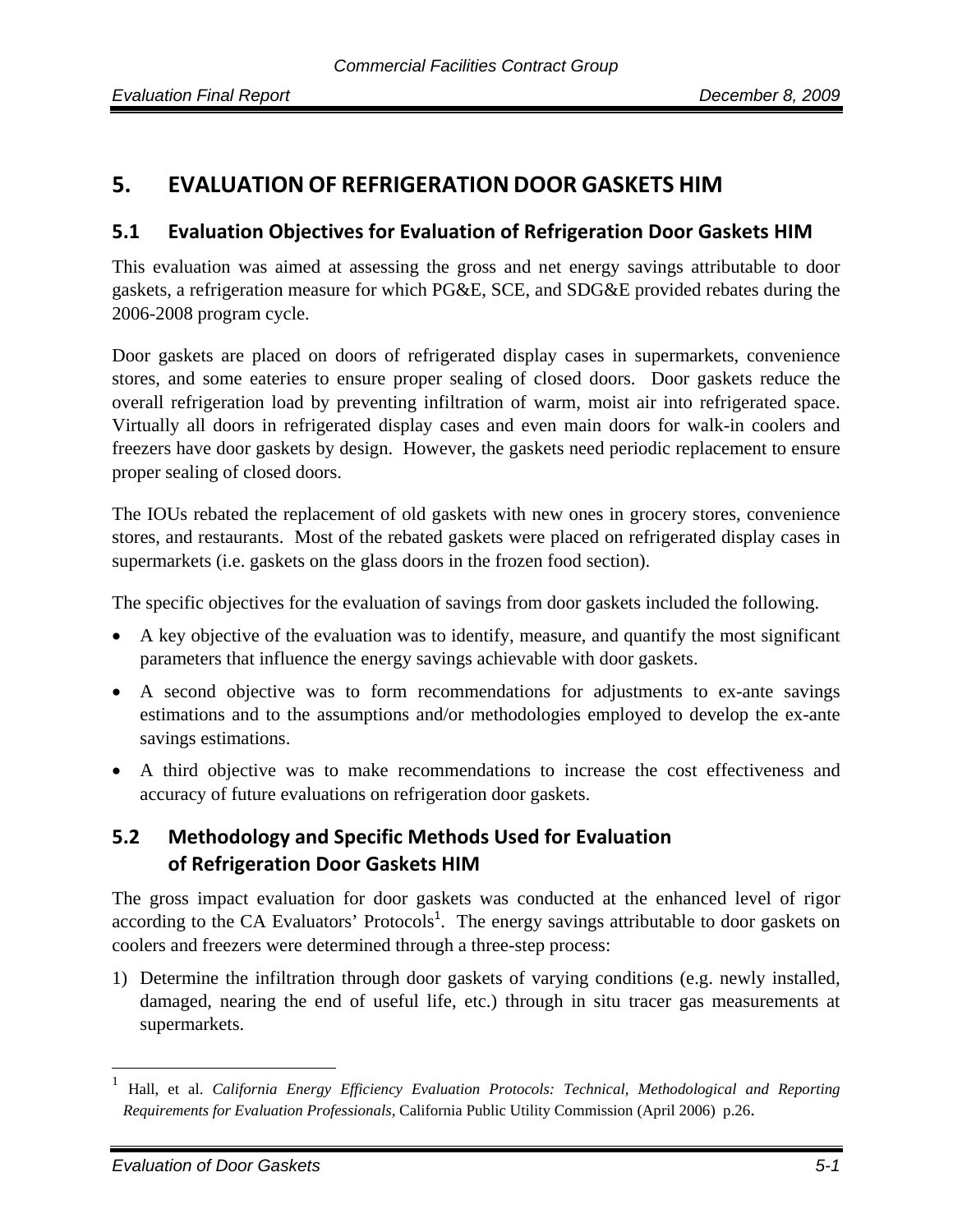- 2) Monitor the temperature and relative humidity patterns inside and directly outside the refrigerated cases and the door-usage patterns. The sample should be large enough to describe the temperature and door operation patterns for groceries and supermarkets with 10% relative precision at the 90% confidence interval.
- 3) Compute the annual savings achieved by door gaskets using a custom-made computer model that calculates and sums the savings for each hour of the year accounting for factors such as weather dependence of refrigeration systems' performances, interactions between the exfiltrated air and the HVAC systems that condition the sales floors, and the prevalent door usage patterns determined through the monitoring process determined in step (2) above.

#### **5.2.1 Literature Review**

This study began with a literature review of the utility program tracking data and work papers that detailed the energy savings estimation calculations associated with door gaskets. The sampling plan and field measurement approaches were devised according to the findings of the literature review. Major findings of the literature review are summarized here.

The initial calculation review found significant differences in *ex-ante* energy savings calculation methodologies. This has led to widely disparate in *ex-ante* energy savings estimations. The difference in the results of the IOU calculations is due to differing assumptions regarding the infiltration rate through poor gaskets.

PG&E estimated that the infiltration rate is 3% that of the infiltration rate through a fully open door. For most reach-in units, 3% of the door area is 40 to 45 square inches. The engineers involved in the literature review found it difficult to accept that degraded gaskets on a single door can allow as much air to pass through as an opening that is approximately half the size of a standard letter size sheet of paper. In fact, for most reach-in refrigerator doors, the area of the gap that would result by completely *removing* the gaskets is less than 100 square inches<sup>2</sup>. Our literature review found that the energy penalty due to damaged gaskets, as claimed by the PG&E work paper, is higher than the increased energy usage that results from removing gaskets entirely  $-$  in other words, the ex-ante claims are non-physical<sup>4</sup>.

SCE directly measured the refrigeration load with new gaskets and with degraded gaskets that were missing a 1-foot section in the lab. To scale the lab results to field gasket conditions (most gaskets are not so severely damaged as the one tested in the lab), SCE conducted field inspections of supplanted gaskets to assess that, out of every 45 feet of gaskets, one foot of gasket is ineffective. This is a far more rigorous approach, yet it is subject to any bias that may

<u>.</u>

 $2$  Perhaps the "3% of door area" estimation was motivated by certain claims (by implementers) that damaged gaskets can actually prevent proper door closure. Although this seems feasible, our field effort, which involved visual inspections of over 1000 doors, and detailed, inch-by-inch description of over a mile of potentially "baseline" gaskets, did not find any evidence of torn gaskets impeding door closure.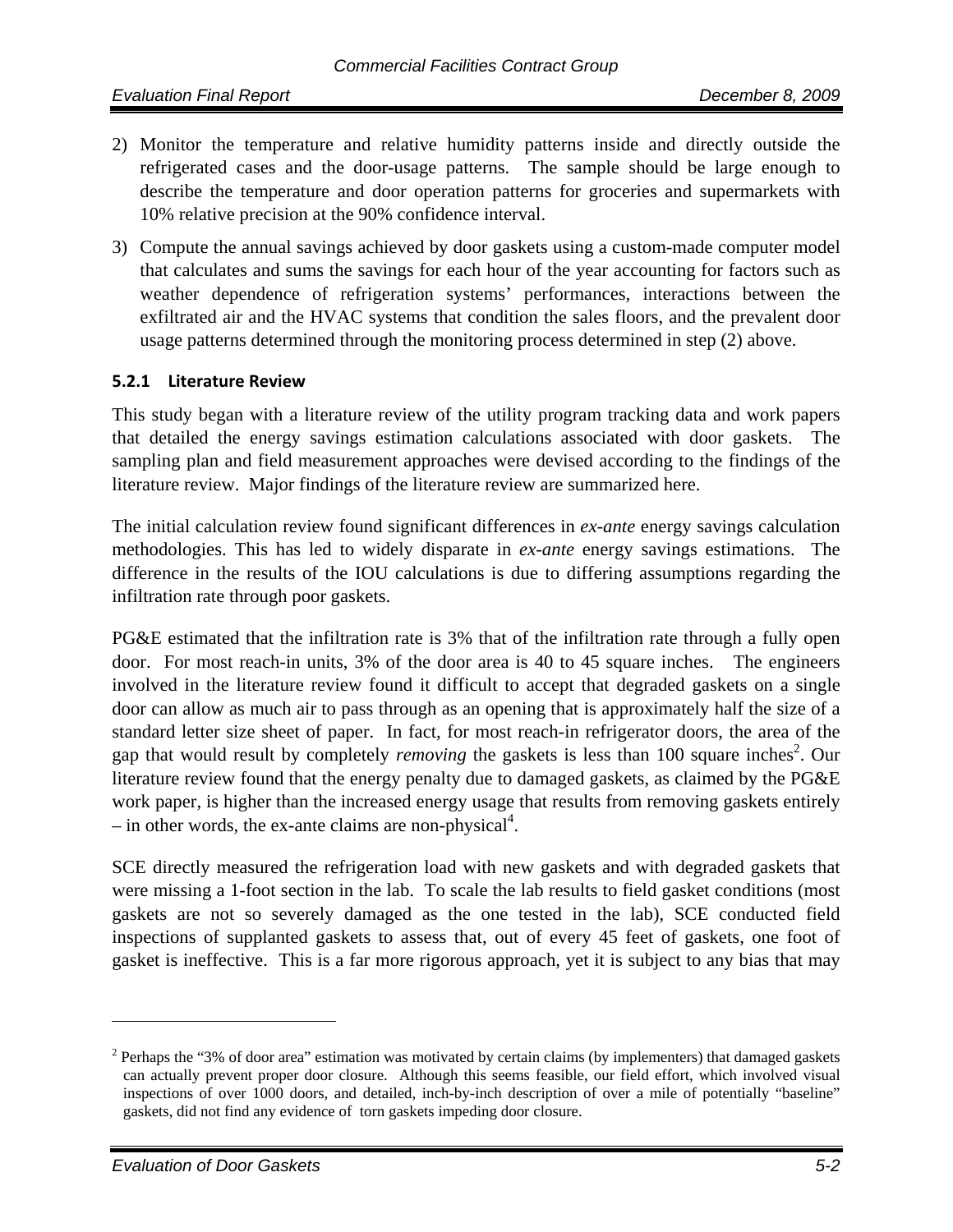result from sampling just one unit<sup>3</sup>. After all, the leakage through damaged gaskets is a function of both the gaskets and of the unit on which the gaskets are installed.

 Most of the remaining assumptions among the IOUs were in agreement. The baseline gasket condition was identified as a likely to dominate the uncertainty in the ex-post energy savings estimations.

#### **5.2.2 Sample Selection**

Savings from door gaskets result from replacing deteriorated gaskets with new gaskets, thereby reducing infiltration. Developing the sample design for door gaskets therefore required taking into account the data that can be obtained regarding the impacts of door gasket replacements on infiltration. One source of such data was the laboratory testing of door gaskets that has been performed for the Pacific Northwest Regional Technical Forum.<sup>4</sup> This laboratory testing provided results for how differences in gasket conditions affect the energy usage of walk-in coolers and freezers under controlled conditions. However, the sampling for the analysis of door gaskets as a HIM needed to address how field measurements of infiltration could be made for coolers and freezers with door gaskets.

Tracking system data provided by the IOUs provided a sampling frame for identifying sites that had deteriorated door gaskets replaced. However, these sites will have gaskets fully in place. For the field measurements, sites with deteriorated door gaskets also had to be included to gauge the change in infiltration that results from replacing the deteriorated gaskets. It is possible to remove door gaskets to simulate door gaskets in a deteriorated state when taking infiltration field measurements. Removing just two or three gaskets in an isle of reach-ins can establish the far upper limit of energy savings achievable by door gaskets.

For taking field measurements of how door gasket conditions affect infiltration, two complementary sampling approaches were used.

The first approach, which is similar to that used for strip curtains, involved conducting with and without monitoring of infiltration for sites with deteriorated door gaskets that participated in the IOU programs. In particular, because the effective useful life of door gaskets is relatively short (i.e., 4 years), it might be expected that there would be some door gasket deterioration for sites that had door gaskets replaced in 2006. Two infiltration tests were performed for sample sites: first, as-is with the deteriorated gaskets and second, as repaired (by sealing up the deteriorated

 $3$  The SCE approach to ex-ante savings estimation is sound, but there are limitations to the data obtained through the lab tests. Please see Appendix I for a more detailed discussion.

<sup>&</sup>lt;sup>4</sup> See the reports prepared by Design Services Network for the Bonneville Power Administration (BPA) and Portland Energy Conservation, Inc. (PECI): *Energy Usage of a Walk-in Freezer with Various Gasket Conditions*, September 28, 2008 and *Energy Usage of a Walk-in Cooler with Various Gasket Conditions*, October 20, 2008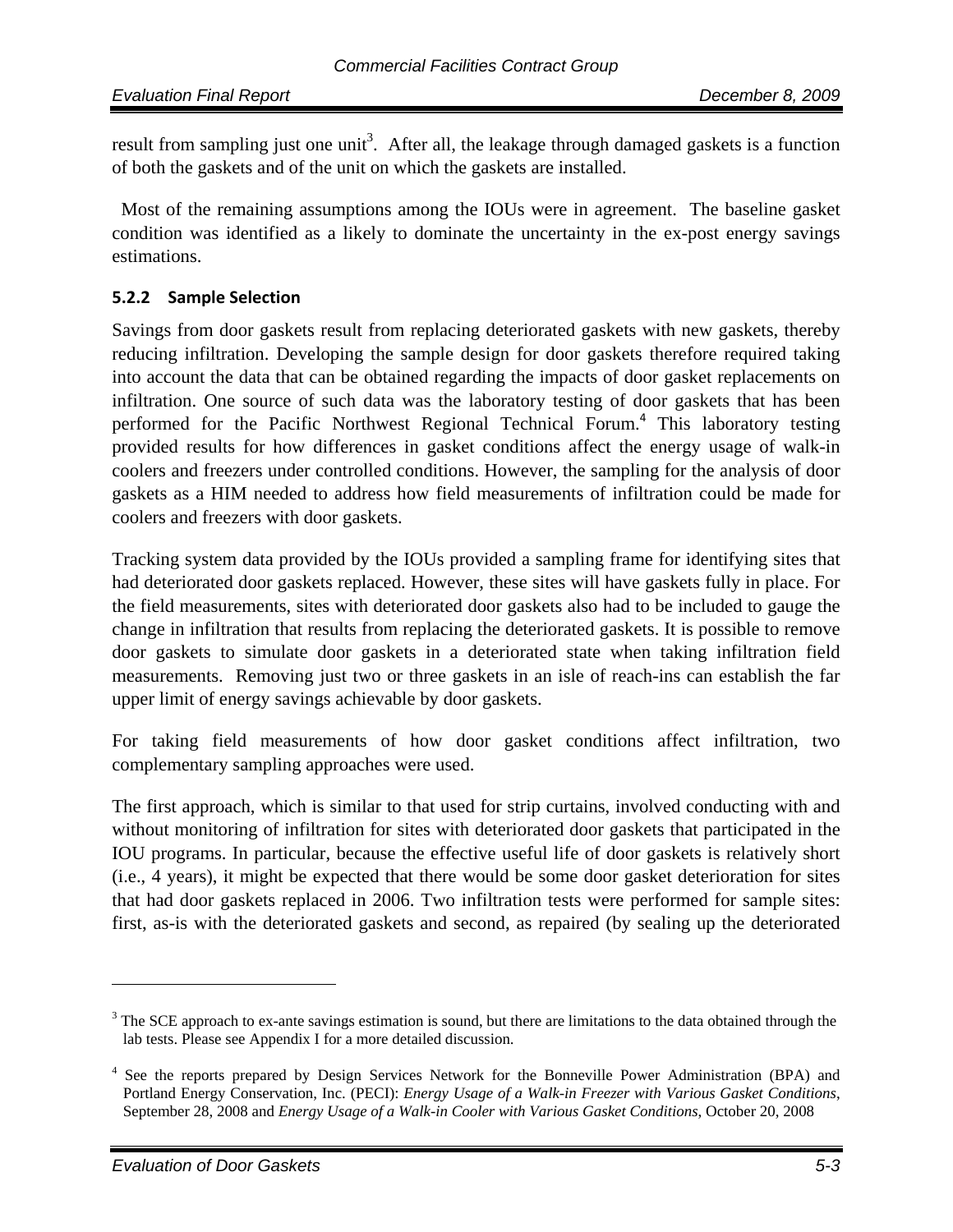section of door gaskets). Essentially, this approach would provide paired data for each site similar to that obtained through the field testing performed for strip curtains.

The second approach, which was used to complement the first, was to take field measurements of infiltration for a comparison group of non-participant sites. For this second approach, sites were recruited that did not participate in the IOU programs and that were identified as having deteriorated door gaskets. Field testing of infiltration was then conducted for this sample of sites.

The sample sizes associated with the field measurement work for these two approaches include 20 participants and 10 non-participants each for freezers in supermarkets, coolers in supermarkets, and coolers in convenience stores. Upon reviewing infiltration test results, the 'post-only' gaskets were found to be virtually perfect infiltration barriers. Our sensitivity tests showed that the energy savings would be over-estimated by a negligible amount if the post-only leakage was deemed to be identically zero. As such, the post-only sample for convenience stores was dropped from the study, and the rebated gaskets for convenience stores were deemed to be perfect.

#### **5.2.3 Field Measurement Methodology**

#### *5.2.3.1 Tracer Gas Measurements*

 The infiltration rates through the gaskets were determined using data collected through tracer gas measurements. The process is described in detail in the Appendix B of the HIM Appendices. At least three separate tests were conducted at each site:

- Measurement of infiltration with the doors closed as in normal operation.
- Measurement of infiltration with the doors closed and taped shut.
- Measurement of infiltration every third or fourth gasket removed.
- Additional tests are discussed in Appendix B of the HIM Appendices. The leakage through the gaskets is defined as the difference in infiltration rates between test #1 and test #2. The third test was used to capture the absolute maximum infiltration rates. Both the baseline an and post-measure infiltration rates were expected to be small fractions of the infiltration rates determined by test #3. The test results were analyzed by fitting the observed  $CO<sub>2</sub>$  decay rates with an exponential function and converting the results to a flow rate in cubic feet per minute, based on the measured volume of the display case.

#### *5.2.3.2 Short Term Monitoring*

In addition to tracer gas measurements, refrigerated cases were monitored for at least a two-week period. The following data were collected:

• Door Open/Close states for two to four doors were monitored with state-loggers installed at both the handle and hinge of the door, to capture small-angle and relatively large-angle openings, respectively.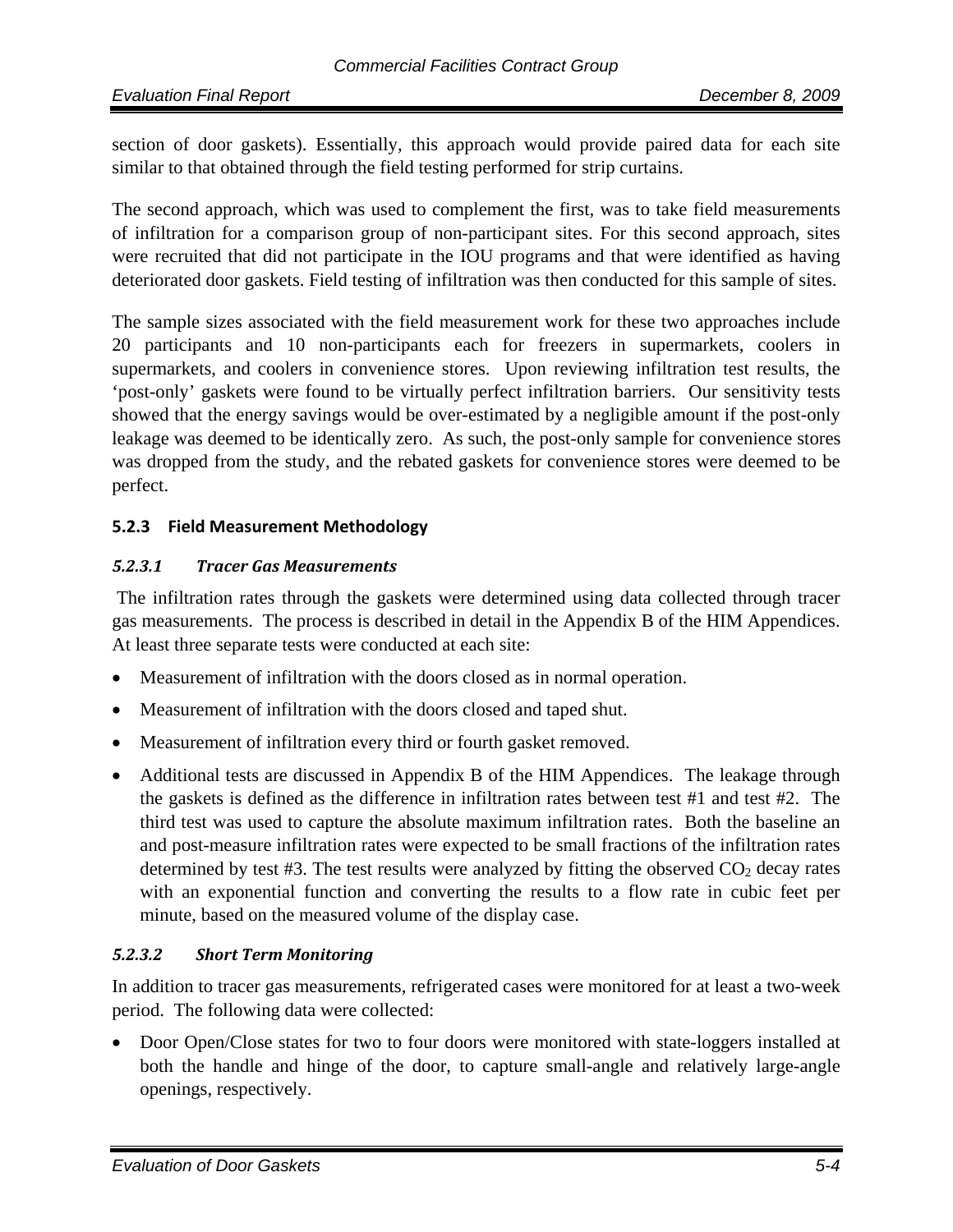• Temperature and relative humidity were monitored with HOBO loggers, both inside the unit, outside the unit (placed appropriately to characterize the air that infiltrates the walk-in of interest), and outdoors.

#### *5.2.3.3 Analysis of Short Term Monitoring Data*

The data collected during short term monitoring established the times and durations of door openings and the conditions of the refrigerated and infiltrating airs. This data was extrapolated into a year-long, hourly binned calculation in a spreadsheet. The general approach was to describe weather-dependent quantities as functions of calibration constants and outdoor temperature and humidity. The calibration constants were automatically determined for each site individually for each site using a least squares approach.

The resulting calibrated temperature functions were then seeded with typical meteorological year weather data. The two week door-opening and freezer defrost temperature patterns were taken to be repeating patterns over the 52-week period.

In the strip curtain evaluation (discussed in Chapter 6), the analysis was done on a site-by site basis for 154 sites, and the results were aggregated according to walk-in types and business types. This was the initial plan for the door gasket analysis as well. However, early analysis findings and results indicated that the variations in door-open times, sales floor temperatures, freezer/cooler temperatures, and post-install gasket efficacies are quite small and make minimal contribution to the overall uncertainty in the *ex post* savings estimation. Accordingly, the analysis for the door gasket evaluation involved making a total of 32 archetypal 8760-hour calculations—one for coolers and one for freezers in each of the 16 climate zones<sup>5</sup>.

#### *5.2.3.4 Estimation of Baseline Gasket Efficacy*

Measurements on "baseline" gaskets prior to retrofit could not be made during this study. However, there was an opportunity to inspect and record the conditions of over 5,300 feet of gaskets prior to replacement. Using these data, three complementary approaches were used in an attempt to determine the baseline gasket efficacy.

- First, gaskets from comparison groups that were non-participants in the gasket rebate programs were compared with the "post only" sample.
- Second, as with the strip curtains, it was expected that the "baseline gasket" might exist in the "post-only" sample.

<sup>&</sup>lt;sup>5</sup> This is the same approach that would be used if eQuest or DOE2 were to be used in the analysis. Late in the contract cycle, ADM received a new version of eQuest Refrigeration that calculates infiltration between spaces due to the stack effect. We have started to replicate our binned calculations with the eQuest software. Although there was not sufficient time for full results of the study to be included in this report, initial findings are that the two methods are in good agreement.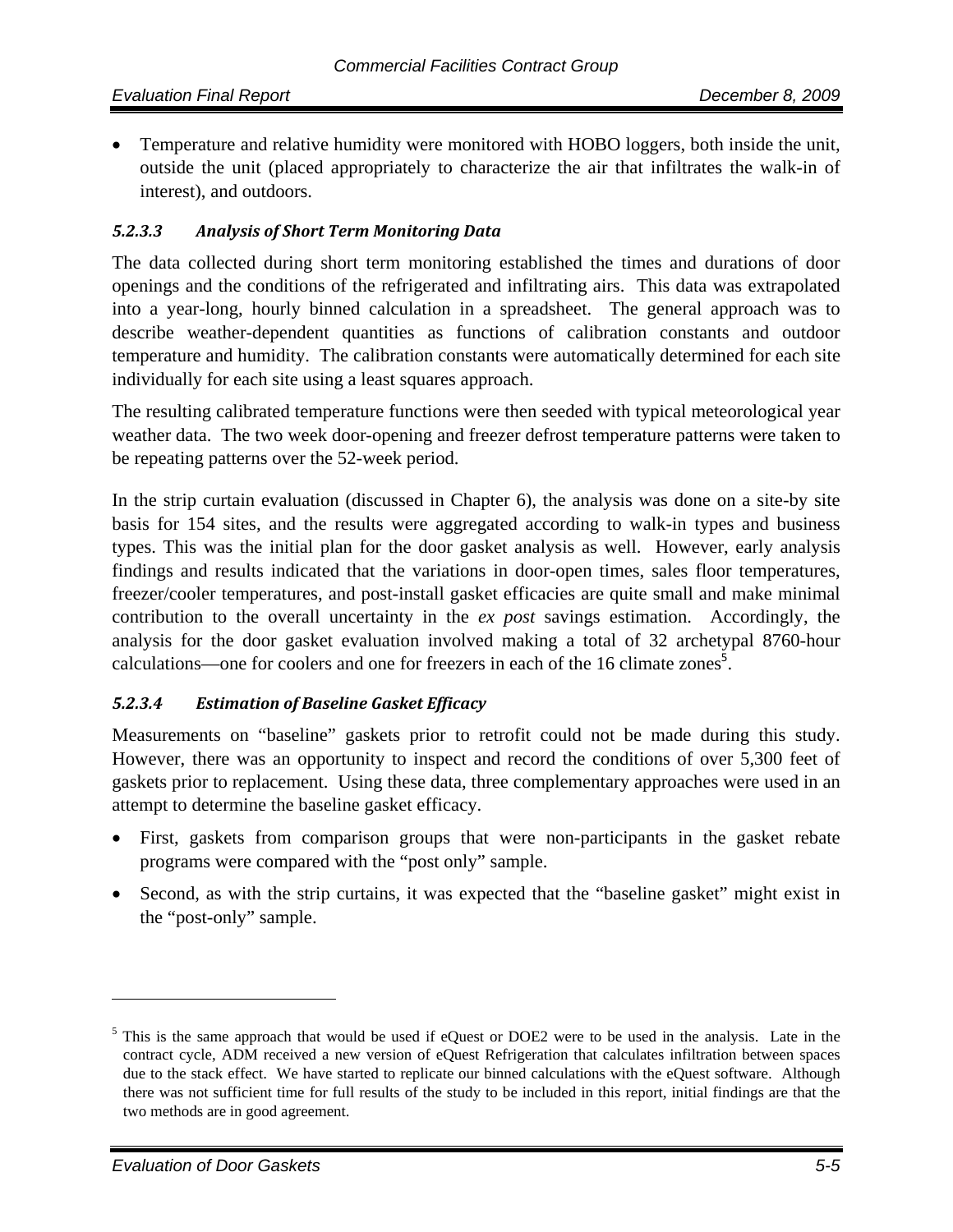• Third, field observations from early "pre-post" field visits were used to determine the severity of the gaps and tears in gaskets that were replaced in 2008. This data were coupled with the results from test #3 (described above) that was used to assess the infiltration through poor gaskets as some fraction of the infiltration that occurs in the absence of gaskets.

The first and second method revealed that the "post only" and "comparison group" samples contained essentially perfect gaskets. The third method is the only methodology that utilized actual observations of "baseline" gaskets. Ultimately, this method was used to establish the baseline gasket efficacy.

#### **5.2.4 Conducting Analysis of Net Savings**

The analysis of net savings for door gaskets was conducted using the standard methodological framework that had been developed by the nonresidential net-to-gross working group formed by the Energy Division. This working group, which was composed of experienced evaluation professionals, developed a standard methodological framework, including decision rules, for integrating in a systematic and consistent manner the findings from both quantitative and qualitative information in estimating net-to-gross ratios.

The NTG method relies exclusively on the Self-Report Approach (SRA) to estimate project and domain-level Net-to-Gross Ratios (NTGRs), since other available methods and research designs are generally not feasible for large nonresidential customer programs. The approach was designed to fully comply with the *California Energy Efficiency Evaluation: Protocols: Technical, Methodological, and Reporting Requirements for Evaluation Professionals*  (Protocols) and the *Guidelines for Estimating Net-To-Gross Ratios Using the Self-Report Approaches* (Guidelines).

The net-to-gross survey for door gaskets, which was conducted with participants who had door gaskets installed through an IOU program, was a modified version of the standard net-to-gross battery. The modifications were required because:

- Program participants may have had maintenance contracts for door gasket replacements.
- Participants may have had an internal program for maintaining door gaskets.
- Door gaskets were provided at no charge. Since the customer is not paying for the measure, payback, which is the total cost of the measure to the customer us divided by annual cost savings is zero and therefore not meaningful.

For the survey, convenience stores and supermarkets were stratified into three groups each: according to the savings. Stores and supermarkets with large savings were sampled with certainty. Stores and supermarkets with medium and small savings were randomly sampled in accordance with the variance in the estimates of the savings.

The logic for the net-to gross for the replacement of door gaskets is as follows.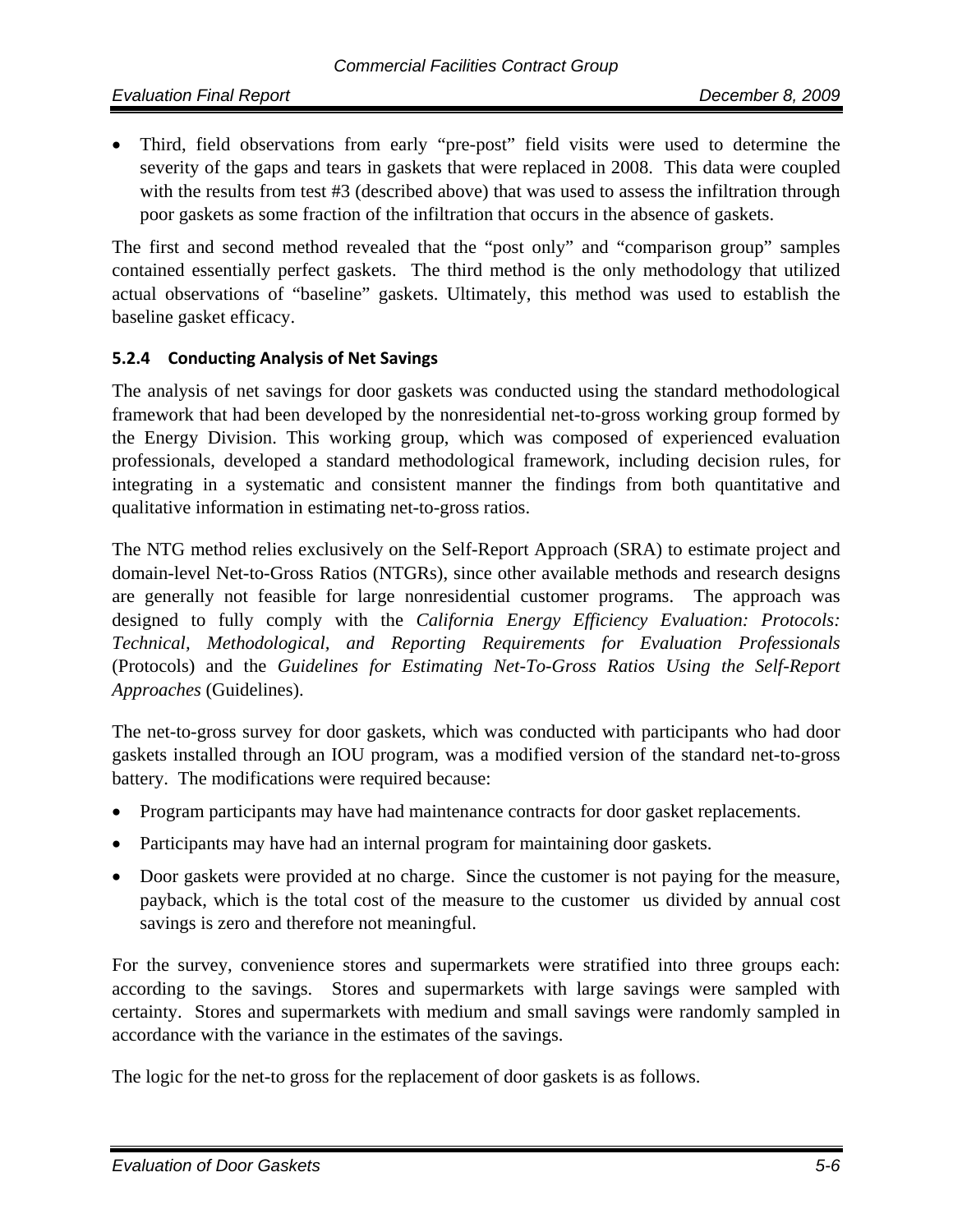- If the respondent had a maintenance contract and the maintenance contract was less than the assumed measure life (four years) of a door gasket, the respondent was identified as a free rider, in other words, the net-to-gross ratio for these respondents is zero. Any respondents with contract maintenance with a periodicity greater than the measure life were identified as a non-free-riding participant and were administered the net-to-gross battery.
- If the respondent reported that they regularly maintained door gaskets (on there own without a maintenance contract), and the periodicity of the maintenance was less than the assumed measure life (four years), the respondent was assumed to be the a free rider with a net-togross ratio of zero. Any respondents who maintained door gaskets with a periodicity greater than the measure life were identified as non-free-riding participants and were administered the net-to-gross battery.
- The remaining participants either did not report maintaining gaskets and did not have maintenance contracts, had maintenance contracts but were not replacing gaskets within the expected lifetime of the gaskets, or reported doing maintenance but reported that they were doing the maintenance at intervals greater than the life of the gaskets. The full net-to-gross battery was administered to this group of participants.

# **5.3 Confidence and Precision of Key Findings for Evaluation of Refrigeration Door Gaskets HIM**

The goals of this study were to assess the energy savings due to door gaskets curtains with 10% relative precision at the 90% confidence interval and to identify market-specific factors that affect the energy savings potential of door gaskets in various applications. Table 5-1 lists the quantities measured as part of this evaluation. The relative precision at the 90% confidence interval is shown for each quantity and includes all statistical, instrumentation, and computational uncertainties. (See description in Section 5.4).

|                     | <b>Number of Sites</b><br>in Sample | <b>Ex-Post Energy</b><br>Savings (kWh/ft) | <b>Relative Precision (Including</b><br>Statistical, Measurement, and<br><b>Computational Uncertainties)</b> |
|---------------------|-------------------------------------|-------------------------------------------|--------------------------------------------------------------------------------------------------------------|
| Supermarket Freezer | 20                                  | 3.32                                      | 154%                                                                                                         |
| Supermarket Cooler  | 20                                  | 0.45                                      | 154%                                                                                                         |

**Table 5-1. Summary of Sample Savings, Precision, and Confidence.** 

We note that the large relative precision is not a sign of a flawed study, but is rather a large *relative* uncertainty on a small number. The ex-ante annual savings estimations ranged from 10 kWh to 100 kWh per linear foot of strip curtain. Our absolute uncertainties range from 0.7 kWh/ft to 5.1 kWh/ft, which would be well under ten percent, had the ex-post energy savings been close to the ex-ante estimations. In other words, the uncertainty in the discrepancy between the ex-ante and ex-post energy savings is quite small. As explained in Section 5.4, the uncertainty is due almost entirely to uncertainty in assessing the efficacy of baseline gaskets.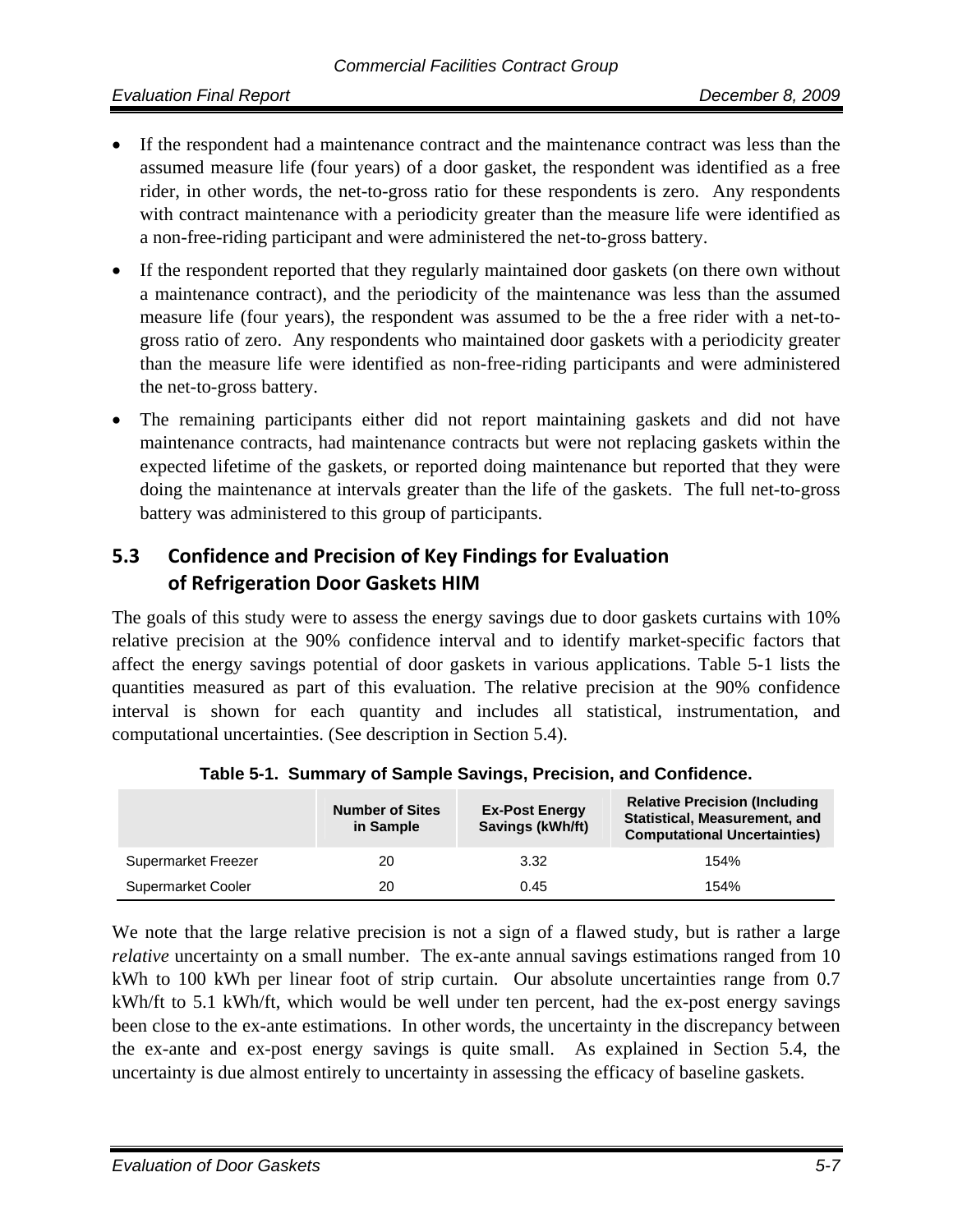The final sample was smaller than originally intended for two primary reasons.

- First, the quantities obtained by the site visits showed very little variation. Freezer and cooler temperatures, door opening patterns, and even the efficacies of the rebated gaskets were known to much better than 10% relative precision with the sample size shown in Table 5-1. The uncertainty in the ex-post energy savings was set almost entirely by the uncertainty in the baseline gasket leakage.
- Secondly, it was unexpectedly difficult to gain access to supermarkets. Unlike the walk-in units, which are typically in loading bays, the gaskets are all on the sales floor. Stores that did not have 24-hour operation were not receptive to requests to carry out infiltration tests after hours. Access was eventually gained to about 40 supermarkets that had 24-hour operation, but only after long negotiations.

# **5.4 Validity and Reliability for Evaluation of Refrigeration Door Gaskets HIM**

Table 5-2 lists the contributions of various measurements and calculations to the overall uncertainty in the gross impact calculation. This process is discussed in more detail in Appendix F of the HIM Appendices. The results are discussed below.

| Measured/Assessed<br>Quantity | <b>Absolute Uncertainty:</b><br>$(\sigma_v)$ | <b>Relative Uncertainty:</b><br>$(\alpha_X \times)$<br>le wh |
|-------------------------------|----------------------------------------------|--------------------------------------------------------------|
| Delta Gasket Efficacy         | 154% of the baseline value                   | 154%                                                         |
| <b>Refrigerated Air Temp</b>  | 1.2 °F                                       | 2.5%                                                         |
| <b>Infiltrating Air Temp</b>  | 0.8 °F                                       | 2.5%                                                         |
| <b>Refrigerated Air RH</b>    | 2.4 % RH                                     | 0.7%                                                         |
| <b>Infiltrating Air RH</b>    | 1 % RH                                       | $0.0\%$                                                      |
| <b>Refrigeration COP</b>      | 0.125 for freezers.<br>0.25 for coolers      | 9%                                                           |
| <b>Overall Uncertainty</b>    | 154%                                         |                                                              |

#### **Table 5-2. Contributions of Various Calculation and Extrapolation Uncertainties to Estimate of Overall Site-specific Energy Savings**

The uncertainty in this study is driven by the uncertainty in the baseline door gasket. There were no badly damaged gaskets in the post-only sample. Furthermore, the comparison group also did not have any leaky gaskets. As such, resort had to be made to records of baseline gasket conditions (see Table 5-4) prior to retrofit. The baseline gasket efficacy is defined as the ratio of the overall gasket length that was removed by the installers to the gasket length that was replaced. The results of the infiltration tests with the gaskets removed were scaled accordingly to simulate badly damaged gaskets. Unfortunately, such a small percentage of the overall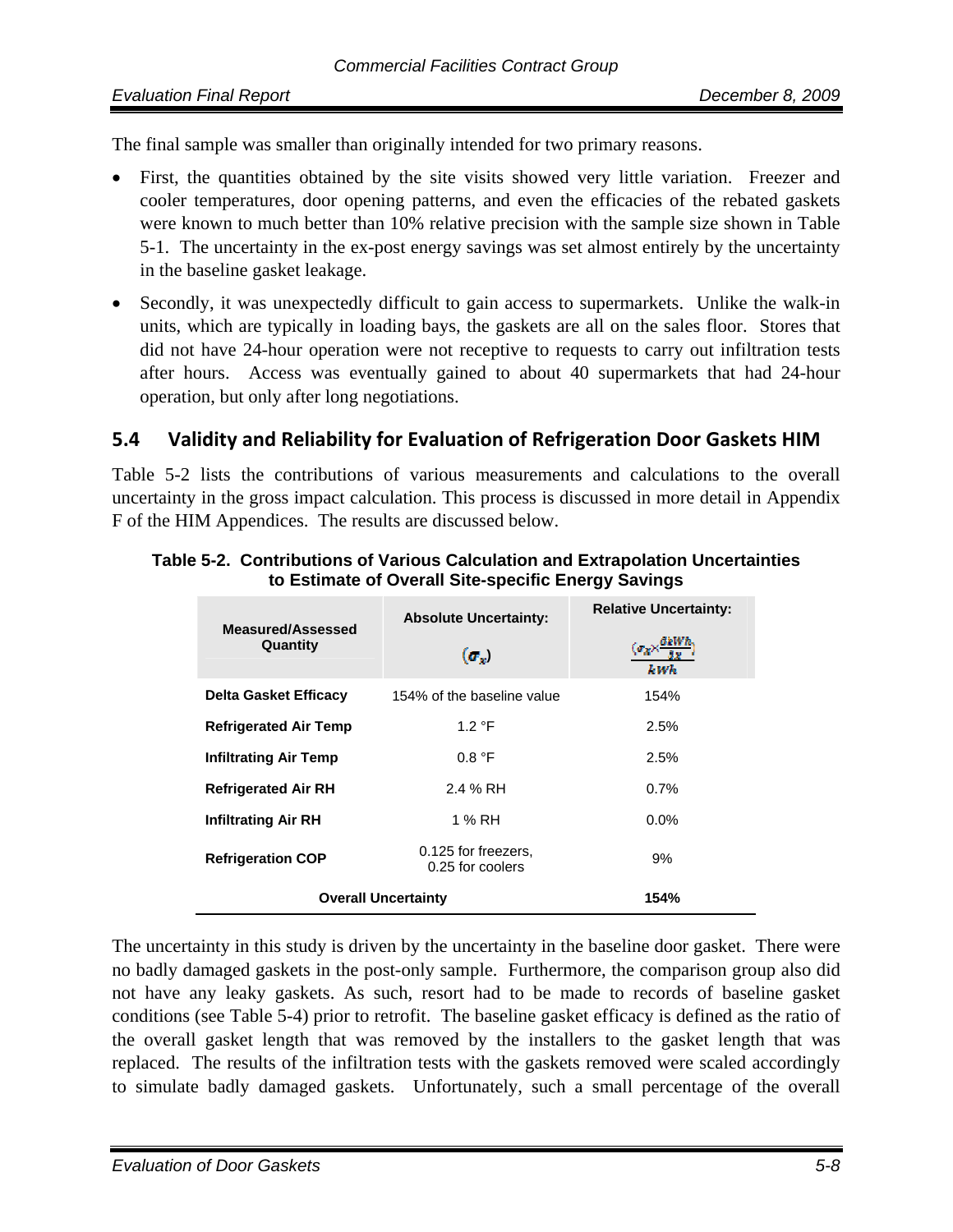observed gasket length was significantly damaged that the ratio of missing gasket length to overall door perimeter has a large statistical uncertainty. This ratio is consistent with the ratio determined through similar methods in the SCE work paper<sup>6</sup>.

As a check on the results of the infiltration tests with the gaskets removed, the energy savings for the sites in our sample were calculated as if the baseline gasket efficacy was zero. The annual energy savings that would result are approximately 230 kWh per linear foot of gasket installed. This compares well with the results of lab tests conducted in 2008<sup>7</sup>. Most of the uncertainty in the measurement for this study, then, comes from assessing the fraction of the baseline gaskets that are effectively missing. As previously discussed, the PG&E *ex ante* estimations correspond to unreasonably large fractions of ineffective gaskets.

# **5.5 Detailed Findings for Evaluation of Refrigeration Door Gaskets HIM**

Findings from the evaluation of the door gaskets HIM are presented in this section.

#### **5.5.1 Gross Energy Savings for Door Gaskets**

#### *5.5.1.1 Various Baseline Gasket Efficacy Scenarios*

Our tracer gas measurements found that there is virtually no leakage through gaskets that are in good or moderate condition. The tracer gas tests are sensitive to leakages as little as 0.005 CFM leakage per liner foot of gasket, yet no significant leakage was detected in the post-only sample or in the non-participant comparison group. The energy savings, then, depend almost entirely on the leakage through the baseline gaskets. Energy savings attributable to door gaskets are shown in or various scenarios regarding baseline gasket efficacies are shown in Table 5-3.

The limiting scenario is if the baseline gaskets are completely missing. The energy savings achievable under this scenario are 230 kWh/ft for freezers and 30 kWh/ft for coolers. However, the energy savings that can *actually be achieved* are a small fraction of the savings that would result under this scenario.

 $6$  SCE determined that every 45 feet of replaced gasket corresponded to 1 foot of ineffective gasket. This translates to 2.2% of ineffective gasket by length. Our field observations resulted in an estimation of 1.5%, though, due to the large uncertainty, the value is entirely consistent with 2.2%. See Southern California Edison, Design and Engineering Services, *Infiltration Barriers-Strip Curtains,* SCE Work Paper WPSCNRRN0002.1, November 2007.

<sup>7</sup> *Energy Usage of a Reach In Freezer With Various Gasket Conditions,* Steve Pfister and George Kazachki (August 2008), p.7.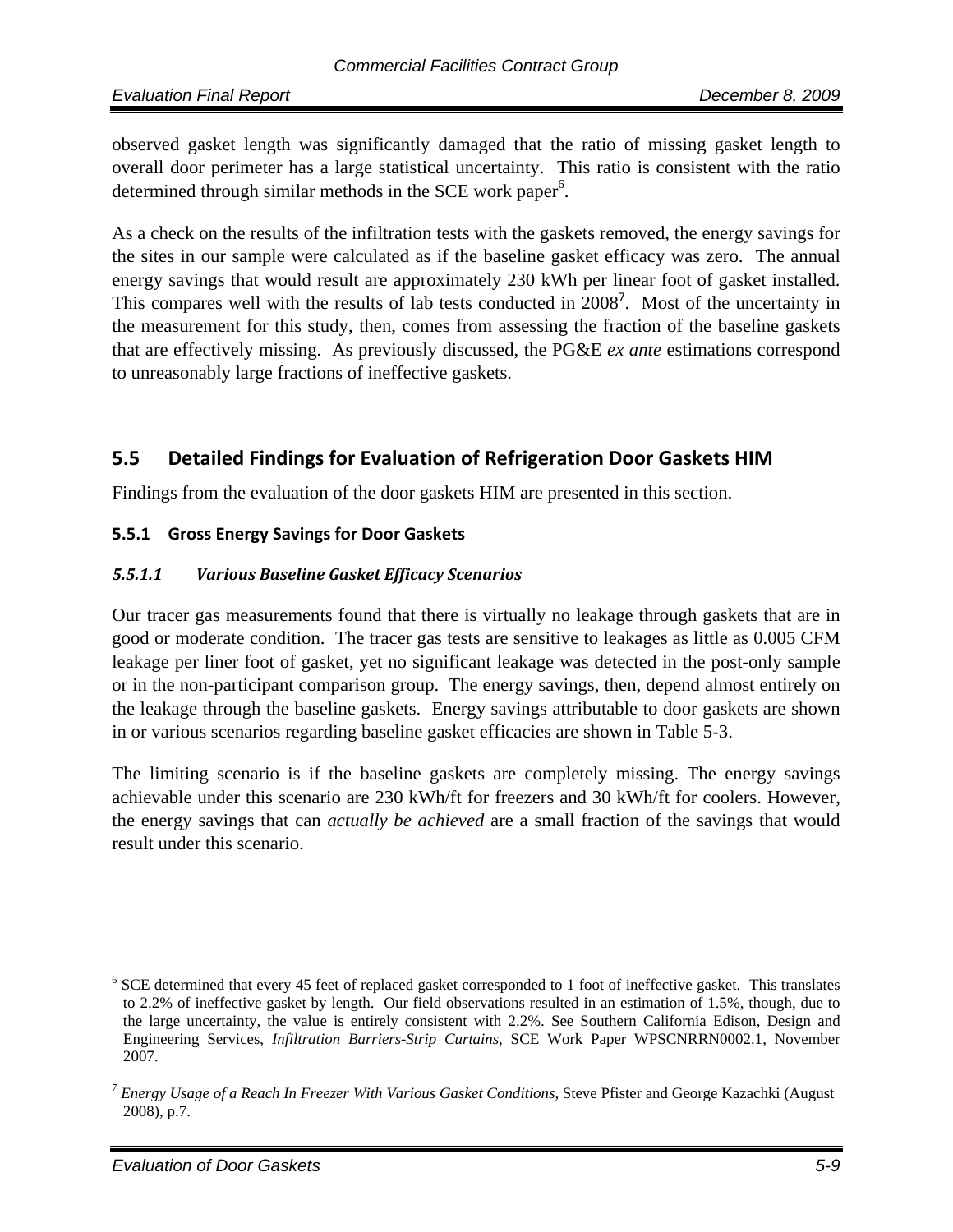|                 | <b>PGE Ex-</b><br>Ante<br><b>Savings</b><br>(kWh/ft) | <b>SCE Ex-</b><br>Ante<br><b>Savings</b><br>(kWh/ft) | Savings if<br><b>Baseline</b><br><b>Gaskets</b><br>are $0\%$<br><b>Effective</b> | <b>Savings if</b><br><b>Baseline</b><br><b>Gaskets</b><br>are 50%<br><b>Effective</b> | <b>Savings if</b><br><b>Baseline</b><br><b>Gaskets</b><br>are 90%<br><b>Effective</b> | Ex-Post<br><b>Savings</b><br>(Baseline<br><b>Gaskets</b><br>98.5%<br>Effective) |
|-----------------|------------------------------------------------------|------------------------------------------------------|----------------------------------------------------------------------------------|---------------------------------------------------------------------------------------|---------------------------------------------------------------------------------------|---------------------------------------------------------------------------------|
| <b>Freezers</b> | 105                                                  | 21.7                                                 | 228                                                                              | 114                                                                                   | 23                                                                                    | 3.3                                                                             |
| <b>Coolers</b>  | 105                                                  | 10.2                                                 | 30                                                                               | 15                                                                                    | 3                                                                                     | 0.4                                                                             |

#### **Table 5-3 Energy Savings Achievable for New Gaskets Replacing Baseline Gaskets of Various Efficacies**

The IOU e*x ante* estimations are also listed in Table 5-3. Note that the PG&E *ex ante* energy savings estimations for coolers are approximately three times higher than the savings in the limiting scenario. The reason for this disparity is most likely the assumption in the work paper that the "Weak gaskets on coolers and freezers allow loss of 3% of the open door heat loss."<sup>8</sup> The *ex ante* savings estimations from SCE are much more conservative, yet the energy savings correspond to the savings against a baseline gasket that is just 90% effective<sup>9</sup>.

#### *5.5.1.2 Post Retrofit Gasket Efficacy*

One noteworthy finding from the study regards the efficacy of door gaskets. Most of the reachin units tested had insignificant leakage through the gaskets. There were no significant differences in gasket leakage between program participants and the non-participant comparison group, despite the fact that some of the gaskets in the comparison group were installed up to three years ago. This suggests that unless novel, catastrophic failure modes manifest in large numbers late in the door gasket service lives, the "baseline" door gaskets are actually quite effective infiltration barriers. Only a small fraction of door gaskets would be legitimate targets for replacement.

#### *5.5.1.3 Implementer's Approach*

A second important finding of this study is that the implementers tend to target the worse 15% of gaskets for replacement. The findings in Table 5-4 suggest that the direct install implementers are targeting the leakiest and most unsightly gaskets for replacement. However, the ratio of unsightly to leaky gaskets is very large. This is important, as the previous section indicated that only a small fraction of gaskets truly merit replacement from a strict energy savings criteria<sup>10</sup>.

1

<sup>8</sup> PG&E Non Residential Work Paper R50/R90, *Door Gaskets Coolers or Freezers, Solid or Glass Doors*, page 1.

<sup>&</sup>lt;sup>9</sup> See Appendix I for a discussion on the disparity between the SCE ex-ante savings estimation and the ex-post findings.

 $10$  Often, the door gaskets may be appear tattered and dilapidated, but are functional infiltration barriers nonetheless. Net-to-Gross findings presented below may suggest that the gaskets are replaced aesthetic grounds rather than from an energy savings standpoint.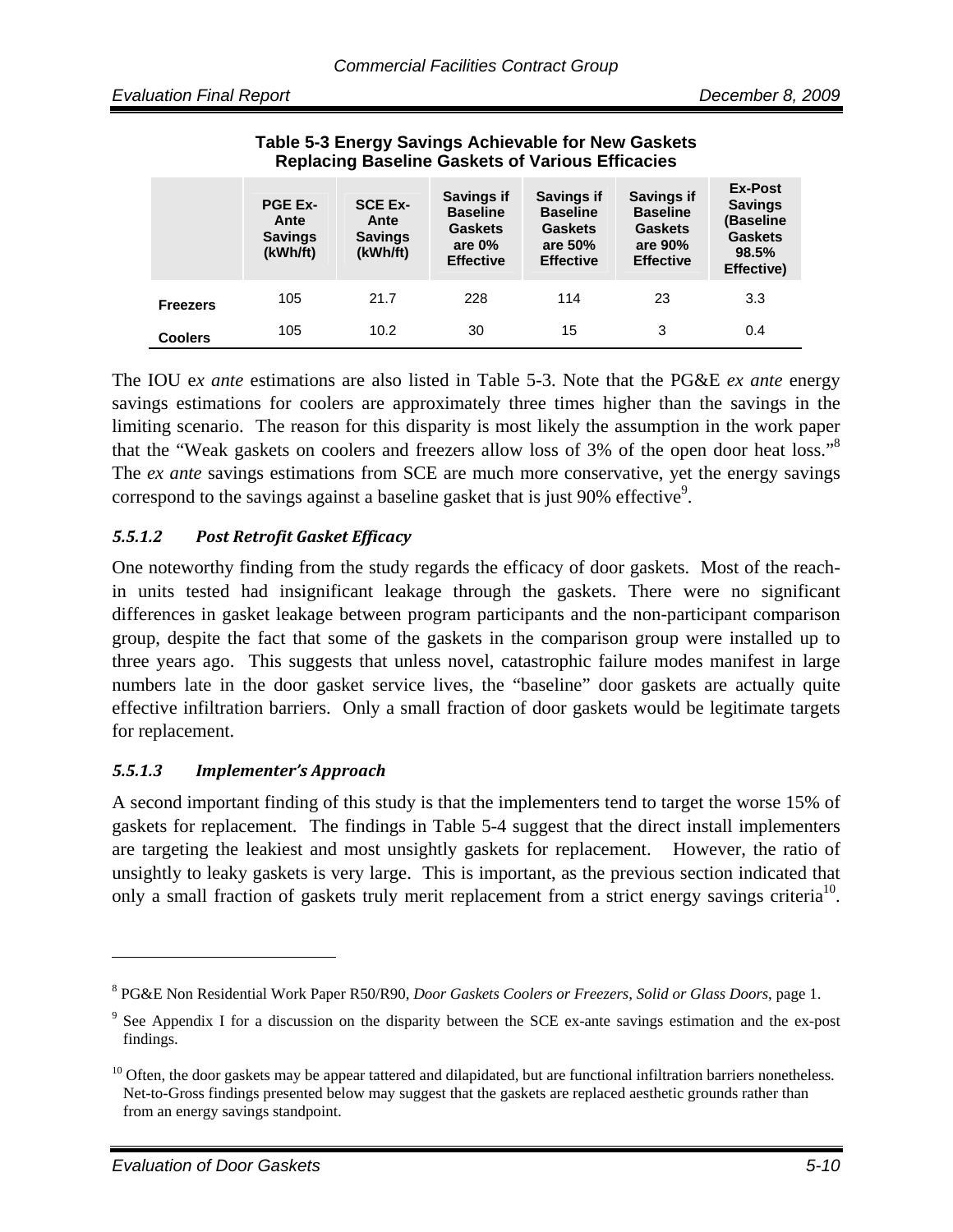During the field work in 2008, field staff recorded the conditions of 5,311 linear feet of gaskets (19 cases, 360 doors) prior to retrofit. On average, about 16% of gaskets were replaced. All of the gaskets that had missing sections were replaced, and about half of the gaskets that had tears were replaced. The infiltration tests showed that torn gaskets do not appreciably increase the infiltration rate into the refrigerated cases. The findings in Table 5-4 suggest that the direct install implementers are using improper criteria in choosing which gaskets to replace. For example, if the "threshold" for gasket replacement were raised to six inches of gaskets missing, then the energy savings would double. The issue presented in Table 5-4 is that the IOUs appear to be rebating not just the gaskets that merit replacement from an energy savings standpoint, but also many, many more gaskets that are replaced chiefly on a cosmetic basis.

| That Were and Were Not Replaced by Implementers. |                          |           |                |  |  |  |
|--------------------------------------------------|--------------------------|-----------|----------------|--|--|--|
|                                                  | <b>Total Length (ft)</b> | % Missing | % Torn Through |  |  |  |
| Observed by ADM field staff prior to replacement | 5.311                    | 0.23%     | 0.53%          |  |  |  |
| Replaced by Implementers                         | 850                      | 1.47%     | 3.32%          |  |  |  |

Not Replaced by Implementers  $4,311$  0.00% 0.27%

# **Table 5-4. Conditions of Baseline Gaskets**

#### **5.5.2 Net Savings Impacts for Door Gaskets**

The results from the net-to-gross analysis for door gaskets are presented in this section for the population of customers who had door gaskets installed through an IOU program. Details for the net-to-gross analysis for door gaskets are discussed in Appendix J of the HIM Appendices.

Through the analysis of the survey data, net-to-gross ratios were assigned to three groups of customers who received door gaskets through an IOU program.

A first group consisted of participants with a maintenance contract who replaced door gaskets within a four-year period (i.e., the assumed life of door gaskets). Survey data for this group suggested that half of these customers maintain gaskets at least annually and sixty-four percent replace them within two years. Because there is a near certainty that door gaskets within these establishments would have been replaced without the program, customers in this group were assigned a net-to-gross ratio of zero.

A second group consisted of participants who did not have maintenance contracts but who maintained gaskets on a schedule that was more frequent than the lifetime of the gasket. Sixtythree percent of these participants claimed to maintain gaskets on a cycle that was less than three years. There is a high probability that door gaskets within these establishments would have been replaced without the program. One might argue that the program might have accelerated the replacement of door gaskets for these respondents. On the other hand, it is likely that linear feet of compromised door gaskets for these firms is not large and that the losses from compromised gaskets sufficiently low replacement might not have been cost effective. Accordingly, customers in this second group were also assigned a net-to-gross ratio of zero.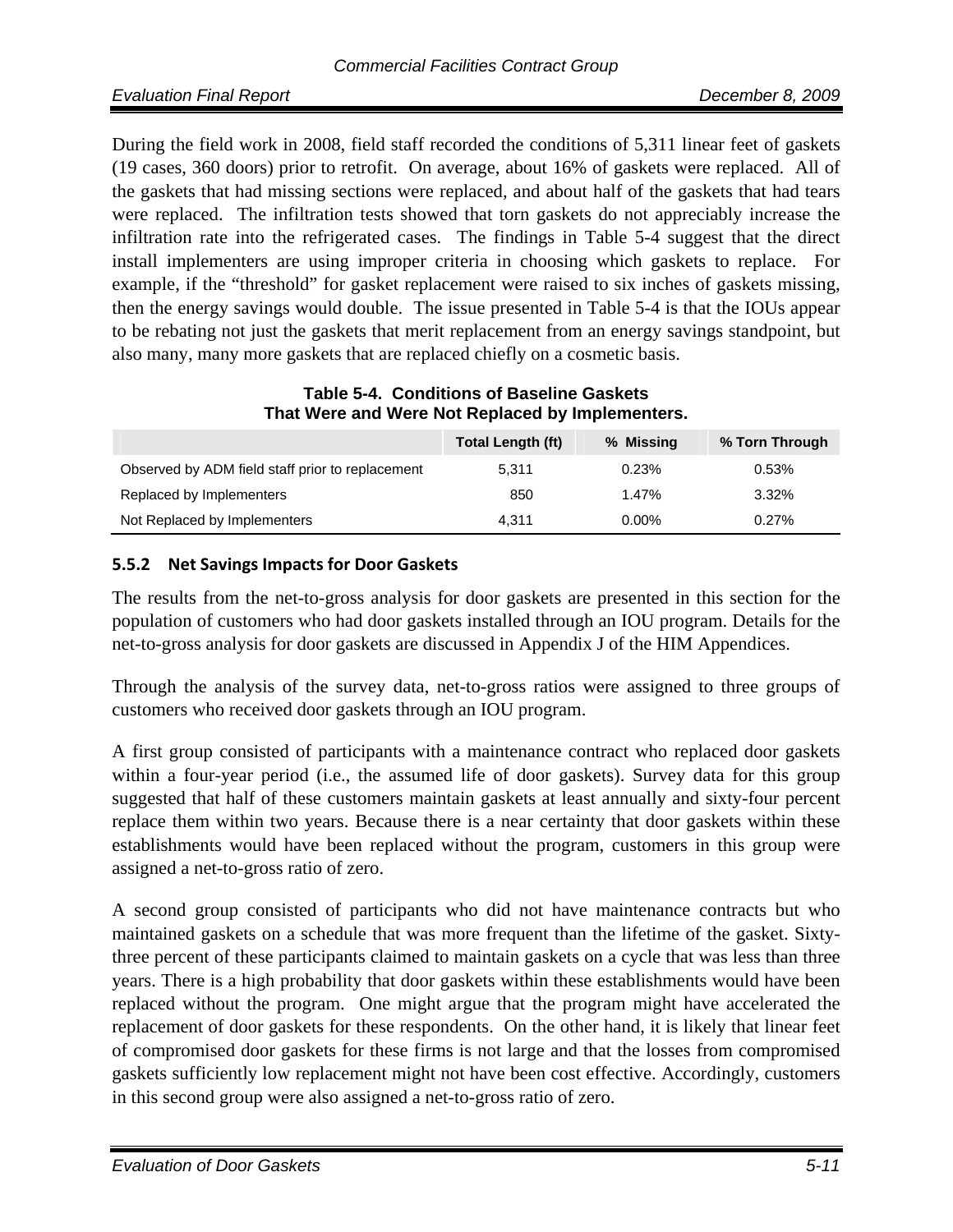A third group consisted of participants who did not have maintenance contracts and who did not regularly maintain gaskets. A very high percentage of these firms thought replacement too costly, was not needed, or tended to defer maintenance. It is clear that these establishments could substantially benefit from this program. Ultimately, the question for this group was would they have replaced door gaskets without the program.

A net-to-gross ratio for the third group was calculated using three scores:

- A factor-specific program influence score.
- A summary program-influence score
- A likelihood score that door gaskets would not have been replaced without the program.

The factor-specific program influence score was derived from program and non-program factors. An average factor specific program influence score and a factor specific non-program influence score was calculated for each respondent. The average factor specific influence score was then divided by the sum of the average of the program and non-program specific factor influence scores. This resulted in a program influence ratio ranging between 0 and 1. If program specific factors had higher average ratings than the non-program specific factors then the factor specific program influence score is above 0.5. Alternatively, if the program factors had a lower average rating in comparison to the non-program ratings, then the program influence would be less than 0.5. If there were program specific factors but no specific non-program factors, then the program specific factor influence score would be 1. Likewise if there were only non-program specific factors, then the program influence score would be zero.

Respondents were also asked provide a summary program influence score by distributing 10 points to what they understood to be "program factors" and "non-program factors." summary program influence score was calculated by dividing the number of points that respondent gave to "program factors" by 10. This results in a score between 0 and 1.

The likelihood that the action was program induced was calculated as well. The likelihood score was based on the question about the likelihood that the respondent would have installed door gaskets in the absence of the program. The likelihood that the respondent would have taken action without the program was calculated as 10 minus the likelihood of taking the action in the absence of the program divided by 10.

The factor specific program influence score and the summary program influence score were combined to form a composite program summary score. The composite program influence score is the average of the two program influence scores.

The net-to-gross ratio was formed by averaging the composite program summary influence score and likelihood score. In a situation where one or the other score is missing, only the one score is used.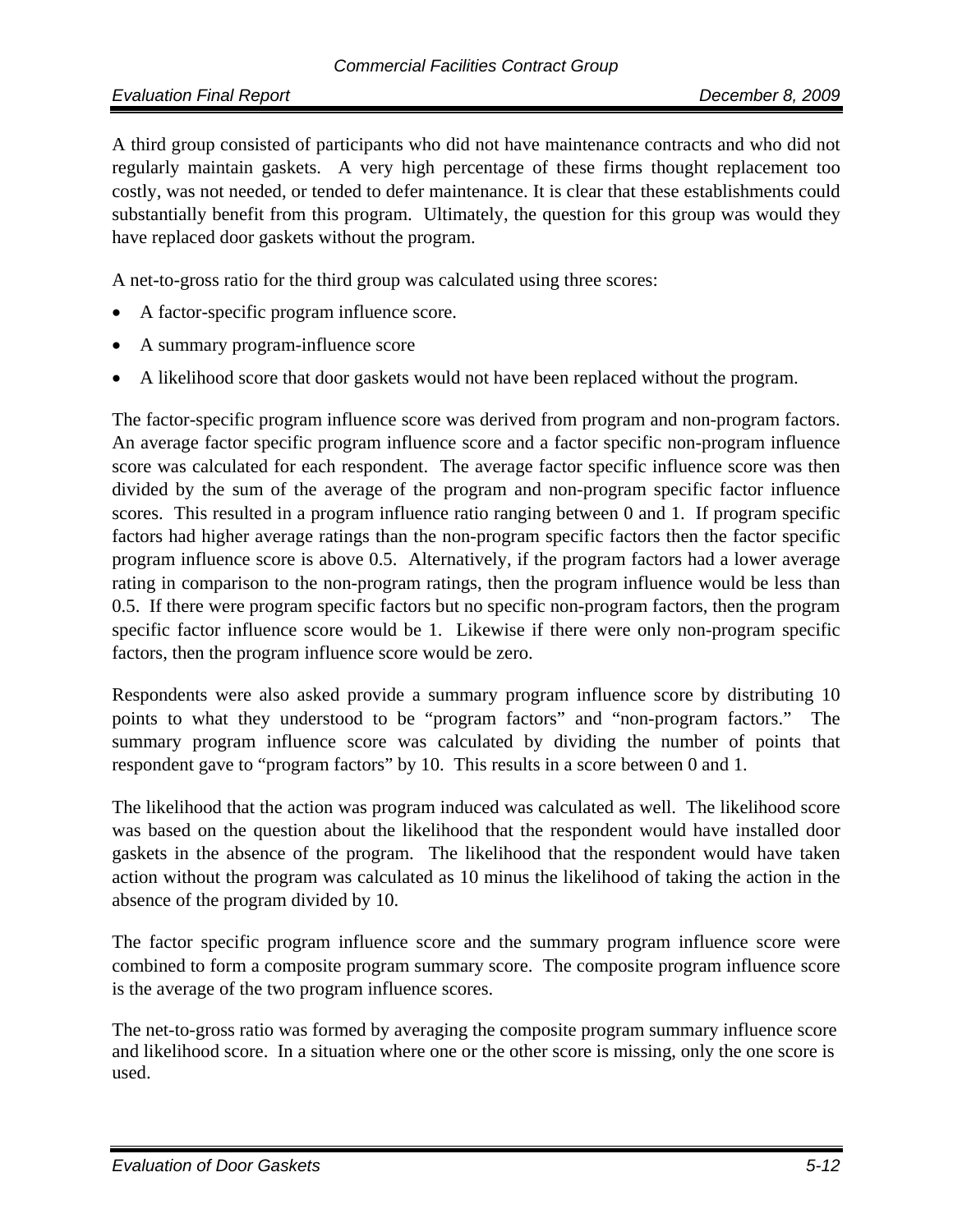The results are shown in Table 5-5. The overall weighted net-to-gross ratio for door gaskets is 19%.

| Category of respondent                                                                | Count | <b>Percent</b> | Group<br><b>Net-to-Gross</b> | Weighted<br><b>Net-to-Gross</b> |
|---------------------------------------------------------------------------------------|-------|----------------|------------------------------|---------------------------------|
| Maintenance contract                                                                  | 12    | 17             |                              | 0                               |
| No maintenance contract but claiming<br>to maintain within the lifetime of the gasket | 33    | 47             | $\Omega$                     | 0                               |
| Did not maintain gaskets                                                              | 26    | 37             | 0.50                         | 0.19                            |
| Total/weighted total                                                                  | 71    | 101            | ۰                            | 0.19                            |

#### **Table 5-5 Overall Results of Net to Gross Survey for Door Gaskets**

#### **5.6 Program Specific Results for Evaluation of Refrigeration Door Gaskets HIM**

The IOUs provided incentives for installing door gaskets through a variety of programs. The results for gross kWh savings for these various programs are summarized in Table 5-6. The SCE programs generally had higher realization ratios because their ex-ante assumptions were more conservative than those of PG&E and SDG&E.

| Program        | <b>Linear Feet of</b><br><b>Gaskets Installed</b><br>in 2006-2008 | <b>Ex-Ante Claimed</b><br>Gross kWh<br><b>Savings</b> | <b>Ex-Post Evaluated</b><br>Gross kWh<br><b>Savings</b> | <b>Realization Ratio</b><br>$(\%)$ |
|----------------|-------------------------------------------------------------------|-------------------------------------------------------|---------------------------------------------------------|------------------------------------|
| PGE2020        | 15,413                                                            | 1,611,741                                             | 45,335                                                  | 2.8%                               |
| PGE2021        | 58                                                                | 6,090                                                 | 171                                                     | 2.8%                               |
| PGE2026        | 174                                                               | 18,270                                                | 512                                                     | 2.8%                               |
| PGE2029        | 12,631                                                            | 1,320,619                                             | 37,154                                                  | 2.8%                               |
| PGE2051        | 37,641                                                            | 3,935,404                                             | 110,718                                                 | 2.8%                               |
| PGE2063        | 114,018                                                           | 11,971,936                                            | 335,374                                                 | 2.8%                               |
| PGE2066        | 431,940                                                           | 45,353,734                                            | 1,270,511                                               | 2.8%                               |
| PGE2080        | 161,730                                                           | 16,981,645                                            | 475,713                                                 | 2.8%                               |
| SCE2511        | 9,161                                                             | 138,459                                               | 13,585                                                  | 9.8%                               |
| <b>SCE2517</b> | 469,932                                                           | 7,548,119                                             | 977,276                                                 | 12.9%                              |
| <b>SCE2566</b> | 1,250                                                             | 30,000                                                | 4,540                                                   | 15.1%                              |
| <b>SDGE</b>    | 146,261                                                           | 15,291,588                                            | 542,222                                                 | 2.8%                               |

#### **Table 5-6. Program Gross Impact Realizations and Realization Ratios\***

\*The relative precision, which is limited by the uncertainty in the assessment of the baseline gaskets, is 154% for all programs.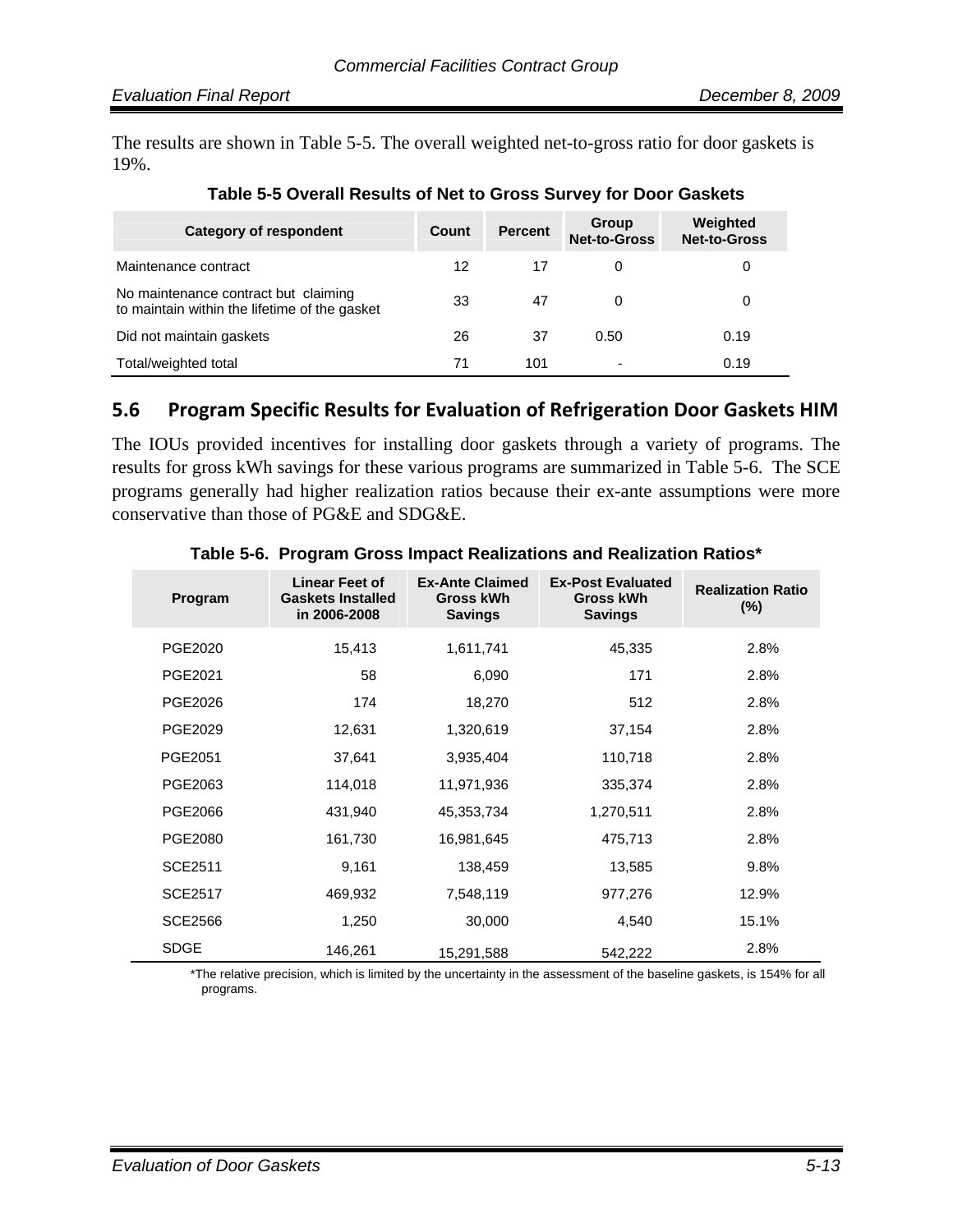# **5.7 Discussion of Findings and Recommendations for Evaluation of Refrigeration Door Gaskets HIM**

#### **5.7.1 Recommendations on Efficacy of Baseline Gaskets**

Although the estimation of the baseline gasket efficacy in this study has a very high relative uncertainty, it is known with a much higher degree of certainty that the PG&E estimates of baseline gasket efficacy are too low. Laboratory testing can accurately assess the savings due to replacing a particular gasket on a particular display case, but the extrapolation from a single unit to the entire population of gaskets and display cases is a perilous process.

Accordingly, a first recommendation is that there be a significant upward revision in the assumed efficacy of baseline gaskets. In this evaluation, a baseline infiltration rate of 0.0023 CFM per foot of baseline gasket per square root of the temperature differential (in Fahrenheit or Rankine) between the sales floor and refrigerated case temperatures was used. At a 70 °F temperature differential, the infiltration rate is 0.02 CFM per linear foot of baseline gasket. The typical case door experienced 1.35 CFM per linear foot of door perimeter when the gaskets were removed.

#### **5.7.2 Recommendations Regarding Ex‐Ante Parameters That Describe Store Conditions**

Another recommendation coming out of the study results is that the *ex ante* estimations for the door-open time and for the temperature differentials between the refrigerated and infiltrating airs should be updated with values listed in Table 5-7.

|                                             | <b>Sales Floor</b><br><b>Temperature</b><br>(F) | <b>Sales</b><br><b>Floor</b><br><b>RH (%)</b> | <b>Freezer Case</b><br><b>Temperature</b><br>(F) | <b>Freezer</b><br>Case<br><b>RH (%)</b> | <b>Cooler Case</b><br><b>Temperature</b><br>(F) | <b>Cooler</b><br>Case<br><b>RH (%)</b> | <b>Minutes</b><br><b>Door</b><br><b>Closed</b><br>Per Day |
|---------------------------------------------|-------------------------------------------------|-----------------------------------------------|--------------------------------------------------|-----------------------------------------|-------------------------------------------------|----------------------------------------|-----------------------------------------------------------|
| Average                                     | 70.0                                            | 37.5                                          | 0.8                                              | 63.5                                    | 40.2                                            | 78.3                                   | 1,435                                                     |
| 90%<br><b>Confidence</b><br><b>Interval</b> | ±1.3                                            | $+3.9$                                        | ±0.0                                             | $+2.0$                                  | ±1.5                                            | $\pm 6.3$                              | ±1.6                                                      |

**Table 5-7. Results from Monitoring at Supermarkets** 

#### **5.7.3 Recommendations for Future EM&V Efforts on Door Gaskets**

It is recommended that any future EM&V activities on door gaskets focus mainly on the efficacy of the baseline door gaskets. The following methodology is suggested.

- 1. First, obtain from the implementer all gaskets that were replaced with new ones for a store.
- 2. Take a random sample of 30 or replaced gaskets and install them all on 30-door case, and carry out the infiltration testing procedure as described in this report.
- 3. Carry out this process on at least five coolers and five freezer cases, with no more than one cooler or freezer tested from any given supermarket chain.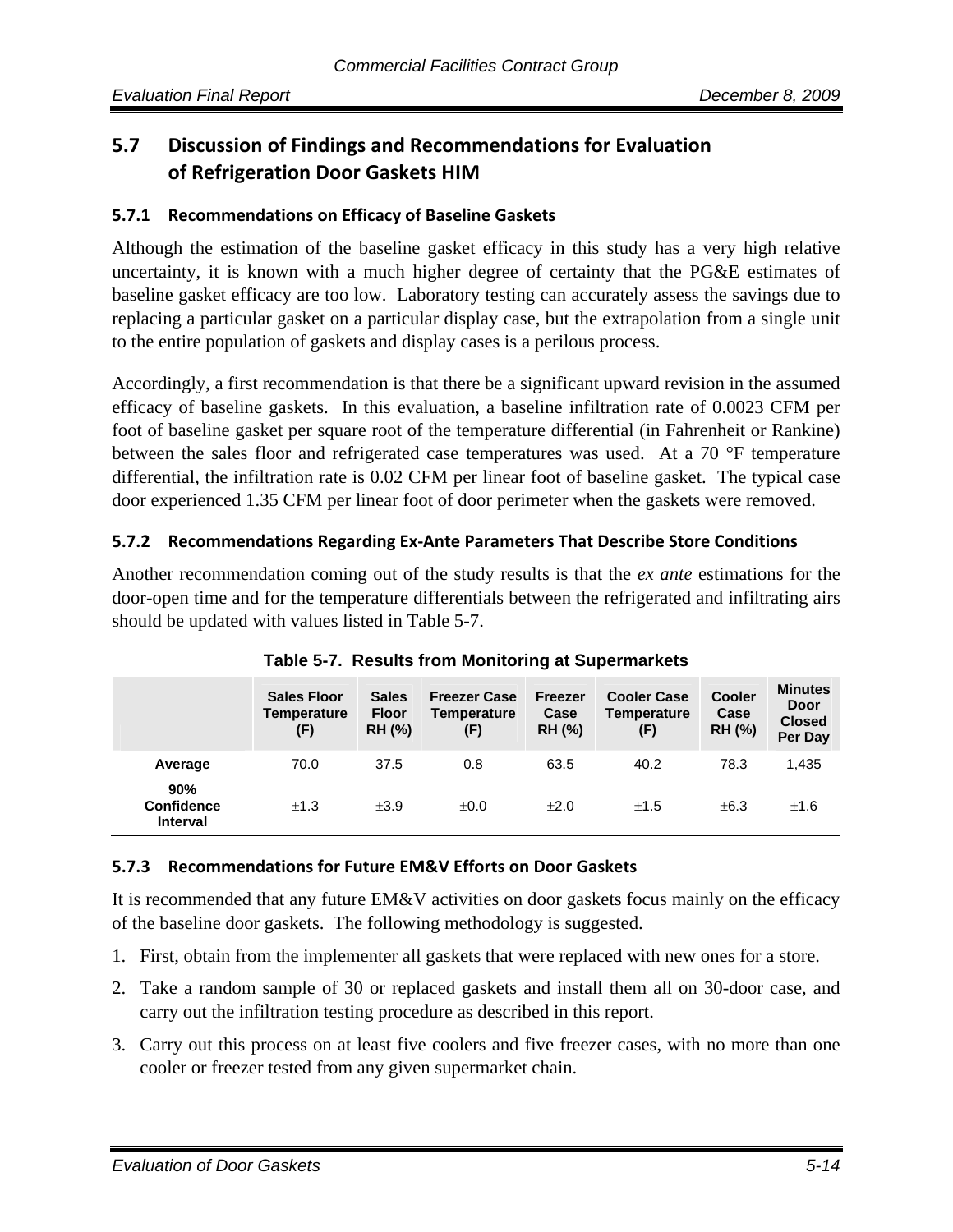*Evaluation Final Report December 8, 2009*

As stated in table 5-4, a typical freezer case with gaskets that are three to four years old will have gaskets that are approximately 99.8% effective. However, the gaskets that were targeted and replaced by the contractors were just 98.5% effective. The process above would yield a direct and accurate measurement of the infiltration rates through baseline door gaskets.

A second approach is to supplement the current lab tests on gasket leakage with various types of baseline gaskets installed on several different types of walk-in cases. As mentioned, the leakage through gaps in gaskets is a function of both the gasket and the case, so that the population of display cases encountered in rebate programs must be represented in an unbiased fashion in lab tests.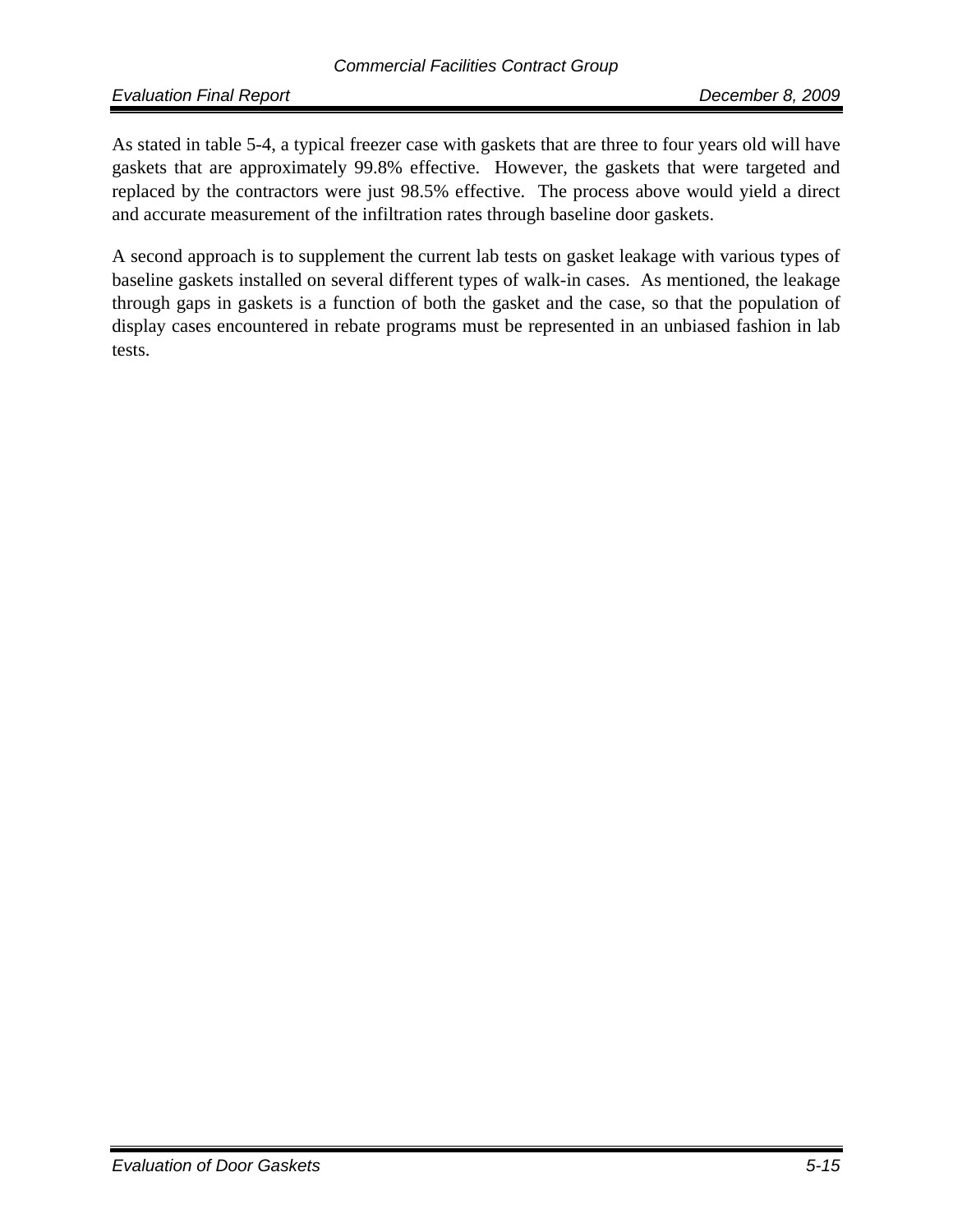# **6. EVALUATION OF REFRIGERATION STRIP CURTAINS HIM**

#### **6.1 Evaluation Objectives for Evaluation of Refrigeration Strip Curtains HIM**

This evaluation aims to assess the gross and net energy savings attributable to strip curtains installed through PG&E, SCE, and SDG&E programs in the 2006-2008 program cycle. Strip curtains are placed in doorways of walk-in freezers and coolers, and in doorways of refrigerated warehouses. Strip curtains reduce the overall refrigeration load by preventing infiltration of warm, moist air into refrigerated space while the door is open. The IOUs have rebated the installation of new strip curtains on the entrances of refrigerated spaces. Some programs targeted doors that had no strip curtains installed prior to the rebate process, while other programs also replaced old, degraded strip curtains.

A key goal of the evaluation effort has been to identify, measure, and quantify the most significant parameters that influence the energy savings achievable with strip curtains. Based on the results, recommendations have been developed for adjustments to ex-ante savings estimations and to the assumptions and methodologies employed to develop the ex-ante savings estimations. Another evaluation objective is to make recommendations to increase to cost effectiveness and accuracy of future evaluations of refrigeration strip curtains.

# **6.2 Methodology and Specific Methods Used for Evaluation of Refrigeration Strip Curtains HIM**

The gross impact evaluation for strip curtains is conducted at the enhanced level of rigor according to the California Evaluators' Protocols<sup>1</sup>. The energy savings attributable to strip curtains on coolers and freezers are determined through a three-step process:

- 1) Determine the infiltration through strip curtains of varying conditions (e.g. newly installed, damaged, nearing the end of useful life, etc.) through in situ tracer gas measurements at supermarkets, convenience stores, restaurants, and refrigerated warehouses.
- 2) Monitor the temperature and relative humidity patterns inside and directly outside the walkin units and the door-usage patterns. The sample should be large enough to describe the temperature and door operation patterns for walk-in units with 10% relative precision at the 90% confidence interval.
- 3) Compute the annual savings achieved by strip curtains using a custom-made computer model that calculates and sums the savings for each hour of the year accounting for factors such as weather dependence of refrigeration systems' performances, interactions between the

<sup>1</sup> Hall, et al. *California Energy Efficiency Evaluation Protocols: Technical, Methodological and Reporting Requirements for Evaluation Professionals,* California Public Utility Commission (April 2006) p.26.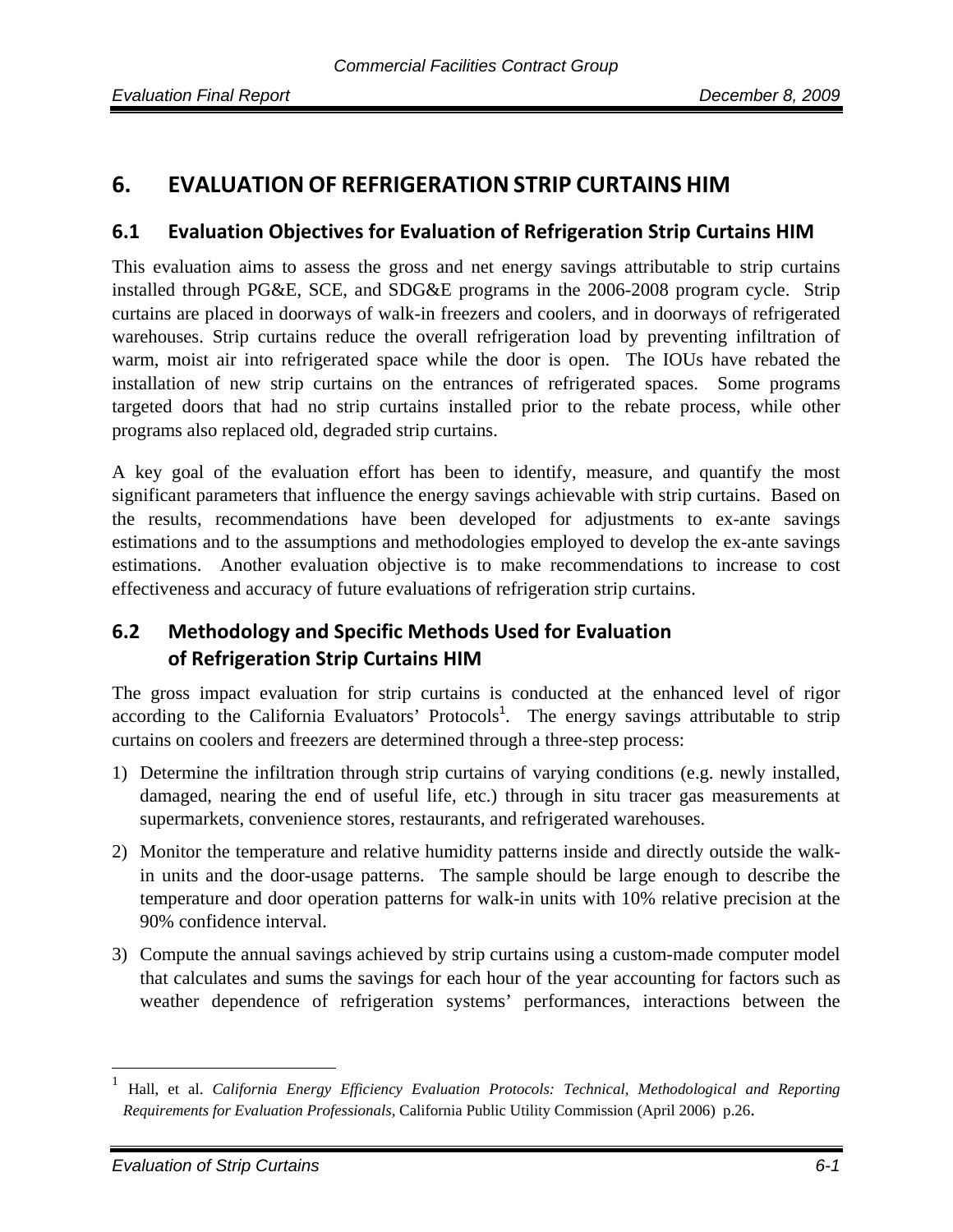#### *Evaluation Final Report December 8, 2009*

exfiltrated air and the HVAC systems that condition the sales floors, and the door usage patterns determined through the monitoring process determined in step (2) above.

#### **6.2.1 Literature Review**

This study began with a literature review of utility program tracking data and "work papers" that detailed the energy savings estimation calculations associated with strip curtains. The sampling plan and field measurement approaches were developed using the findings of the literature review. The literature review also included a review of the basic theoretical predictions of air infiltration due to temperature differentials between two spaces. The theory is discussed in Appendix A of the HIM Appendices.

The key finding of this part of the literature review is that the theoretical equations need an empirical scale factor, often called the *Discharge Coefficient*  $(C_D)$ , that maps the theoretical predictions to actual measured infiltration rates. This empirical scale factor typically takes on values between 0.4 and 0.6. One of the goals of this effort is to provide updated values and formulations of the empirical scale factor.

The initial review of calculations of energy use and savings associated with use of strip curtains found that the overall approach can potentially yield satisfactory results. However, the resulting savings estimations are quite sensitive to input variables that are based on informed assumptions rather than survey data. For example, PG&E assumed that the refrigerator doors are open 300 minutes per day while SCE assumed that the doors were open 64 minutes per day. To understand the key drivers of the savings calculations, various input parameters were varied by 10%. Table 6-1 lists the relative changes in the calculated energy savings that result from 10% variations of key input parameters.

| 10% Variation in Input Parameter                         | <b>Corresponding Variation in Savings</b> |
|----------------------------------------------------------|-------------------------------------------|
| Temperature Differential (Tinfiltrating - Trefrigerated) | 20.90%                                    |
| Post-Measure Curtain Efficacy                            | 17.70%                                    |
| Time Door Open per Day                                   | 10.00%                                    |
| Refrigeration System COP                                 | 10.00%                                    |
| <b>Baseline Curtain Efficacy</b>                         | 7.70%                                     |
| Relative Humidity of Infiltrating Air                    | 4.20%                                     |

| Table 6-1. Relative Changes in Calculated Energy Savings That Result |
|----------------------------------------------------------------------|
| from 10% Variations in Values of Key Input Parameters.               |

Table 6-1 helps to identify the measurable quantities that influence energy savings, but does not assess the inherent variation and measurement uncertainty associated with those quantities. Certain factors are expected to abide by natural constraints. For example, the temperatures of units that contain frozen goods are likely grouped in a relatively narrow band. Likewise, the efficacies of the new strip curtains are determined mostly by the laws of physics. The condition or even the prior existence of the baseline curtains is more difficult to assess. Most importantly,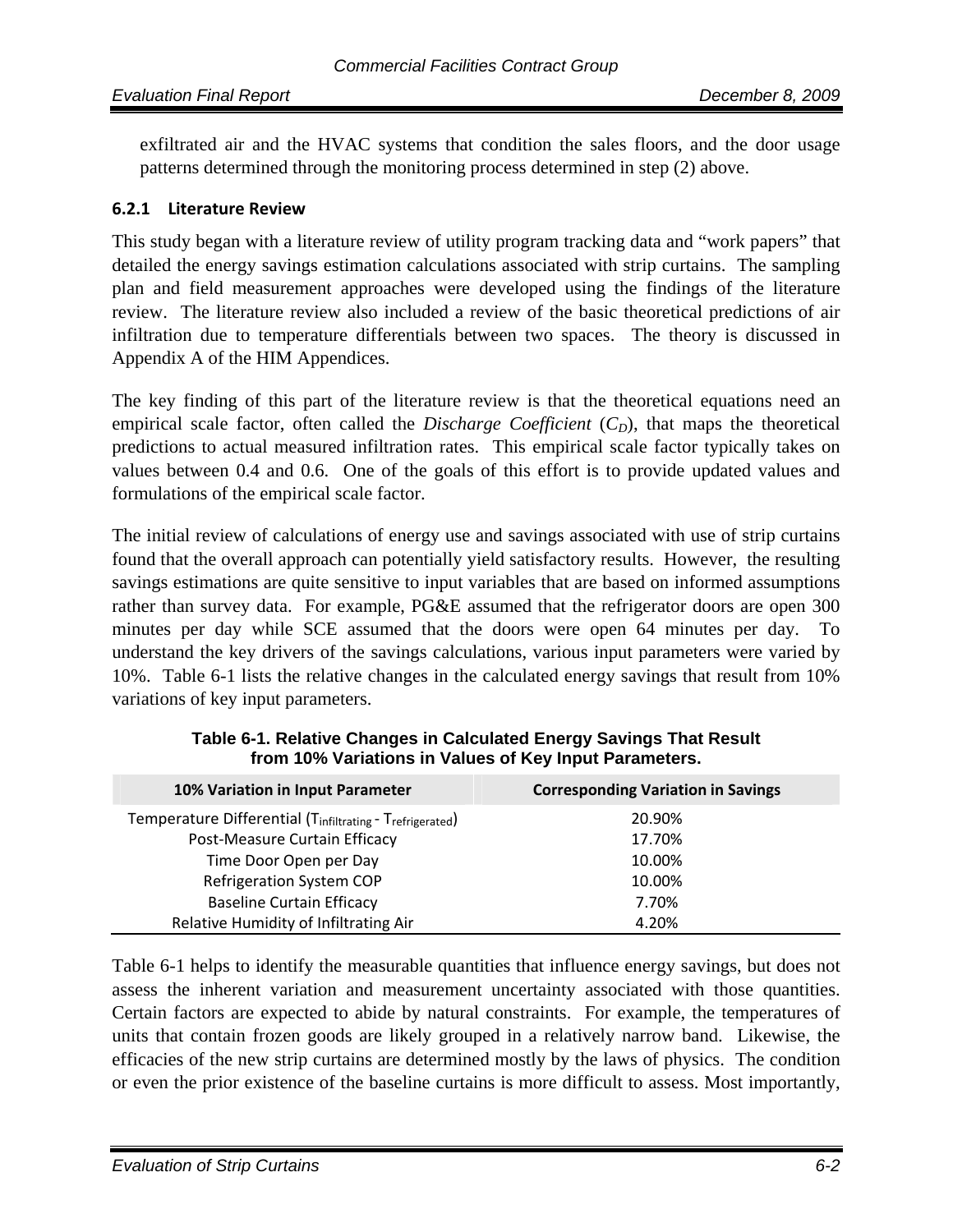the time that a walk-in door is open per day depends on many factors and particularly depends on the behavior of the employees at a given site.

These facts are reflected in the IOU work papers. The two ex-ante assumptions that are most disparate among the different IOUs are the efficacies of the old strip curtains and the amount of time that the walk-in doors spend in the open position.

#### **6.2.2 Sample Selection**

In statistical terms, a domain of study is a major segment of the population that is identified in the overall sample design as one for which a certain level of detail and certain data reliability are required. The number and types of domains that are defined have an important bearing on the size and distribution of the sample. For the analyses of strip curtains, domains of study were defined by three criteria:

- Type of business (Supermarket, Convenience store, Restaurant, Refrigerated Warehouse);
- Type of refrigeration unit to which the measures are applied (Walk-In Cooler, Walk-In Freezer); and
- Geographical location.

Geographical location of the sites where the measures are installed was considered in defining domains of study for two reasons. One reason, which is based on an administrative point of view, is that taking account of geographical location in defining domains allows consideration of utility service territory. However, there is also an analytical reason for considering geographical location in defining domains. The climate zone can affect the refrigeration systems' efficiencies, and may also influence the temperature of the infiltrating air in cases where the refrigeration unit opens to unconditioned space.

For this study of strip curtains, a sample design was developed using the concept of a paired study as the analytical framework. With a paired study, two measurements of infiltration are made for each site: with strip curtains in place and with strip curtains not in place. The sample design indicated that a total of 140 units were suitable for the overall sample, split approximately evenly among the domains of study. The sample is summarized in Table 6-2.

| <b>Type of Business</b>   | <b>Type of Refrigeration Unit</b> |                |  |  |
|---------------------------|-----------------------------------|----------------|--|--|
|                           | <b>Freezers</b>                   | <b>Coolers</b> |  |  |
| Supermarkets              | 20                                | 20             |  |  |
| <b>Convenience Stores</b> | 20                                | 20             |  |  |
| <b>Restaurants</b>        | 20                                | 20             |  |  |
| Refrigerated Warehouses   |                                   | n/a            |  |  |

#### **Table 6-2. Sample Sizes for Strip Curtain Field Measurements by Business Type and Type of Refrigeration Unit**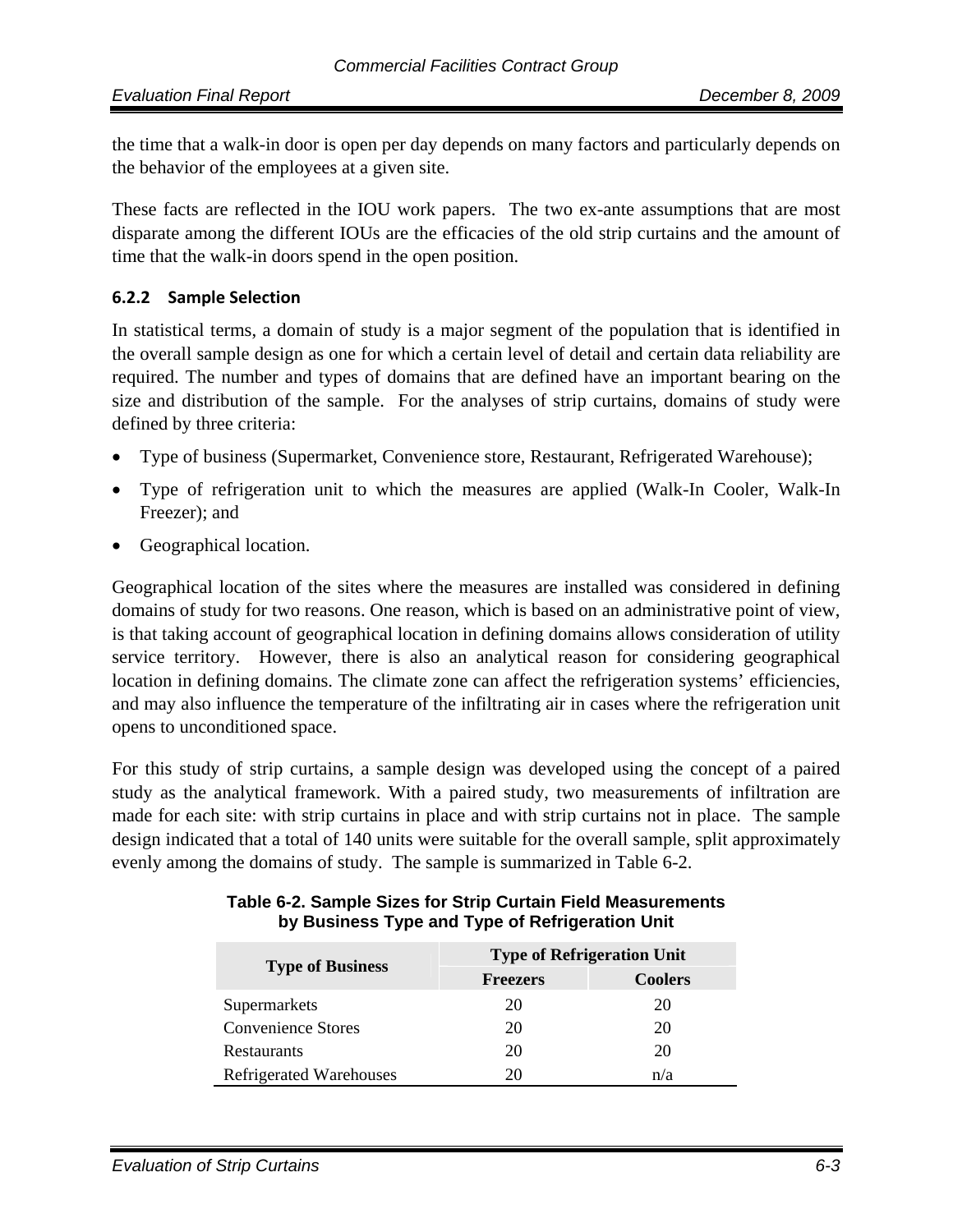#### **6.2.3 Field Measurement Methodology**

#### *6.2.3.1 Tracer Gas Measurements*

The infiltration rates through the strip curtains were determined by tracer gas measurements. The process is described in detail in Appendix B of the HIM Appendices. Up to six tests were conducted at each site, but the minimal set of tests included the following:

- Measurement of infiltration with the door open and the strip curtains in place
- Measurement of infiltration with the door open and the strips removed
- Measurement of infiltration with the door closed and sealed to capture any leakage through other orifices and cracks (e.g. gaskets of reach-in doors for walk-in/reach-in units)

The test results were analyzed by fitting the observed  $CO<sub>2</sub>$  decay rates with an exponential function and converting the results to a flow rate in cubic feet per minute based on the measured volume of the walk-in unit. The efficacy of the strip curtains was then determined by the ratio of the infiltration rates in tests #1 and #2, both normalized for any leakage discovered in test #3. The discharge coefficient is determined by comparing the results in test #2 to theoretical calculations.

#### *6.2.3.2 Short Term Monitoring*

In addition to tracer gas measurements, units were monitored for at least a two-week period. The following data were collected:

- Door Open/Close states were monitored with state-loggers installed at both the handle and hinge of the door to capture small-angle and relatively large-angle openings, respectively.
- Temperature and relative humidity were monitored both inside the units, outside the units (placed appropriately to characterize the air that infiltrates the walk-in of interest), and outdoors.
- Activity inside the coolers was monitored with passive infrared motion sensors, and logged with HOBO loggers.

The framework for analyzing the monitoring data was developed early in the evaluation process and was refined in consultation with ED Technical Advisors. In brief, the data collected during the short term monitoring was used to establish the times and durations of door openings and the conditions of the refrigerated and infiltrating airs. These data were extrapolated into an 8760 hour binned calculation in a spreadsheet. The general approach was to describe weatherdependent quantities as functions of calibration constants and outdoor temperature and humidity. The calibration constants were automatically determined individually for each site using a least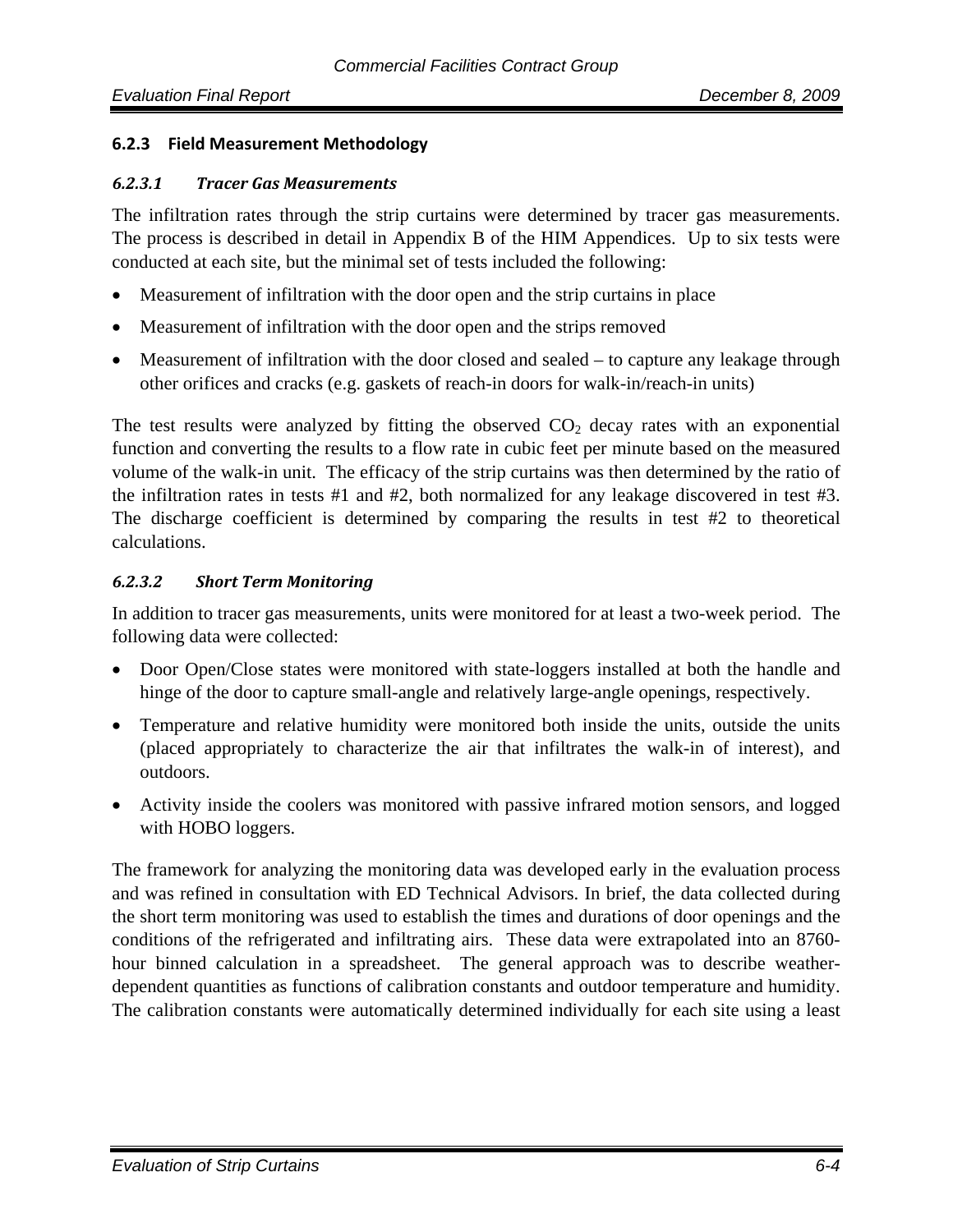squares approach<sup>2</sup>. The resulting calibrated temperature functions were then seeded with typical meteorological year weather data. The two week door-opening and freezer defrost temperature patterns were taken to be repeating patterns over the 52-week period.

#### **6.2.4 Conducting Analysis of Net Savings**

The analysis of net savings for strip curtains was conducted using the standard methodological framework that had been developed by the nonresidential net-to-gross working group formed by the Energy Division. This working group, which was composed of experienced evaluation professionals, developed a standard methodological framework, including decision rules, for integrating in a systematic and consistent manner the findings from both quantitative and qualitative information in estimating net-to-gross ratios.

The NTG method relies exclusively on the Self-Report Approach (SRA) to estimate project and domain-level Net-to-Gross Ratios (NTGRs), since other available methods and research designs are generally not feasible for large nonresidential customer programs. The approach was designed to fully comply with the *California Energy Efficiency Evaluation: Protocols: Technical, Methodological, and Reporting Requirements for Evaluation Professionals*  (Protocols) and the *Guidelines for Estimating Net-To-Gross Ratios Using the Self-Report Approaches* (Guidelines).

The net-to-gross survey for strip curtains, which was conducted with participants who had strip curtains installed through an IOU program, was a modified version of the standard net-to-gross battery. The modifications were required because:

- Program participants may have had maintenance contracts.
- Participants may have had an internal program for maintaining strip curtains.
- Strip curtains were provided at no charge. Since the customer is not paying for the measure, payback, which is the total cost of the measure to the customer is divided by annual cost savings is zero and therefore not meaningful.

For the survey, convenience stores and supermarkets were stratified into three groups each: according to the savings. Stores and supermarkets with large savings were sampled with certainty. Stores and supermarkets with medium and small savings were randomly sampled in accordance with the variance in the estimates of the savings.

 $2^2$  This increases analysis efficiency and also decreases the potential bias that would result if the analysts were left to determine the best match according to their own criteria.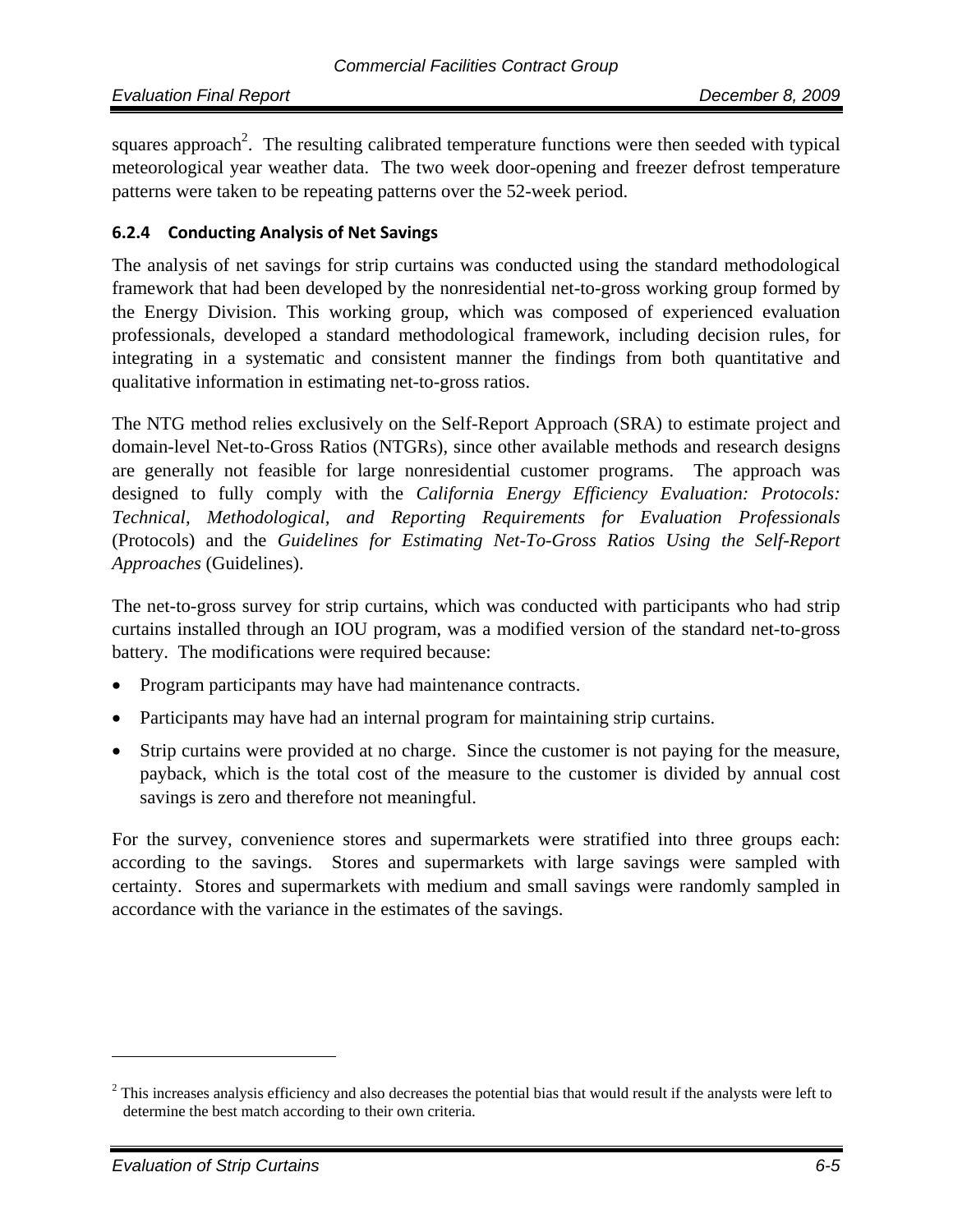## **6.3 Confidence and Precision of Key Findings for Evaluation of Refrigeration Strip Curtains HIM**

The goals of this study were to assess the energy savings due to strip curtains with 10% relative precision at the 90% confidence interval and to identify market-specific factors that affect the energy savings potential of strip curtains in various applications.

Table 6-3 lists the sample size, the average energy savings per square foot of strip curtains, the standard deviation of savings, the relative precision at the 90% confidence interval, the measurement and computational uncertainty, and the final relative precision at the 90% confidence interval that includes statistical, instrumentation, and computational uncertainties.

|                                     | <b>Number</b><br>of Sites<br>in<br><b>Sample</b> | Ex-Post<br><b>Evaluated</b><br><b>Energy</b><br><b>Savings</b><br>$(kWh/ft^2)$ | <b>Standard</b><br><b>Deviation</b><br><b>of</b><br><b>Savings</b><br>$(kWh/ft^2)$ | <b>Relative</b><br><b>Precision</b><br>at 90% CI | <b>Measurement and</b><br>Computational<br><b>Uncertainty</b> | <b>Relative</b><br><b>Precision</b><br>(Including<br>Statistical,<br>Measurement,<br>and<br>Computational<br>Uncertainties) |
|-------------------------------------|--------------------------------------------------|--------------------------------------------------------------------------------|------------------------------------------------------------------------------------|--------------------------------------------------|---------------------------------------------------------------|-----------------------------------------------------------------------------------------------------------------------------|
| <b>Supermarket</b><br>Freezer       | 9                                                | 409                                                                            | 237                                                                                | 32%                                              | 10%                                                           | 33%                                                                                                                         |
| <b>Supermarket</b><br><b>Cooler</b> | 14                                               | 159                                                                            | 57                                                                                 | 16%                                              | 8%                                                            | 18%                                                                                                                         |
| <b>Restaurant</b><br>Freezer        | 20                                               | 77                                                                             | 152                                                                                | 73%                                              | 7%                                                            | 73%                                                                                                                         |
| <b>Restaurant</b><br><b>Cooler</b>  | 22                                               | 18                                                                             | 13                                                                                 | 25%                                              | 6%                                                            | 26%                                                                                                                         |
| Convenience<br>Freezer              | 17                                               | 16                                                                             | 18                                                                                 | 44%                                              | 7%                                                            | 44%                                                                                                                         |
| <b>Convenience</b><br><b>Cooler</b> | 54                                               | 14                                                                             | 27                                                                                 | 43%                                              | 4%                                                            | 43%                                                                                                                         |
| Refrigerated<br>Warehouse           | 14                                               | 177                                                                            | 116                                                                                | 29%                                              | 8%                                                            | 30%                                                                                                                         |

**Table 6-3. Summary of Sample Savings, Precision, and Confidence.** 

The overall relative precision for the energy savings of all strip curtains installed in the 2006- 2008 cycle among all IOU programs is 27%.

# **6.4 Validity and Reliability for Evaluation of Refrigeration Strip Curtains HIM**

Table 6-3 indicates that the overall uncertainty in the ex-post gross impact evaluation is driven by statistical uncertainties. Three approaches were used to reduce the statistical uncertainty associated with the evaluation.

- First, more coolers were tested and more sites monitored than originally planned.
- Second, there was redundancy in the monitoring equipment installed. Two state sensors and two temperature sensors were used for each walk-in unit.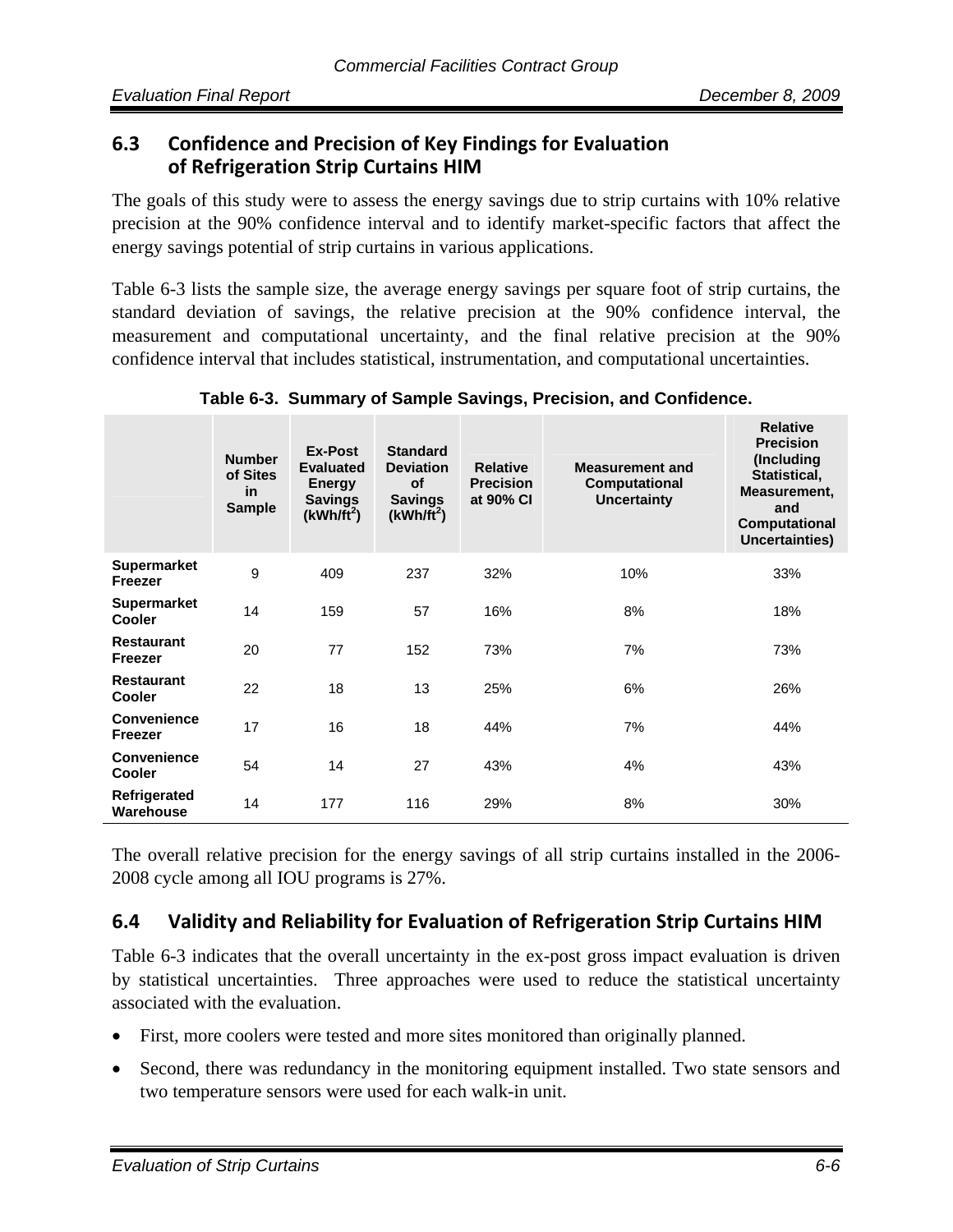• Third, data were post stratified to maximize the utility of the data that were gathered through the field efforts.

The research plan prepared at the start of the evaluation effort called for the monitoring of a total of 140 walk-in units and refrigerated warehouses categorized according to the distribution summarized in Table 6- $2<sup>3</sup>$ . In fact, however, a total of 181 walk-in coolers, walk-in freezers, and refrigerated warehouses were monitored during the course of the project.

Over the course of the project, it was recognized that there were significant subcategories within the business types being studied. For example, the Supermarket business type consists of major chain supermarkets and small, independent grocers. The convenience store sample also included some small grocers and specialty markets. Additionally, some of the sites that had NAICS descriptions consistent with refrigerated warehouses were found to be large walk-in coolers or freezers rather than compartments within refrigerated facilities.

The usage patterns in the original business type classifications were often bimodal. For example walk-in refrigerators in supermarkets see an order of magnitude more traffic than freezers in small grocers. On the other hand, freezers in small grocers have similar usage patterns as freezers in general convenience stores and marts.

In light of these findings, the sample was post stratified along the delineations presented in Table 6-4. The supermarket category now strictly represents chain supermarkets. The smaller markets have been grouped with convenience stores<sup>4</sup>.

| <b>Type of Business</b>   | <b>Type of Refrigeration Unit</b> |                |  |  |
|---------------------------|-----------------------------------|----------------|--|--|
|                           | <b>Freezers</b>                   | <b>Coolers</b> |  |  |
| Supermarkets              |                                   | 14             |  |  |
| <b>Convenience Stores</b> | 17                                | 54             |  |  |
| Restaurants               | 20                                | 22.            |  |  |
| Refrigerated Warehouses   |                                   | n/a            |  |  |

#### **Table 6-4. Sample Sizes for Strip Curtain Field Measurements by Business Type and Type of Refrigeration Unit**

 $3$  The number of monitored units exceeds the number of analyzed units for the following reasons. 1) Five sites were used solely to test our field techniques. 2) 18 walk-in units were monitored early on in the evaluation cycle, prior to the approval of our final monitoring plan. These sites were not monitored in accordance to the same protocol as the other units in our evaluation, and we removed them from consideration. 3) Eight sites had severe data acquisition failures (e.g. lost/stolen loggers, loggers removed from original placement) and could not be used in the evaluation.

<sup>&</sup>lt;sup>4</sup> Additionally, two walk-in coolers that were part of the warehouse sample were moved to the restaurant category because they were in a retail bakery and a catering business. Two other walk-in units encountered in the warehouse sample were moved into the Grocer and Convenience store category because they were inside a liquor store and a community food pantry.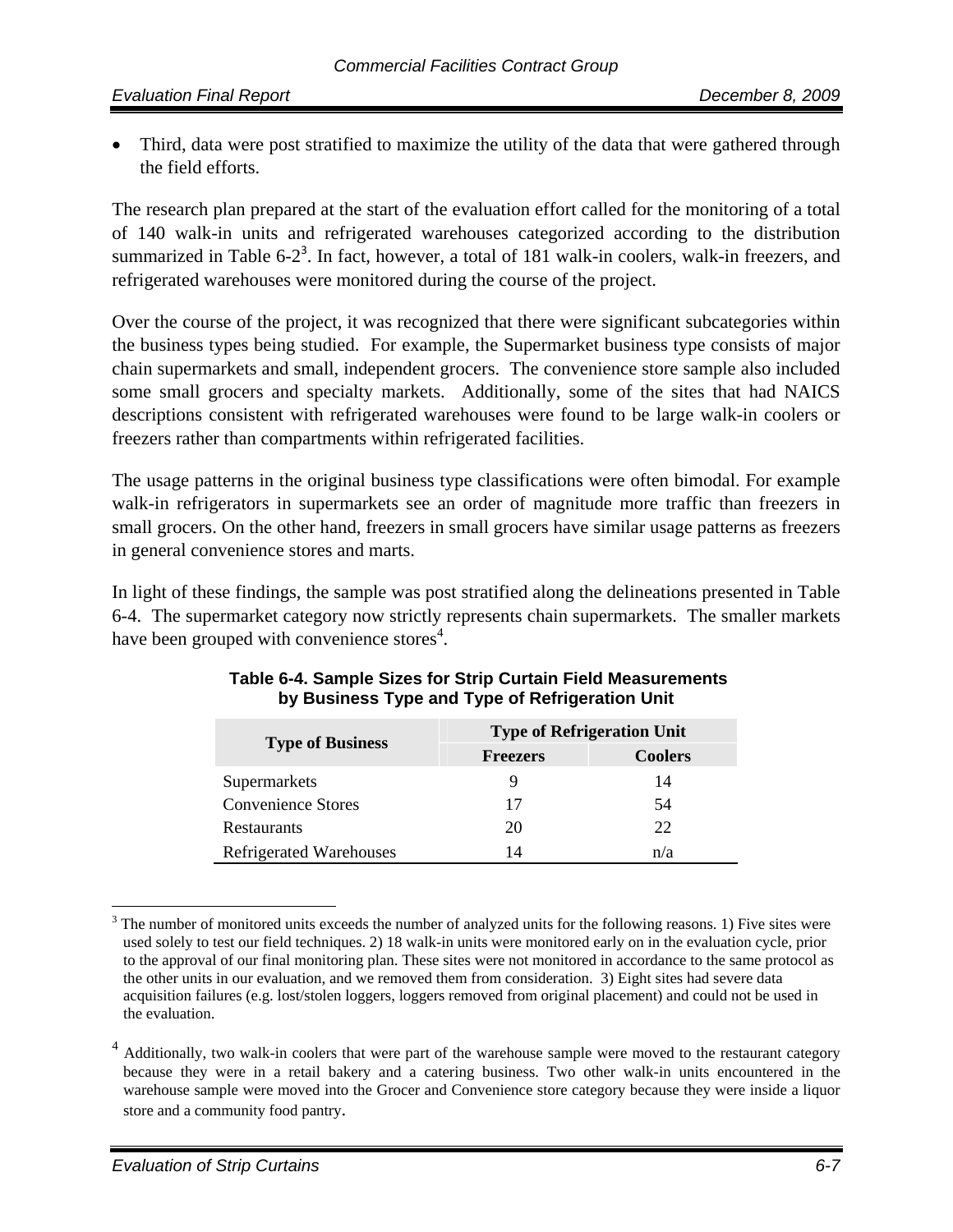## **6.5 Findings for Evaluation of Refrigeration Strip Curtains HIM**

The major findings from the analysis of the data collected on strip curtains are presented and discussed in this section, first pertaining to gross impacts and then to net impacts.

#### **6.5.1 Findings from Analysis of Gross Impacts**

This section presents the results from the gross impact analysis. Four major topics are discussed.

- First, it is demonstrated that the calculated ex-post energy savings have a strong correlation to a handful of simple predictive parameters, such as the time that the walk-in door is open per day and the temperature differential between the refrigerated and infiltrating airs.
- Second, the ex-ante assumptions and ex-post measured values of the parameters found among various market sectors are presented.
- Third, there is a discussion of the measured empirical constants that relates the measured infiltration rates to those predicted by simple physical models based on Bernoulli's principle (i.e. ASHRAE Refrigeration Handbook Equation 12.5-10). An empirical discharge *function*  is proposed that can be applied to the physical models to describe infiltration rates due to the stack effect in walk-in coolers, freezers, and refrigerated warehouse facilities.
- Fourth, findings are presented and discussed regarding the useful lives of the strip curtains, based on field observations and interviews with site contacts.

#### *6.5.1.1 Predictive Parameters for Energy Savings*

As discussed in the previous section, there are four parameters that have the greatest influence on the energy savings achieved per square foot of strip curtain installed on a cooler or freezer door<sup>5</sup>. These parameters are:

• Door open time.

 $\overline{a}$ 

- Temperature differential between infiltrating and refrigerated airs.
- δ*Efficacy*: the difference between efficacies of the new strip curtains and of the old infiltration barriers, if any existed prior to installation of the rebated strips.
- Efficiency of the refrigeration system.

However, these four influential factors can be reduced to one factor by simple multiplication of the first three factors, and division by the refrigeration system efficiency. The resulting variable

<sup>&</sup>lt;sup>5</sup> Other factors that influence savings include the average duration of door-openings (independent of, and of secondary significance to the overall door-open-time), the moisture content of the refrigerated and infiltrating airs, the efficiencies of the refrigeration equipment, and to a lesser extent, the efficiencies of any systems that condition the area surrounding the walk-in door, the door height, the aerodynamic resistance of objects within the paths of the infiltrating and exfiltrating airs, and the effects of any fans that may blow air out the door. These are all considered in our formal site-by-site calculations. In this discussion, however, a simple functional form for the expected energy savings is distilled from the results of this work.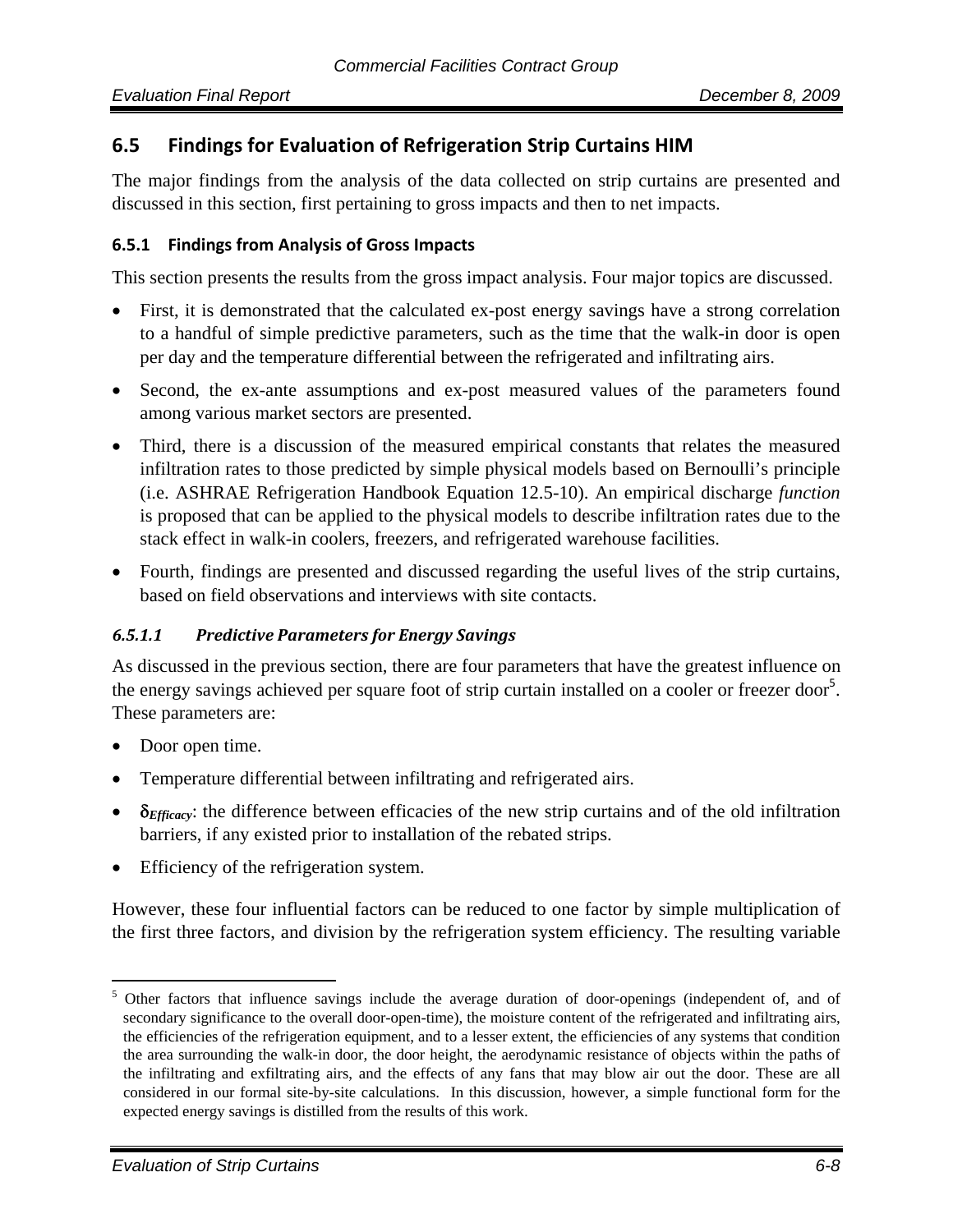is described in Appendix E of the HIM Appendices. The correlation between the ex-post calculated energy savings, and a 'back of the envelope' savings calculation based on the above four parameters is 0.96. All other variables, such as climate zone, for example, are relatively insignificant predictors for the energy savings due to strip curtains. *It is important to note that the explanation for gross impact realization ratios that stray far from unity must come from a mismatch between ex-ante assumptions and ex-post determinations of the four predictive parameters listed above.* Values of these parameters that are specific to walk-in coolers, freezes, and refrigerated facilities are presented in Appendix E of the HIM Appendices. In particular, comparison of Table E-8 and E-10 will show that a substantial overestimation of the door-open time is the primary cause of the low realization rates for the PG&E and SDG&E programs. The ex-ante assumption of 300 minutes of door-open time per day is appropriate for a mix of supermarkets and warehouses, but according to the tracking data many of the strip curtains were installed in restaurants, convenience stores, and small grocers. The second largest cause for the discrepancy between ex-ante and ex-post savings estimations is the ex-ante assumption that the strip curtains are installed solely in doorways that did not have pre-existing strip curtains. Our evaluation found that in most programs, about 50% of the rebated strip curtains replaced existing strip curtains.

#### *6.5.1.2 Comparison of Usage Patterns to IOU ExAnte Assumptions*

The significant assumptions in the ex-ante estimations developed in the IOU work papers are compared to the field findings from this study in Table 6-5. The last two columns pertain to the empirical constant that relates the infiltration equation to the actual infiltration rates. (The empirical constant for the infiltration equation was discussed in Section 6.2 and in Appendix D of the HIM Appendices.) Specific recommendations are made in Section 6.7 regarding modifications to the ex-ante assumptions in the IOU work papers.

#### *6.5.1.3 Analysis of Measured Empirical Constants*

The infiltration equations are based on a simple physical analysis based on Bernoulli's equation. They describe steady-state air flow through an unobstructed doorway due to temperature differential between the two spaces on the opposing sides of the doorway. Real world conditions differ significantly from this simple model. For example, the air flow may be hindered by products that are stacked inside the walk-in cooler. The evaporator fans may also influence the infiltration rate. An empirical scale factor, often called the *discharge coefficient,* is used to scale the theoretical predictions of the infiltration rate to measured data. The infiltration rate for a particular set of conditions at a site is difficult to predict with high accuracy even by computational fluid dynamics<sup>6</sup>. However, proper formulation of a discharge coefficient can sufficiently describe the infiltration rates on an aggregate level. As part of this study, a new

<sup>6</sup> *Experimental verification of analytical and CFD predictions of infiltration through cold store entrances,* A.M. Foster, M.J. Swain, R. Barrett, S.J. James, **International Journal of Refrigeration** Volume 26, Issue 8, December 2003, Pages 918-925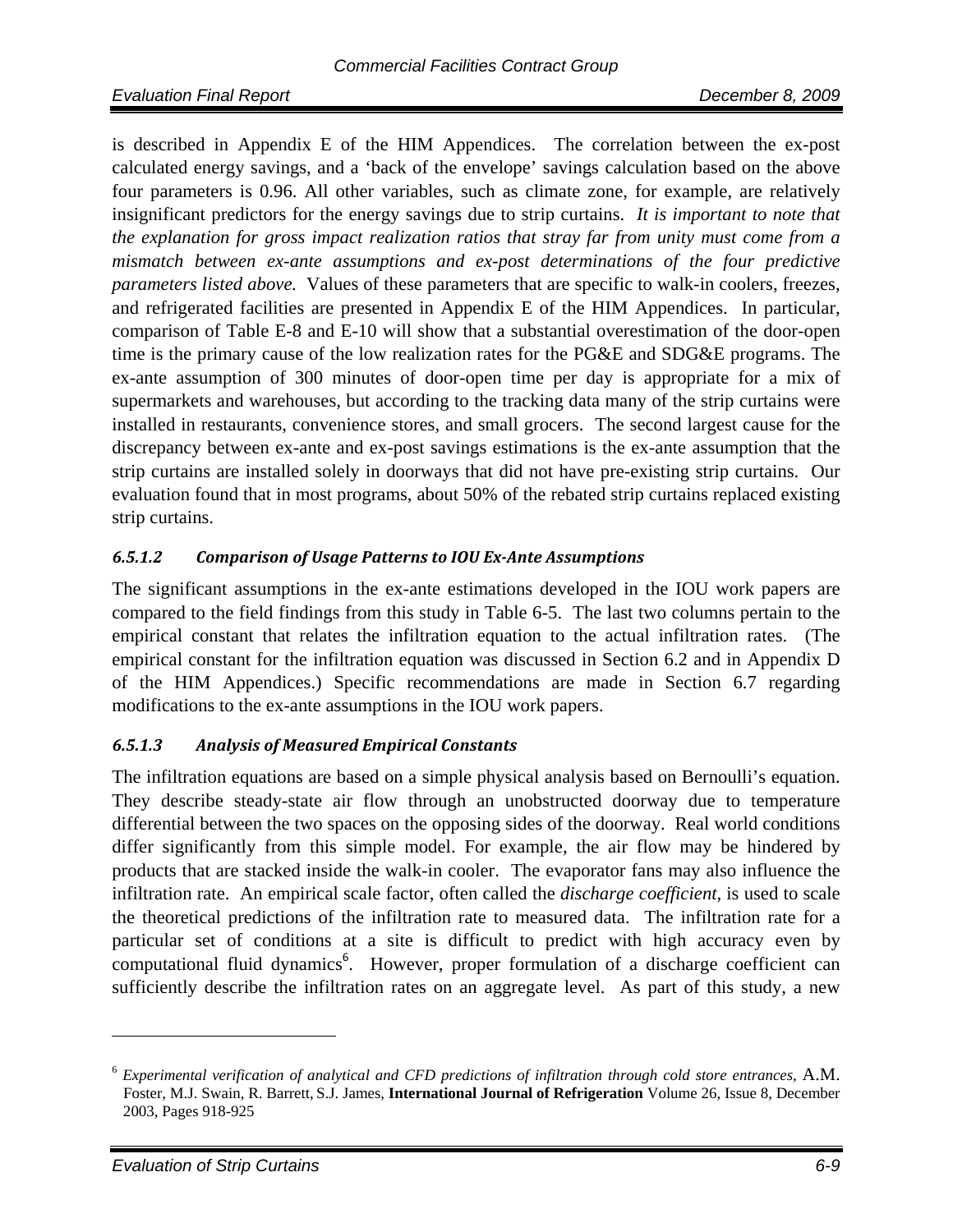formulation for the discharge coefficient was developed that is suitable for a broad range of applications. The results are presented in the Appendix D of the HIM Appendices.

| Table 6-5 Comparison of Ex-Ante Estimations Used in IOU Work Papers |
|---------------------------------------------------------------------|
| to Measured Ex-post Parameters that Affect Energy Savings           |
| <b>Attributable to Strip Curtains</b>                               |

|                                     | <b>Minutes Open</b> |                | <b>Delta Temp</b> |                | <b>Delta Efficacy</b> |                | $C_D$               |                   |
|-------------------------------------|---------------------|----------------|-------------------|----------------|-----------------------|----------------|---------------------|-------------------|
|                                     | <b>Measured</b>     | <b>PGE/SCE</b> | <b>Measured</b>   | <b>PGE/SCE</b> | <b>Measured</b>       | <b>PGE/SCE</b> | <b>Measured/Fit</b> | All<br><b>IOU</b> |
| <b>Supermarket</b><br><b>Cooler</b> | 132                 | 300/64         | 34                | 35/37          | 0.88                  | 0.8/0.52       | 0.366               | 0.531             |
| <b>Supermarket</b><br>Freezer       | 102                 | 300/64         | 58                | 80/75          | 0.88                  | 0.8/0.52       | 0.415               | 0.531             |
| <b>Mart Cooler</b>                  | 38                  | 300/64         | 31                | 35/37          | 0.46                  | 0.8/0.52       | 0.348               | 0.531             |
| <b>Mart Freezer</b>                 | 9                   | 300/64         | 57                | 80/75          | 0.52                  | 0.8/0.52       | 0.421               | 0.531             |
| <b>Restaurant</b><br>Cooler         | 45                  | 300/64         | 33                | 35/42          | 0.46                  | 0.8/0.52       | 0.383               | 0.531             |
| <b>Restaurant</b><br>Freezer        | 38                  | 300/64         | 58                | 80/80          | 0.55                  | 0.8/0.52       | 0.442               | 0.531             |

#### *6.5.1.4 Findings from Field Visits and Interviews with Site Contacts*

There are two noteworthy findings from the field work.

The first is regarding the general condition of the strip curtains that were rebated in the 2006- 2008 program cycle. Although this study was technically a "post-only" study, baseline strip curtains were extant in the "post-only" sample. Approximately 16% of the strip curtains in the sample qualified as "baseline" curtains because they had at least 15% of the overall area missing or had substantial gaps between the strips. The measured efficacy of these curtains was 0.541, compared to over 0.80 for strip curtains in good repair. The most common failure mode was strips that were intentionally cut. The failure of the strip curtains is most likely to occur as a catastrophic event, such as some strips being hacked off, or torn off by a fork lift, rather than as a gradual decrease in efficacy over time.

A second, related finding is that three of seventeen warehouses that were visited indicated that they replace strip curtains in cycles of one year or shorter. This is significantly lower than the four-year estimated useful life of the strip curtains.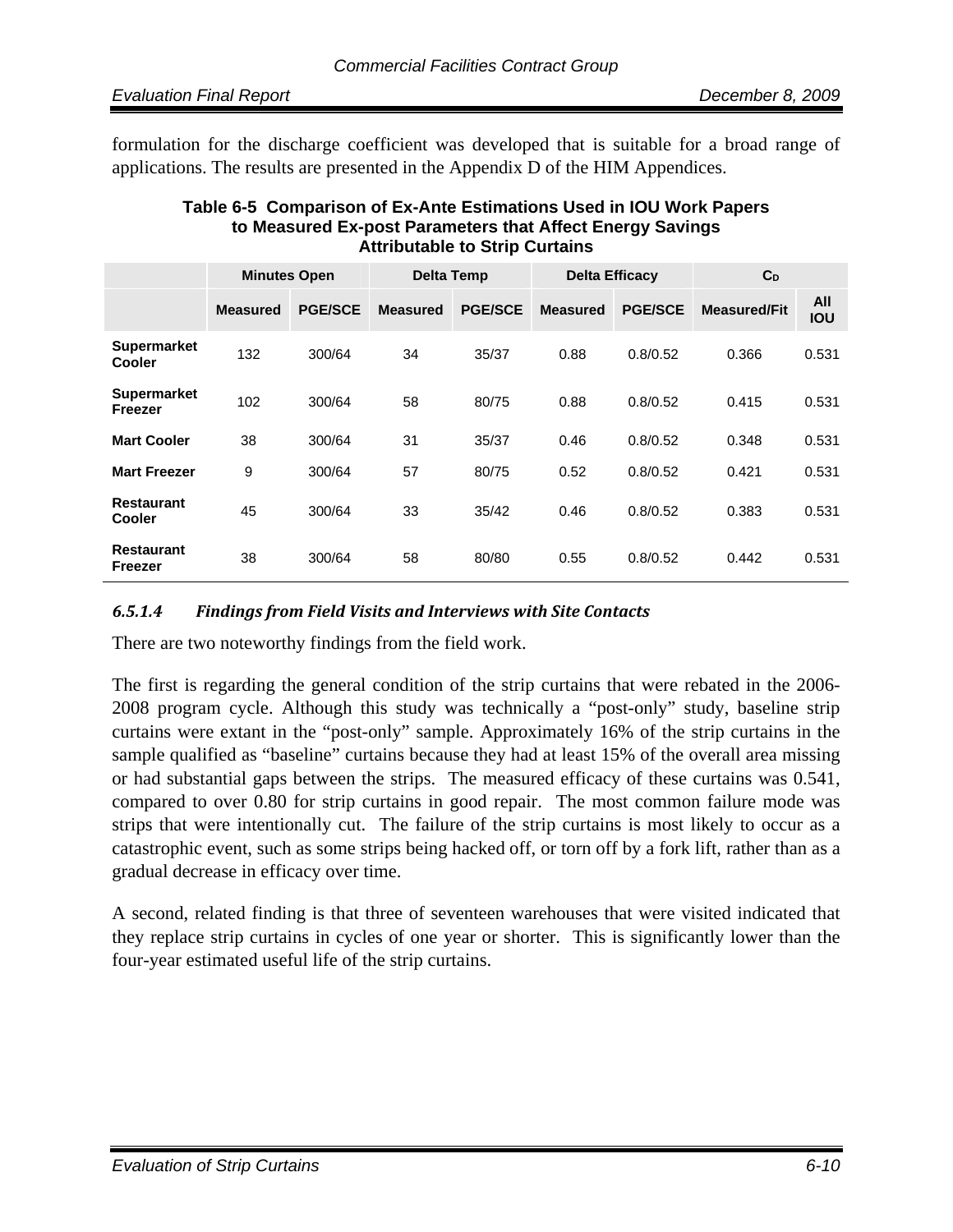#### **6.5.2 Findings from Net Impact Analysis**

The results from the net-to-gross analysis for strip curtains are presented in this section for the population of customers who had strip curtains installed through an IOU program.<sup>7</sup> The Net to Gross study is discussed in detail in Appendix K of the HIM Appendices.

The net-to-gross analysis is based on data collected through net-to-gross strip curtain survey that was conducted with decision-makers at convenience stores, supermarkets, restaurants, and warehouses. The convenience store and supermarket submarkets were stratified for customers with high, medium, and low savings. The high savings customers were sampled with certainty and the medium and low savings customers were randomly sampled.

Through the analysis of the survey data, net-to-gross ratios were assigned to three groups of customers who received strip curtains through an IOU program.

A first group consisted of participants with a maintenance contract who replaced strip curtains within a four-year period (i.e., the assumed life of strip curtains). There were three customers in the group in the survey. Because there is a near certainty that strip curtains within these establishments would have been replaced without the program, customers in this group were assigned a net-to-gross ratio of zero.

A second group consisted of participants who did not have maintenance contracts but who maintained gaskets on a schedule that was more frequent than the lifetime of the gasket. Seventyfive percent of these participants claimed to maintain strip curtains on a cycle that was four years or less. There is a high probability that curtains within these establishments would have been replaced without the program. Accordingly, customers in this second group were also assigned a net-to-gross ratio of zero.

A third group consisted of participants who did not have maintenance contracts and who did not regularly maintain gaskets. A very high percentage of these firms thought replacement too costly, was not needed, or tended to defer maintenance. It is clear that these establishments could substantially benefit from this program. Ultimately, the question for this group was would they have replaced strip curtains without the program.

A net-to-gross ratio for the third group was calculated using three scores:

- A factor-specific program influence score.
- A summary program-influence score
- A likelihood score that strip curtains would not have been replaced without the program.

 $<sup>7</sup>$  Third party and mass market programs offered replacement or installation of strip curtains in convenience stores,</sup> supermarkets and warehouses. The measures were recommended by auditors who visited customer facilities or were requested by customers who learned about the program and made arrangements to participate.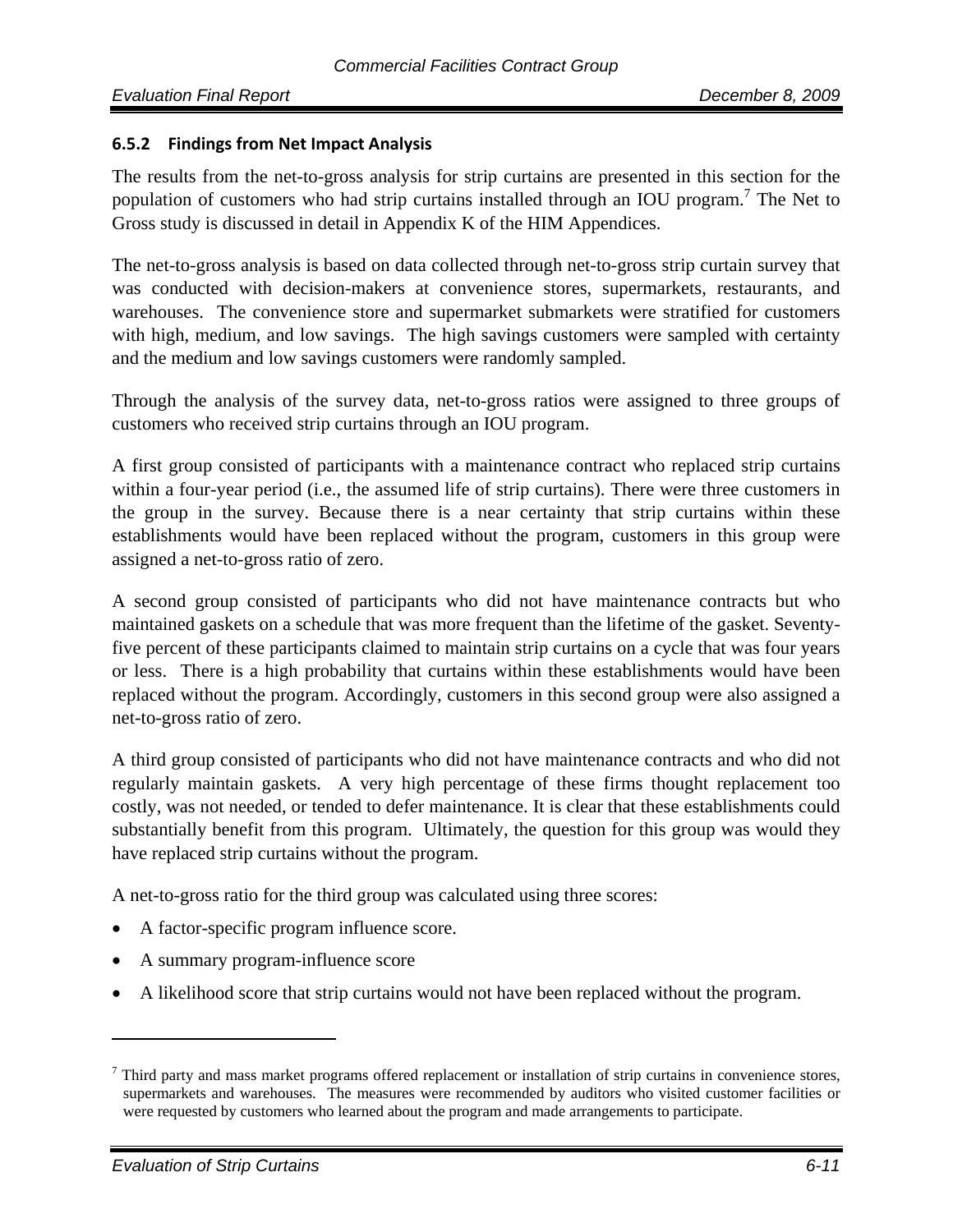The factor-specific program influence score was derived from program and non-program factors. An average factor specific program influence score and a factor specific non-program influence score was calculated for each respondent. The average factor specific influence score was then divided by the sum of the average of the program and non-program specific factor influence scores. This resulted in a program influence ratio ranging between 0 and 1. If program specific factors had higher average ratings than the non-program specific factors then the factor specific program influence score is above 0.5. Alternatively, if the program factors had a lower average rating in comparison to the non-program ratings, then the program influence would be less than 0.5. If there were program specific factors but no specific non-program factors, then the program specific factor influence score would be 1. Likewise if there were only non-program specific factors, then the program influence score would be zero.

Respondents were also asked provide a summary program influence score by distributing 10 points to what they understood to be "program factors" and "non-program factors." The summary program influence score was calculated by dividing the number of points that respondent gave to "program factors" by 10. This results in a score between 0 and 1.

The likelihood that the action was program induced was calculated as well. The likelihood score was based on the question about the likelihood that the respondent would have installed strip curtains in the absence of the program. The likelihood that the respondent would have taken action without the program was calculated as 10 minus the likelihood of taking the action in the absence of the program divided by 10.

The factor specific program influence score and the summary program influence score were combined to form a composite program summary score. The composite program influence score is the average of the two program influence scores.

The net-to-gross ratio was formed by averaging the composite program summary influence score and likelihood score. In situations where one score is missing, only the remaining score is used.

The results are shown in Table 6-6. The overall weighted net-to-gross ratio is 40%.

| Category of respondent                                                                           | Count         | <b>Percent</b> | Group<br><b>Net-to-Gross</b> | Weighted<br><b>Net-to-Gross</b> |
|--------------------------------------------------------------------------------------------------|---------------|----------------|------------------------------|---------------------------------|
| Maintenance contract                                                                             | 3             | 3              | 0                            | 0                               |
| No maintenance contract but claiming<br>to maintain within the lifetime of the strip<br>curtains | 15            | 15             | 0                            | 0                               |
| Did have or did not maintain strip curtains                                                      | 81            | 81             | 0.49                         | 0.40                            |
| Indeterminate                                                                                    | $\mathcal{P}$ | $\mathfrak{p}$ |                              | 0                               |
| Total/weighted total                                                                             | 101           | 101            |                              | 0.40                            |

#### **Table 6-6. Overall Results of Net to Gross Survey for Strip Curtains**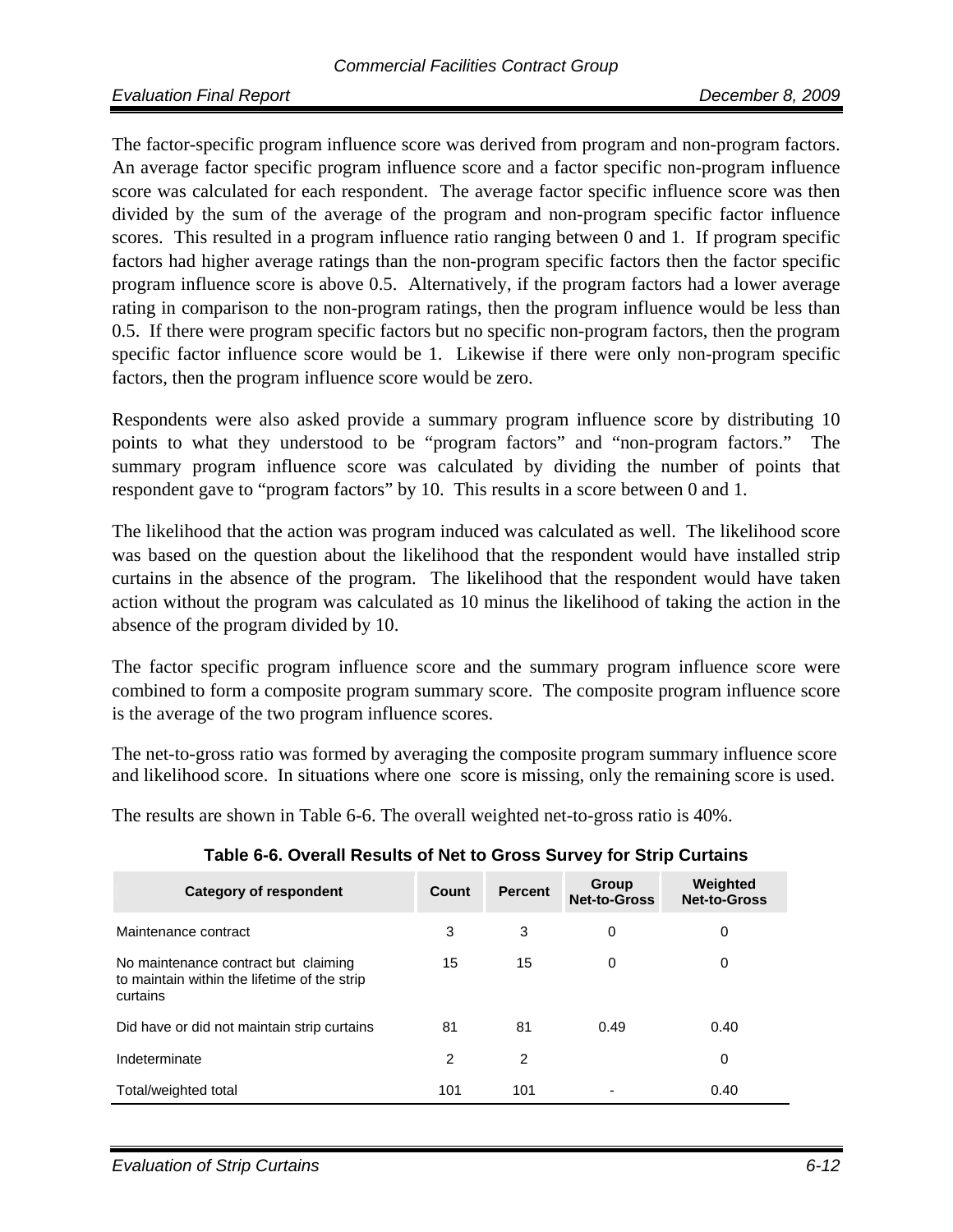## **6.6 Program Specific Results for Evaluation of Refrigeration Strip Curtains HIM**

The program-specific results are summarized in Figure 6-1 and Table 6-8. The SCE programs generally had the highest realization ratios because their ex-ante assumptions were more conservative. Moreover, SCE's programs tended to target supermarkets and warehouses, which had the highest ex-post savings per square foot of strip curtains.



#### **GrossImpact Realization Ratios**

**Figure 6-1. Program Specific Gross Realization Ratios** 

# **6.7 Discussion of Findings and Recommendations from Evaluation of Refrigeration Strip Curtains HIM**

Specific recommendations come out of this study regarding the ex-ante parameters used to calculate energy savings from strip curtains. It is recommended that the ex-ante estimations for the door-open time, the temperature differentials between the refrigerated and infiltrating airs, the difference in efficacy between the new and old strip curtains, the refrigeration system coefficients of performance, and the empirical discharge coefficients be updated with marketspecific values listed in Table 6-8 below.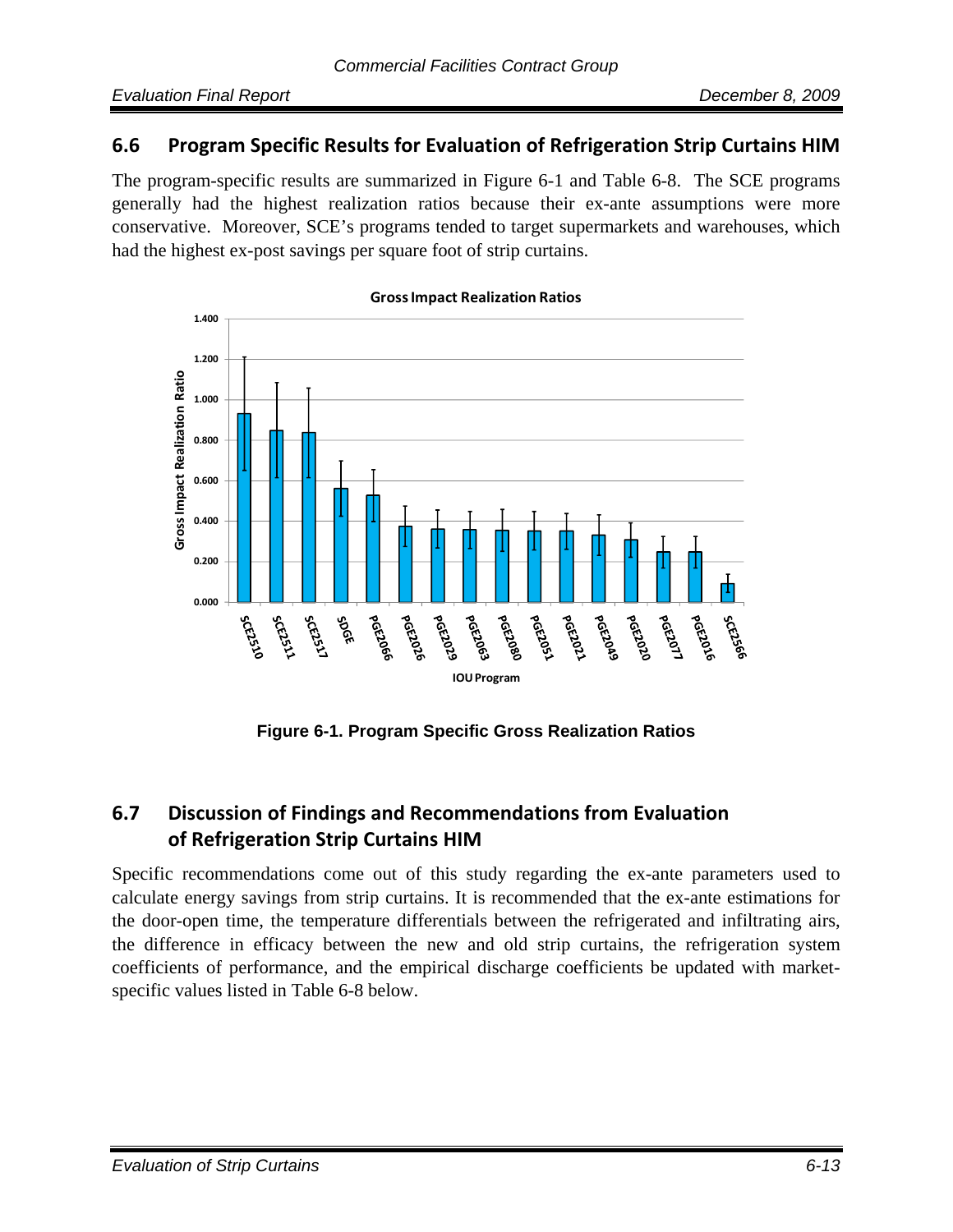| Program        | <b>Gross Impact Realization Ratios</b> | <b>Relative Precision at 90% CI</b> |
|----------------|----------------------------------------|-------------------------------------|
| <b>SCE2510</b> | 0.93                                   | 0.28                                |
| <b>SCE2511</b> | 0.85                                   | 0.23                                |
| <b>SCE2517</b> | 0.84                                   | 0.22                                |
| <b>SDGE</b>    | 0.56                                   | 0.14                                |
| <b>PGE2066</b> | 0.53                                   | 0.13                                |
| <b>PGE2026</b> | 0.38                                   | 0.10                                |
| <b>PGE2029</b> | 0.36                                   | 0.09                                |
| <b>PGE2063</b> | 0.36                                   | 0.09                                |
| <b>PGE2080</b> | 0.36                                   | 0.10                                |
| <b>PGE2051</b> | 0.35                                   | 0.10                                |
| <b>PGE2021</b> | 0.35                                   | 0.09                                |
| <b>PGE2049</b> | 0.33                                   | 0.10                                |
| <b>PGE2020</b> | 0.31                                   | 0.09                                |
| <b>PGE2077</b> | 0.25                                   | 0.08                                |
| <b>PGE2016</b> | 0.25                                   | 0.08                                |
| <b>SCE2566</b> | 0.09                                   | 0.04                                |

**Table 6-7. Program Gross Impact Realization Ratios** 

In updating the assumptions, it must be recognized that the relatively high difference between the post and baseline curtain efficacies for the supermarkets is not due to a market difference but is rather due to program design. The PGE2066 program was a direct install program with the requirement that the strips must be placed on doorways which did not have existing infiltration barriers. In updating the discharge coefficient, care must be taken to replace the product of the 0.8 doorway flow factor and the implicit 0.663 included in the model equation<sup>8</sup> with the values listed in the table below. For example, for supermarket coolers, the IOU model equations would be multiplied by a factor of 0.366/0.663, and the doorway flow factor of 0.8 would be dropped as it is effectively replaced by the new discharge coefficient.

The recommendations in Table 6-8 are applicable to all IOUs. The updates would tend to result in much higher ex-ante energy savings estimates for supermarkets and warehouses than for small grocers, convenience stores, and restaurants. The resulting disparity in the ex-ante savings estimations for strip curtains in different markets will help IOU program managers optimize their programs through market-specific rebate amounts, for example.

The model equation is taken from American Society of Heating, Refrigeration, and Air-Conditioning Engineers (ASHRAE). 2006. *ASHRAE Handbook,* Refrigeration: 13.4.